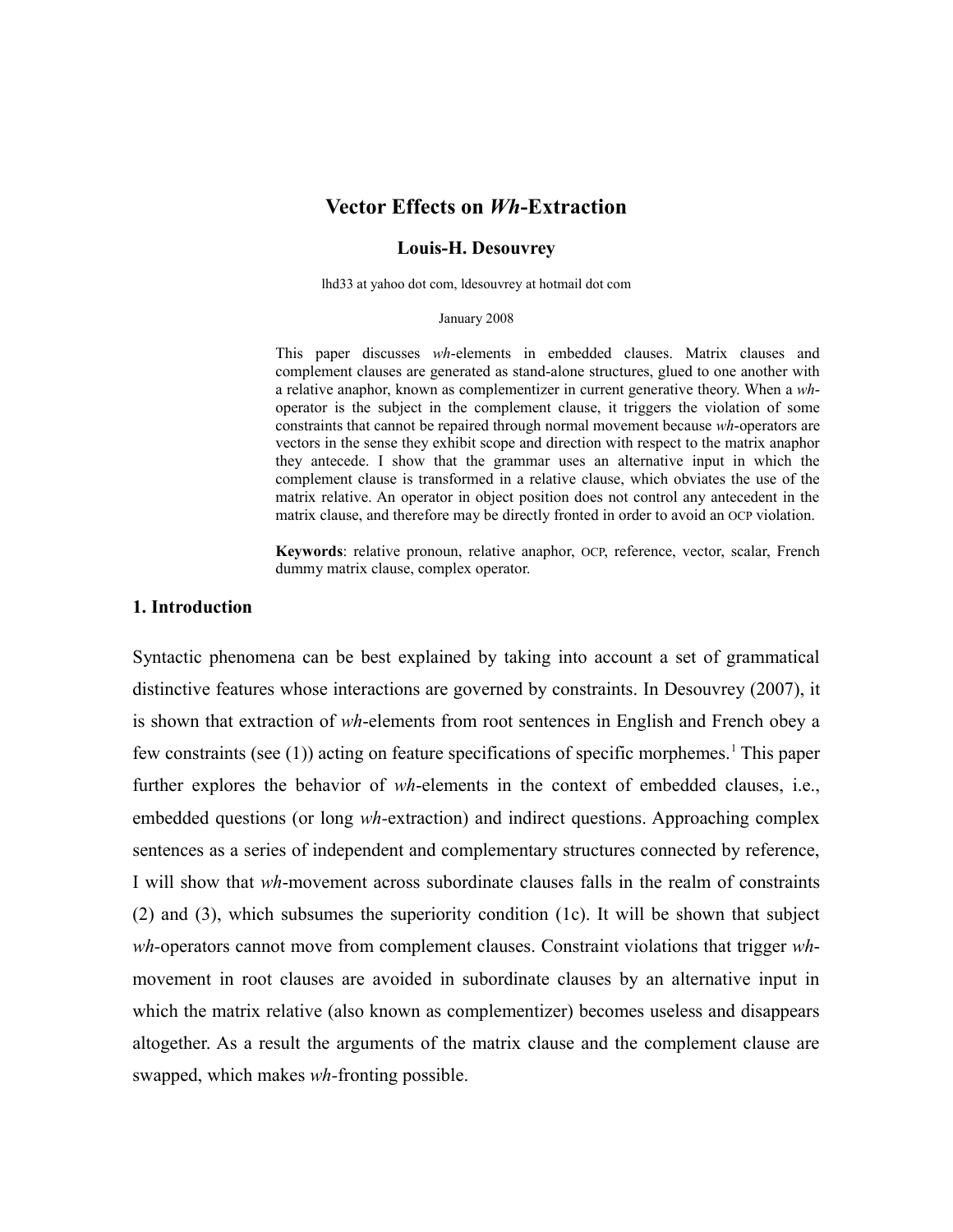- (1) a. Obligatory Contour Principle (OCP) Two elements with identical Case features are not allowed in the same syntactic domain.
	- b. Obligatory Contour Principle-prime (OCP') No elements can stay between two other identical feature-bearing elements. (That is, identical feature-bearing elements must be string-adjacent.)
	- c. Superiority Condition (SUPC) The relative positions of  $\sigma$ -specified elements in the clause must be preserved throughout the derivation.
- (2) Reference Inalterability (RI) A referring element must keep the same antecedent throughout the derivation.
- (3) Vector Effects (VE)

Syntactic elements are either vector or scalar. A vector has a scope and a direction (of spreading):

i. Scope

(a) A vector has scope in its structure. If there are two or more vectors in a structure, their scope is related to their position, such as a vector takes scope over every vector to its right.

(b) Scope is inalterable in the derivation: a lower vector can't move past a higher vector.

- ii. Direction of R-features
- (a) Direction of spreading is one-way through the derivation.
- (b) A vector can only spread a feature to an element within its scope.

Unlike other constraint-based theory, for instance Optimality Theory (cf. Prince and Smolensky 1993), constraints are not absolutely violable. That is, when a constraint is violated in the input, the grammar allows its repairing by movement, which may give rise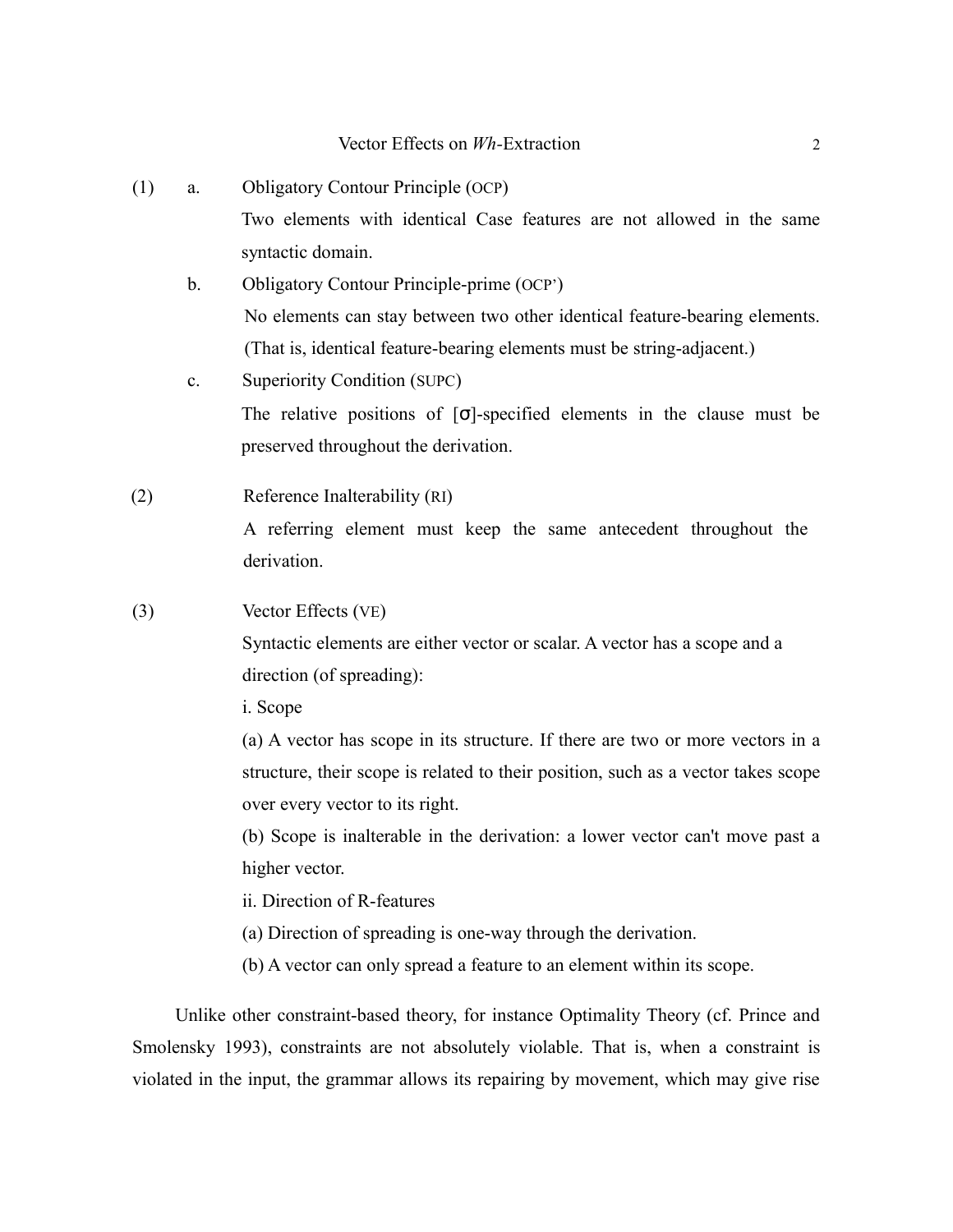to a few derivational steps. If movement cannot solve the problem, a derivation can proceed from an alternative input. In any event, in the process of repairing a constraint violation in the input, a new constraint may be violated and the derivation would pursue until it reaches a perfect state where no constraint is violated. However, some constraints can appear violated in the output. Either they cannot be repaired at all, in which case the sentence is spelled out with a pitch movement, or they can, but the derivation runs out of time. The length of a derivation may not exceed three derivational steps by virtue of what I shall refer to as the Derivation Extension Number, (4) (see also Desouvrey 2007). When the maximal value of ε is reached, the derivation is cutoff and spelled out. This value its arbitrary to the extent that one can't say at this point why it is not smaller or greater; nonetheless it makes it possible to constraint further the grammar; for a derivation has to have an end independent of linguist judgement.

# (4) Derivation Extension Number (ε)

A derivation can give rise up to three steps, including the input:  $\epsilon \leq 3$ .

The general outline of this article is as follows. In the next section, I briefly present the structure of relative clauses proposed in Desouvrey (1996, 1997), which is crucial for the treatment of *wh*-extractions. In section 3, I turn to account for long-extraction in French, and then in English, showing that fronting of embedded subject operators is realized through a relativization operation. In section 4, it is shown that *do* cannot appear in indirect interrogatives in English, because there is no *wh*-movement across the clause. In section 5, I discuss the fact that interrogative structures in colloquial French is normally embedded under a dummy matrix clause, and then I conclude the paper (section 6).

# **2. The structure of relative clauses**

The structure of relative clauses I assume in this paper is significantly different from current assumptions in the literature. It presents two main features: (a) the so-called complementizer is treated as a relative pronoun/anaphor, and (b) clauses in a complex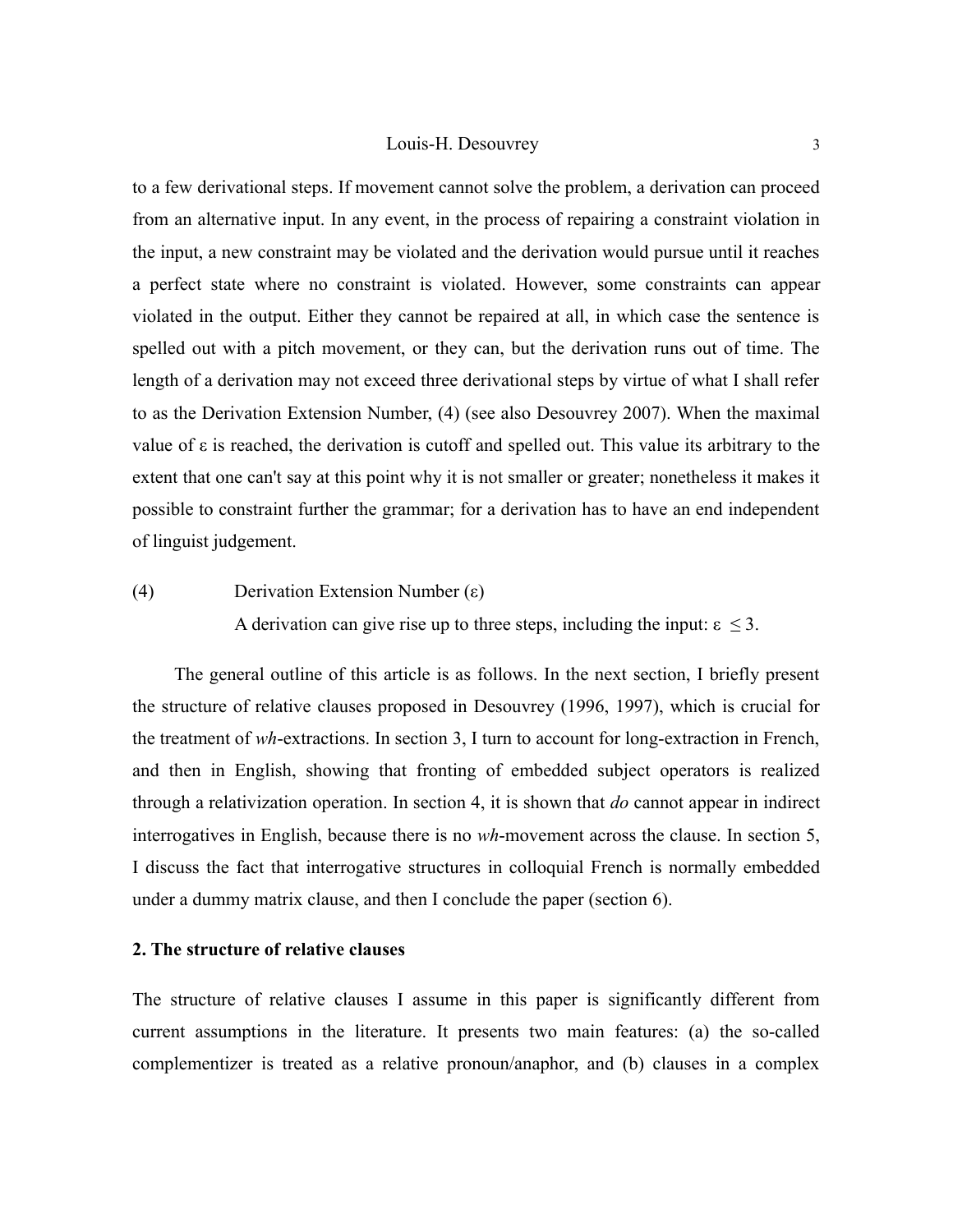structures are generated as standalone elements in the sense they are not initially attached to one another. Let's illustrate this with the derivation of the French sentence in (5). The input consists of a main clause and a relative clause, their ordering being irrelevant at this point, as shown in (6a). Morpheme *qui* is a referring element, and its antecedent is the subject of the other structure, namely *le taxi*. Obviously relative elements bear no phi-features, but they have the property to reflect those of any non-clausemate referring element. (What feature tree warrants this will be shown shortly.) Therefore, to target a specific antecedent, the whole relative clause must be adjoined to the head noun, as seen in (6b). Notice that under this type of adjunction (see Desouvrey 1997, 2000, 2005), the relative pronoun is incorporated to the head noun so that they make up a two-morpheme element.

- (5) Le taxi qui avait insulté Marie est venu. The cabdriver who had insulted Marie is came.
- (6) a. [Le taxi est venu] [qui avait insulté Marie]
	- b. [Le taxi=qui avait insulté Marie] est venu

In the previous example, the relative element is the subject of its clause, but it could be the object as well. In such a case, it takes the shape *que,* and the same process occurs, as seen in (7). Furthermore, since a direct object in French appears after the verb, the relative clause in (7a) must be a derived structure. Indeed, it comes from input (8), where *que* is normally generated to the right of the verb it is the complement of. The relative moves to the left edge of its clause by OCP, since it is specified for accusative Case, as is the verb.<sup>[2](#page-47-1)</sup> We may note that from input (8), two operations yielding two configurations take place, namely movement of the relative pronoun to an edge of its clause (7a), and adjunction of the relative clause to its head (7b). The number of steps is smaller than 3, consistent with ε.

- (7) a. [Le taxi est venu] [que Marie avait insulté]
	- b. [Le taxi=que Marie avait insulté] est venu. The taxi that Marie had insulted came.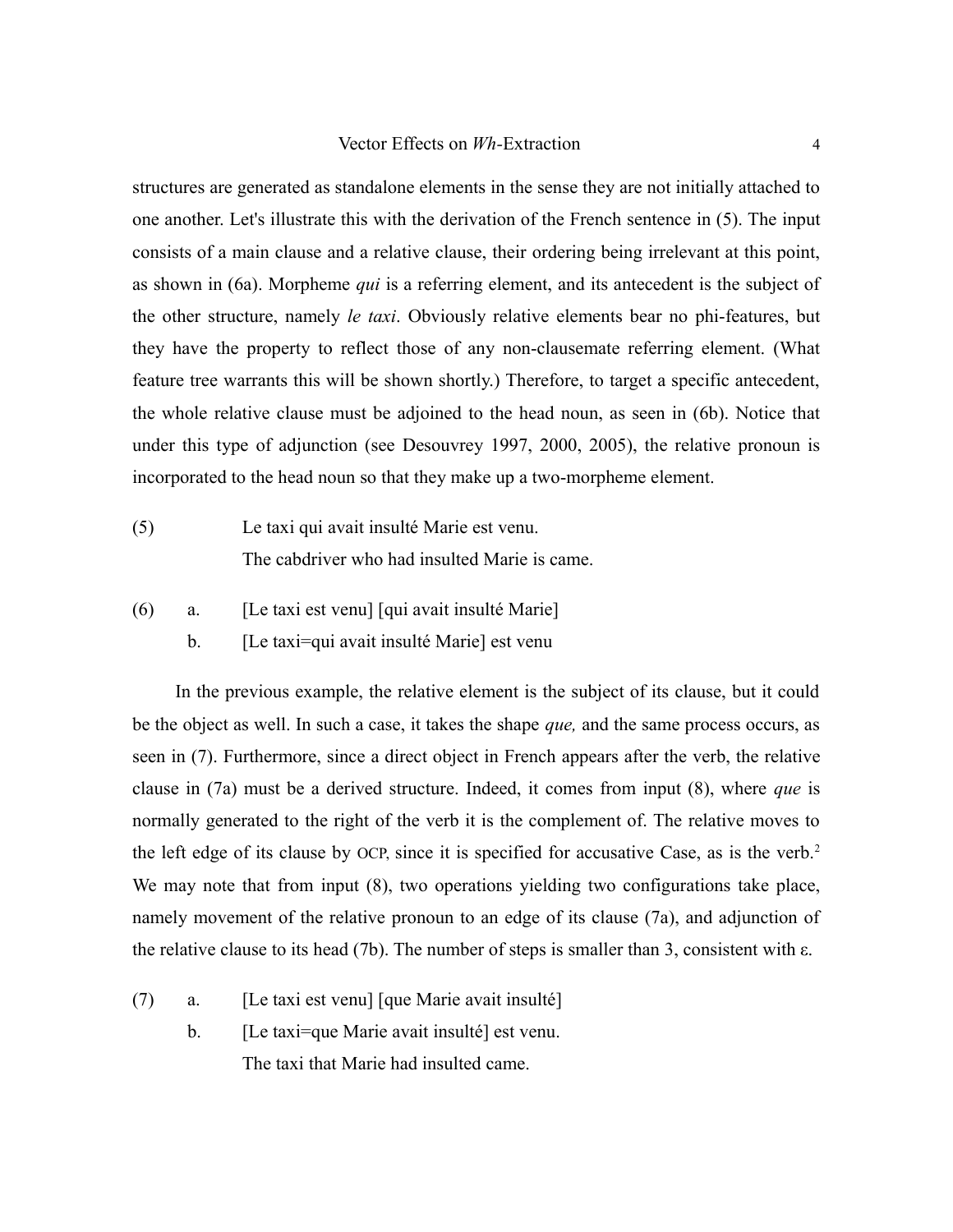## (8) [Le taxi<sub>i</sub> est venu] [Marie avait insulté que<sub>i</sub>]

Notice that it is not necessary for the whole relative clause to move if the head noun is at an edge of its structure. In such a case, only the relative pronoun adjoins to the head noun, as seen in (9).

(9) a. [Il appelle le taxi] [Marie a insulté que] b. [Il appelle le [taxi=que Marie a insulté *t*]] He calls the taxi that Marie has insulted.

A benefit of this analysis is that it can be extended to complement clauses, which depend on matrix verbs; see (10). Unlike traditional analyses which assume that complement clauses include a complementizer, I claim that the latter is a relative pronoun, complement of the matrix verb, and therefore the matrix clause has to be seen as a relative clause.<sup>[3](#page-47-2)</sup> In  $(10)$ , the antecedent of the relative is intended to be a clause, but is actually the closest referring element, namely the subject of the complement clause. The complement of matrix verbs has to be mediated by a relative pronoun in order to prevent the subject of the complement clause from receiving accusative Case from the matrix verb and nominative Case from the embedded verb. Thus, since unlike the familiar relatives, the matrix relative modifies a clause (as opposed to a single head noun), it cannot be incorporated to any head by adjunction. We may note that, since relative *que* is specified for accusative Case, as is the verb selecting it, OCP is violated in the matrix clause, a point to which I shall return shortly.

(10) [Tu crois que<sub>i</sub>] [Marie<sub>i</sub> a insulté Paul]<sub>i</sub>

In the theory of coreference proposed in Desouvrey (2002), a referring element without a R-node is an anaphor and a referring element with a bare R-node is a pronoun, whereas full referential expressions have an R-feature which depends on the R-node. In order to capture the referential scheme described in (10) with indexes, I claim that French relative *que* and its allomorph *qui* have the feature tree in (11). Relative *qui* is Caseless, and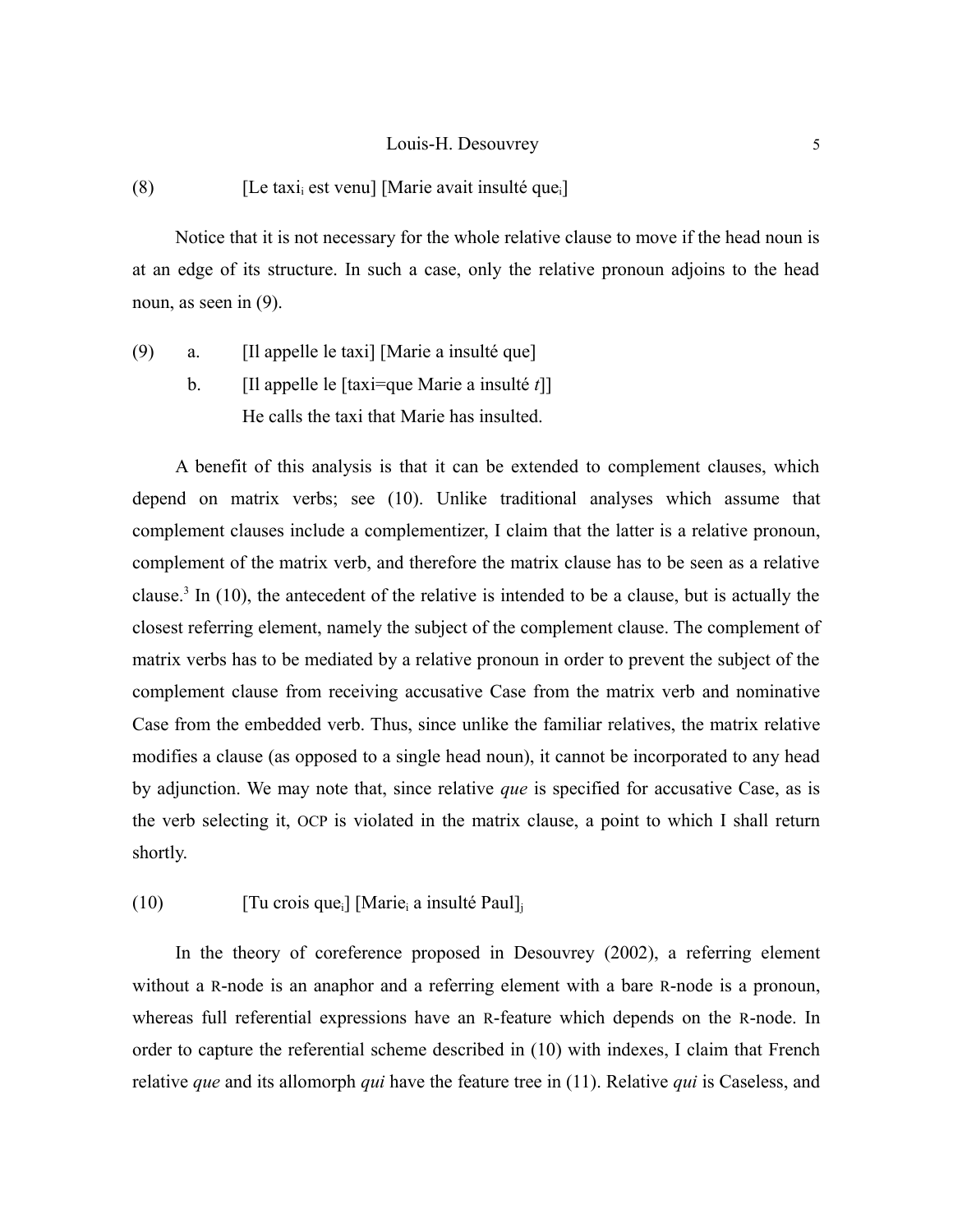therefore its Ag(reement) node dominates a bare K-node, unlike relative *que.* The latter further distinguishes from *qui* by its floating R-node, which is intended to mean that it can function both as a pronoun and an anaphor. Under (11), *qui* is expected to be used either as complement of oblique verbs, which lacks accusative Case, or as subject, in which case it is assigned nominative Case by the verb, as seen above. Relative *que* cannot be used in those contexts, since feature mismatch is not allowed, as discussed in Desouvrey (2000).



The phi-nodes hold gender, person and number features, but they are not specified with actual features, which make them capable of reflecting any referring element bearing such features. This explains the fact that relative elements must usually be adjacent to their antecedent in order to avoid ambiguity. Relatives *que* and *qui* are only compatible with elements that are specified for phi-features (see below). Elements specified for such features are scalar, and they oppose elements which are specified for omega features, namely  $\lceil \sigma \rceil$  and  $\lceil \pi \rceil$ , as discussed in Desouvrey (2000). Omega-specified elements will be referred to as vector, as defined above, for reasons that will become clear shortly.

Given these feature trees, a structure with a matrix clause and a complement clause can be represented as seen in (12). Notice that the phi-node of NPs like *Mary* and *Paul* expands to terminal features of gender and number (not shown in (12)) that appear in a different plane from the R-node. Also, Case features of the verbs, though important, are conveniently omitted in (12) and throughout. In this structure, the relation of coreference is realized by spreading: matrix relative *que* is assigned an R-node by the subject of the complement clause, *Marie,* and its floating R-node is ignored. Notice that if *Marie* were to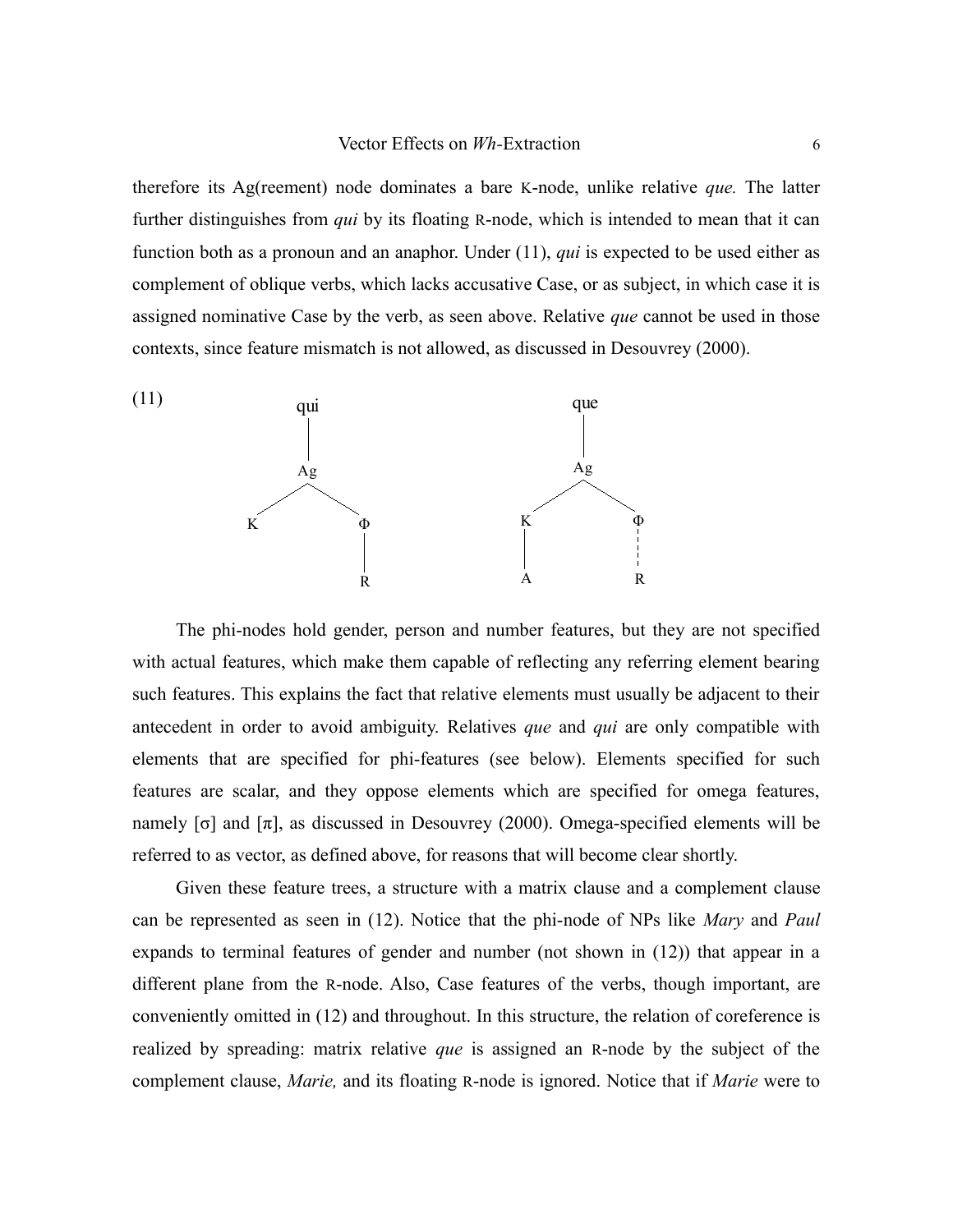assign its P-feature to the R-node of *que,* the relative would be a pronoun. However, such an alternative is excluded by an instance of the constraint against ambiguity (cf. Desouvrey 2002), which rules out the use of pronoun whenever an anaphor is available. In effect, a phi-node is protected by the no-line-crossing requirement, given that all R-nodes are in the same plane, while terminal features (P and Q) appear in different planes, and therefore can freely spread to whatever available R-node.



Now one can answer the question why both clauses have to be in that order, especially why OCP is allowed to be violated in the matrix clause (recall that both the verb and relative *que* are accusative-specified). Consider structure (13), where the clauses are in the reverse order. The matrix relative can only be antecedented through its R-node, since its phi-node is not accessible, given the NLC requirement. Therefore it is construed as a pronoun. Now OCP can be resolved by movement of the relative outside the verb domain, since a pronoun can be reached wherever it is by an antecedent. Configuration (13a) is analogous to (9a), and the relative pronoun would be interpreted as an adjunct to *Paul*, as seen in (13b). In such a context, the interpretation can only be that the matrix clause is a simple relative clause headed by an NP, not by a clause. To put it differently there is no more structural difference between a matrix relative and an ordinary single-headed relative clause. Thus the interpretation that the whole complement clause is the intended antecedent would no longer be possible.<sup>[4](#page-47-3)</sup>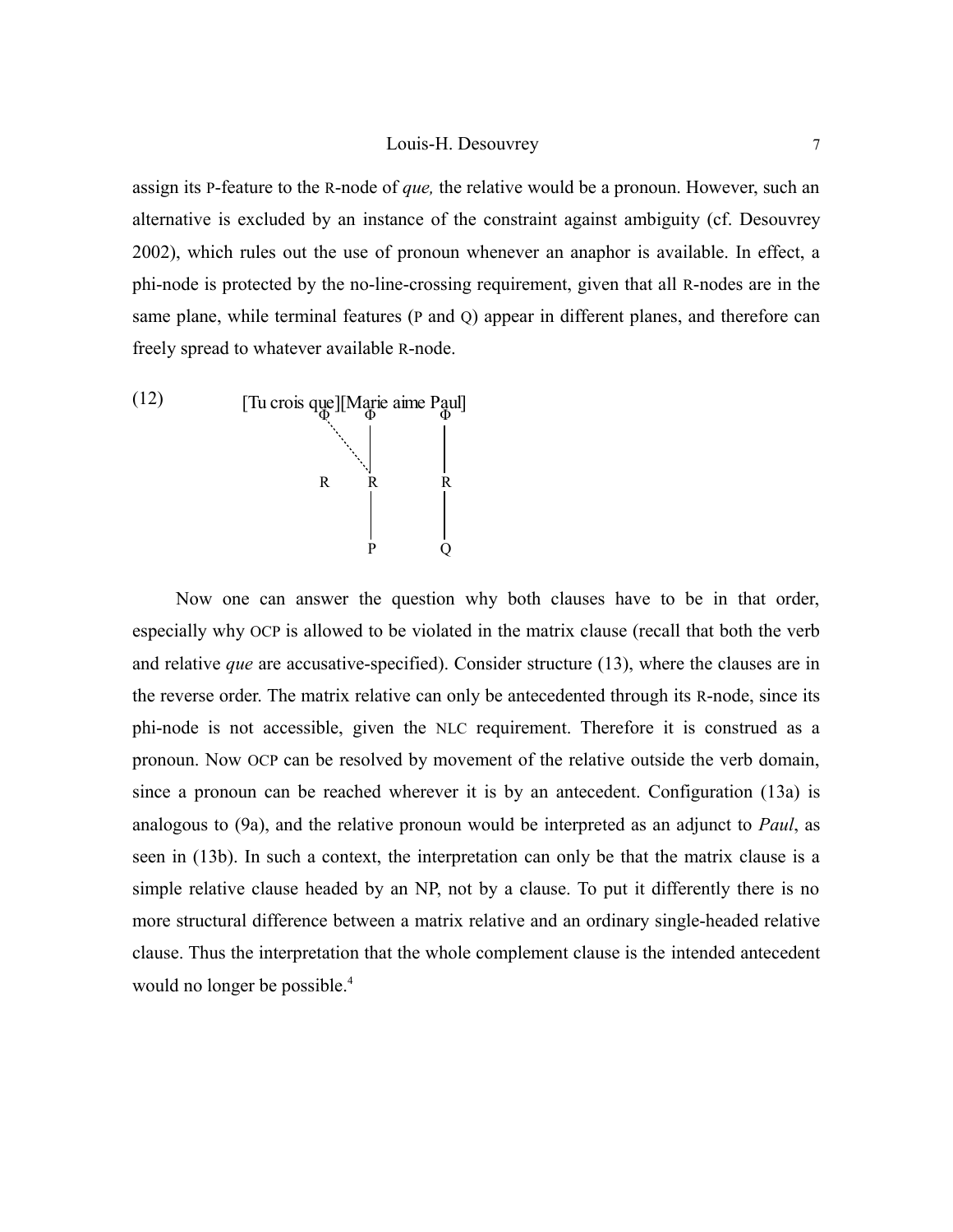

To conclude, in (12) the relative may not move under the assumption that an anaphor is better than a pronoun. In (13) the relative starts the derivation as a pronoun, and has no reason to oppose the movement triggered by OCP. Thus, it adjoins to the closest antecedent, *Paul*, and the result is ruled out at the output, for interpretive reasons; the relative may not incorporate to an argument, while the whole clause is intended to be its antecedent.

## **3. Vector extraction**

First of all, I suggest that the tree structure of *wh*-elements includes an omega-node, which expands to three features, [R], as well as  $[\sigma]$  and  $[\pi]$ , not shown for simplicity, as seen in (14). I take *wh-*elements to be fully referential, i.e., unlike third person pronouns, their Rnode hosts an R-feature, conveniently named X. Feature σ represents the scope of the vector and  $\pi$  prevents it from changing tier by adjunction (or incorporation) to another element (cf. Desouvrey 2000, 2007). In addition, (14a) shows that an Ag node expands to a K node (Case) which may or may not end with an accusative feature, according to the morpheme. Subject *wh*-elements in French and English must have an Ag node mothering two nodes, a bare K-node and a phi-node that holds the phi-features. This is for two reasons: *wh-*subjects are not Case-specified, and they must phi-agree with verbs, as seen in  $(14b)$ .<sup>[5](#page-47-4)</sup> A transitive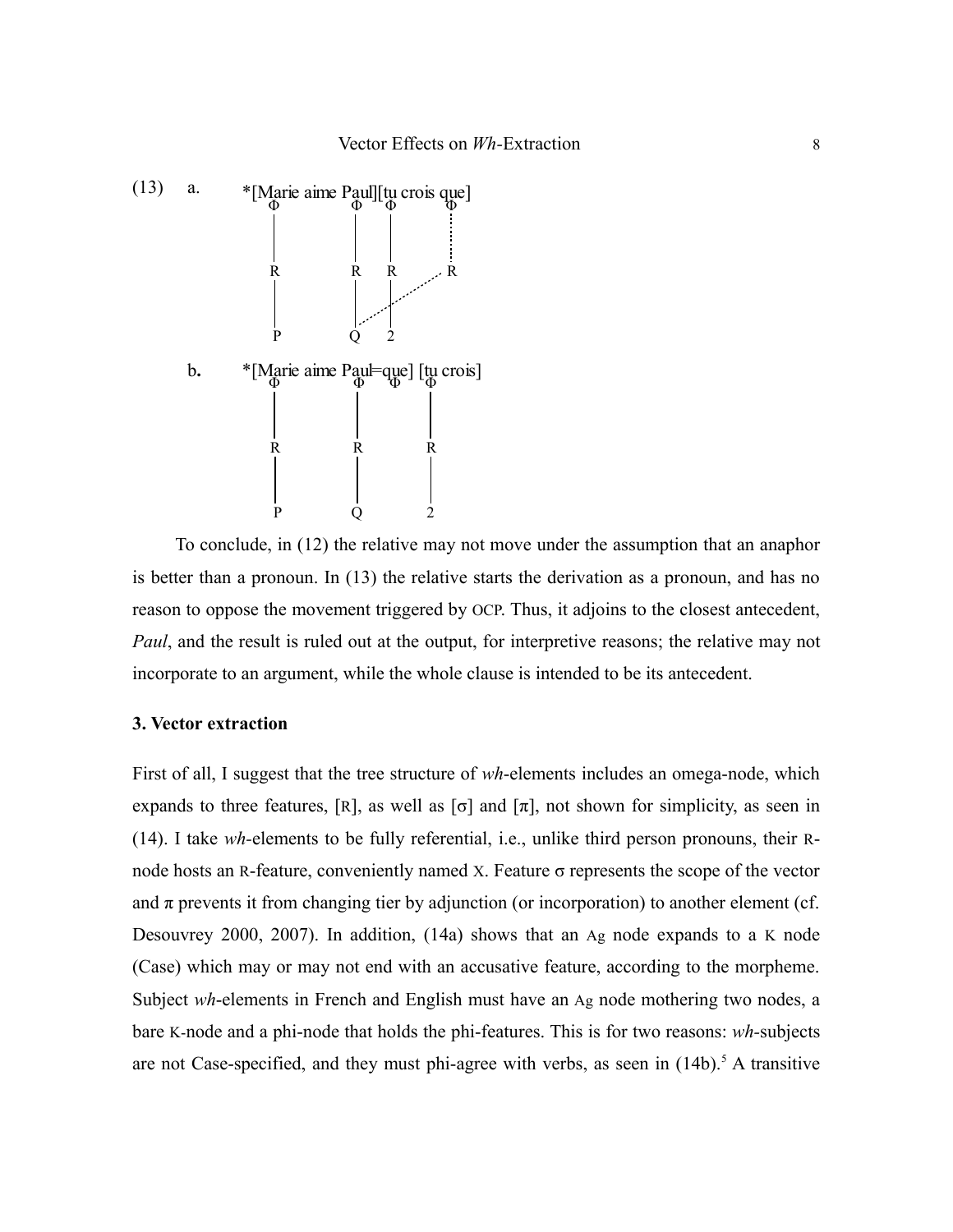verb has two Ag nodes, one for the subject and one for the object. AgO holds the accusative Case, while AgS holds nominative Case and phi-features, as seen in (14b,c). English differs from French in that verbs are also specified for omega, (14d) (cf. Desouvrey 2007). In both languages, if the verb is infinitive, it loses its AgS node, hence the dependents of the latter.



The difficulty with *wh*-extraction is due to the vector effects as well as agreement between the relative anaphor and its antecedent. An anaphor has no R-node and must be assigned one by a nominal or a *wh*-element. If the anaphor is a scalar, i.e., it has a phi-node, it can receive only a R-node from a scalar element. That is to say, an R-node originating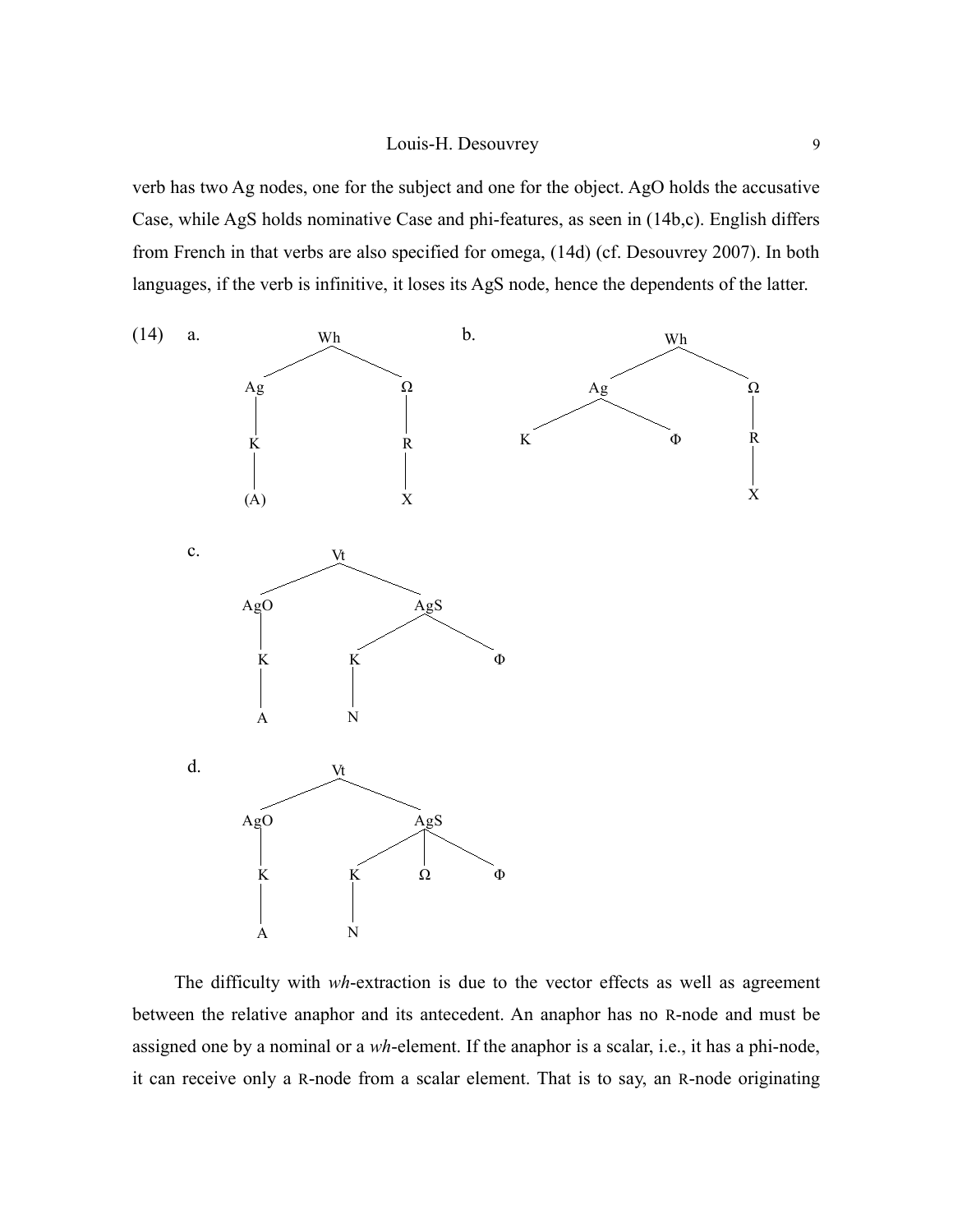from a phi-node can only spread to a bare phi-node, while an R-node originating from an omega node can only spread to a bare omega node, as seen in (15a,b). An omega-dependent R-node cannot spread to a bare phi-node, and vice versa. Of course, on this view an anaphor that is specified neither for omega nor phi would be compatible with both vector and scalar R-nodes. On the other hand, pronouns can be assigned an R-feature by any type of element, since R-features 'see' only R-nodes, (1[6](#page-47-5)), at least in English-like languages.<sup>6</sup> Vector effects in French and English are discussed in turn.



## **3.1 French**

As is well known in French, *wh*-extraction of a subject argument from a subordinate clause displays the so-called *que/qui* alternation, while *wh-*object extraction does not show any particular complexity. I claim that the simplicity of *wh-*object extraction is due to the fact that the object operator is not the antecedent of the matrix anaphor. Consider sentence (17). Subject inversion occurs in the matrix clause and is a consequence of the fronting of the embedded operator, as discussed in Desouvrey (2007). Nothing occurs in the embedded clause, except of course the gap caused by the movement of the operator. This state of affairs can be simply captured by taking structure (18a) to be the natural input for this sentence. (Conveniently, irrelevant features are omitted.) Since vector *qui* and the verb are A-specified, OCP is violated in the complement clause, which forces the movement of the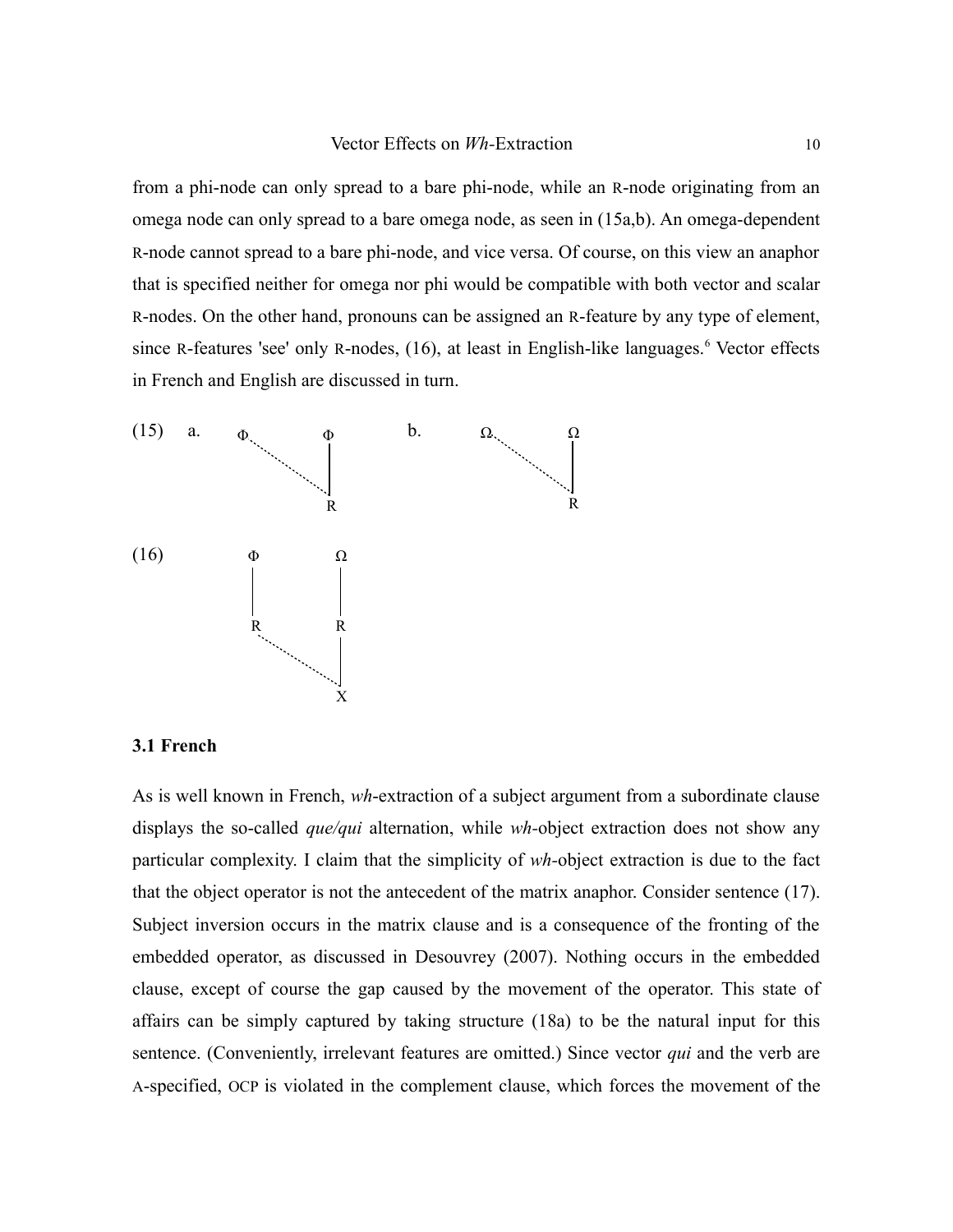operator.<sup>[7](#page-47-6)</sup> Then under OCP', the subject adjoins to the right edge of the verb, yielding the desired result in (18c). Theses processes, or OCP cycle, namely movement under OCP, and then under OCP', is discussed in Desouvrey (2007).

(17) Qui crois-tu que Marie aime? Who think you that Marie likes. 'Who do you think Marie likes?'



Now, in French and in English (see below), the operator may not end up to the left edge of the complement clause. The present system makes it possible to account for this fact in a principled way. From (18a) movement of the operator in between the clauses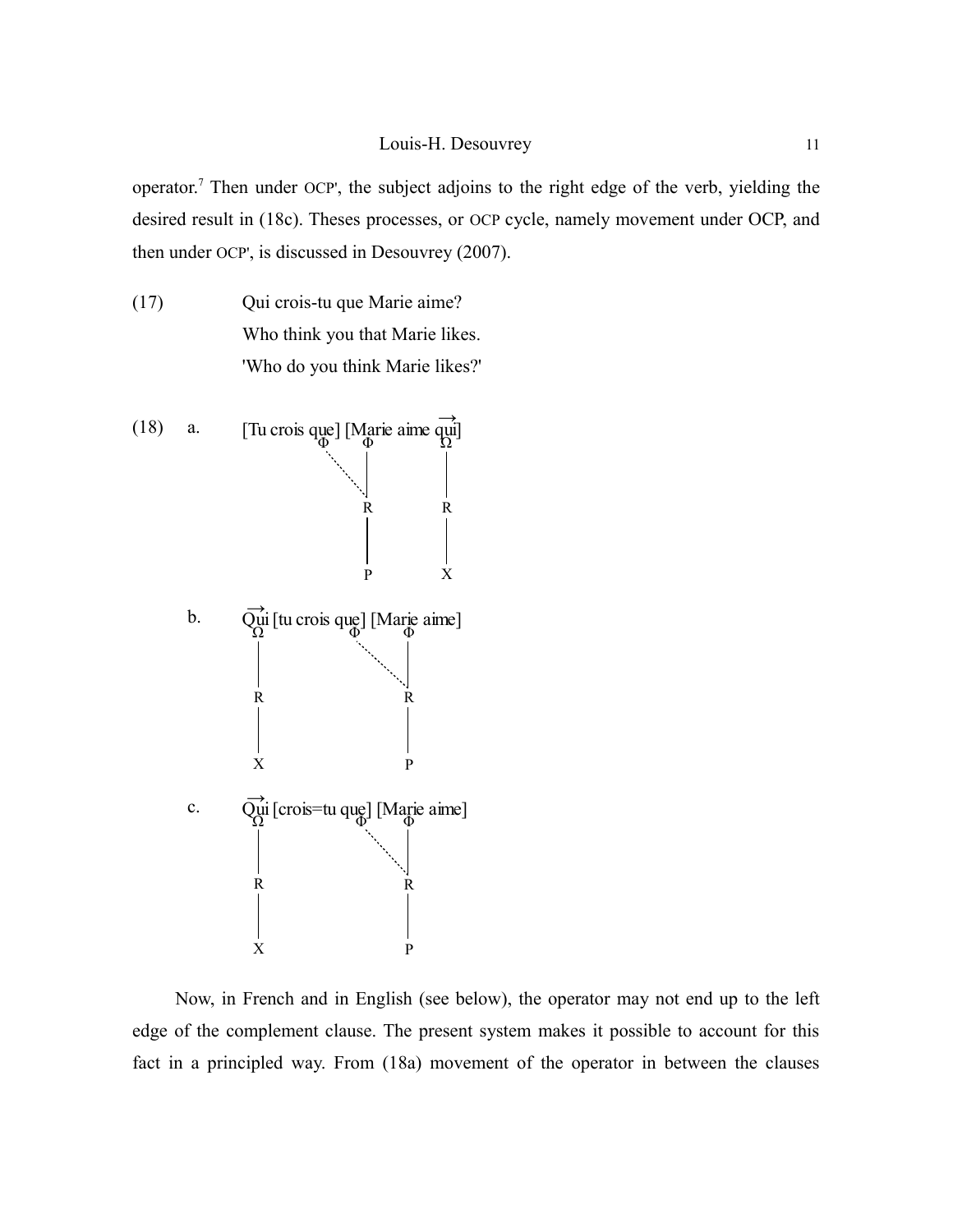would create a fatal line crossing effect, as seen in (19). The fact is, the *wh-*operator can't supersede the subject of the complement clause as the antecedent of the relative, since coreference relation may not be modified in the course of the derivation, consistent with (2).



However, when the operator is the subject of the complement clause, it is the antecedent of the matrix relative, as seen in input (20). Since the relative enters the derivation as an anaphor, its phi-node clashes with the R-node of the operator, and therefore the structure is ruled out. Can the operator instead target the R-node of the relative in order to avoid the feature clash? If the matrix relative is used as a pronoun, it need not be adjacent to the operator; it would move under OCP to the front of its clause, without losing its antecedent, as seen in  $(20b)$ .<sup>[8](#page-47-7)</sup> If this were possible, the relative would then be the most prominent in the structure. Suppose that whenever possible, the operator must target the first position of the clause. Since only a pronoun can move away from its antecedent, the operator has to treat the relative as an anaphor in order to prevent it from having more prominence. Therefore, an alternative input must be used, which will allow the operator to move to the front of the matrix clause, as shown immediately. We will see that this analysis is confirmed by the fact that in another context the operator will target the R-node of the relative in order to free itself from the relative, so that it can be fronted under OCP.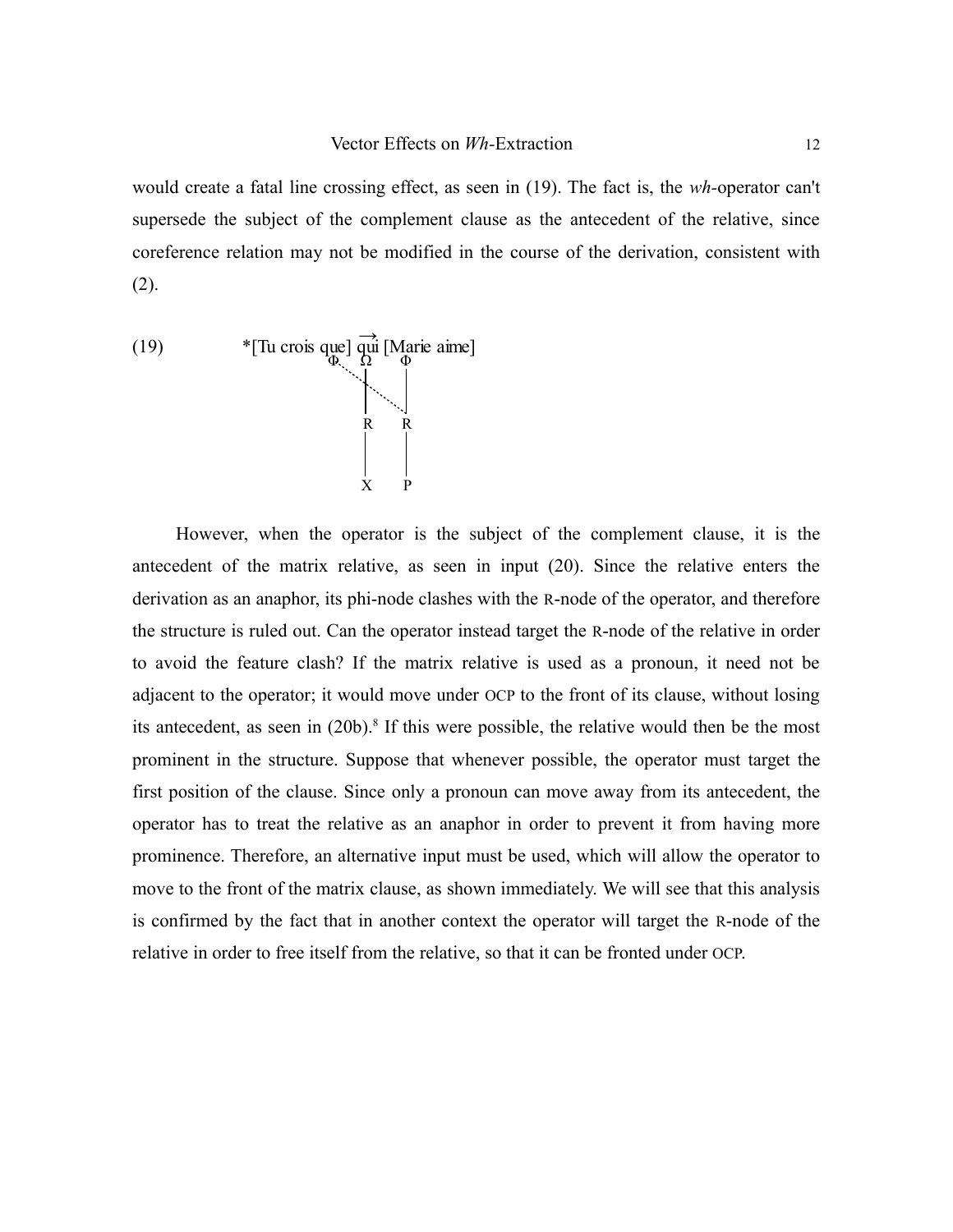

Furthermore, we may note that the operator cannot move directly to the front of the matrix clause, since vector redirection is not allowed. In effect in the input, the operator controls the anaphor from the right, and after movement it would come to control it from the left, which is ruled out by a vector effect. Recall that movement of an object operator is regular, since in such a position an operator does not control anything in the structure.

To overcome the difficulties inherent to input (20), namely feature mismatch, vector limitations, I suggest that the grammar uses an alternative structure that consists in relativizing the complement clause to the operator, which renders useless the matrix relative. I take the matrix verb to select a clausal complement, as opposed to an NP; the complement clause cannot be directly merged with the verb, so a relative element is used as a mediator. Now if the complement clause is a part of a complex NP, it is no longer the argument of the matrix verb; only its head, i.e., the operator, counts as an NP argument, and therefore the mediation by the matrix relative can be dispensed with. Thus, the derivation starts with (21a), a salva veritate substitution input in which the operator is reanalyzed as the object of the matrix clause, while the complement clause becomes a relative clause modifying the operator.<sup>[9](#page-47-8)</sup> The operation that derives this input is pre-derivational under the assumption that further access to the lexicon is banned once the structure is built. Since the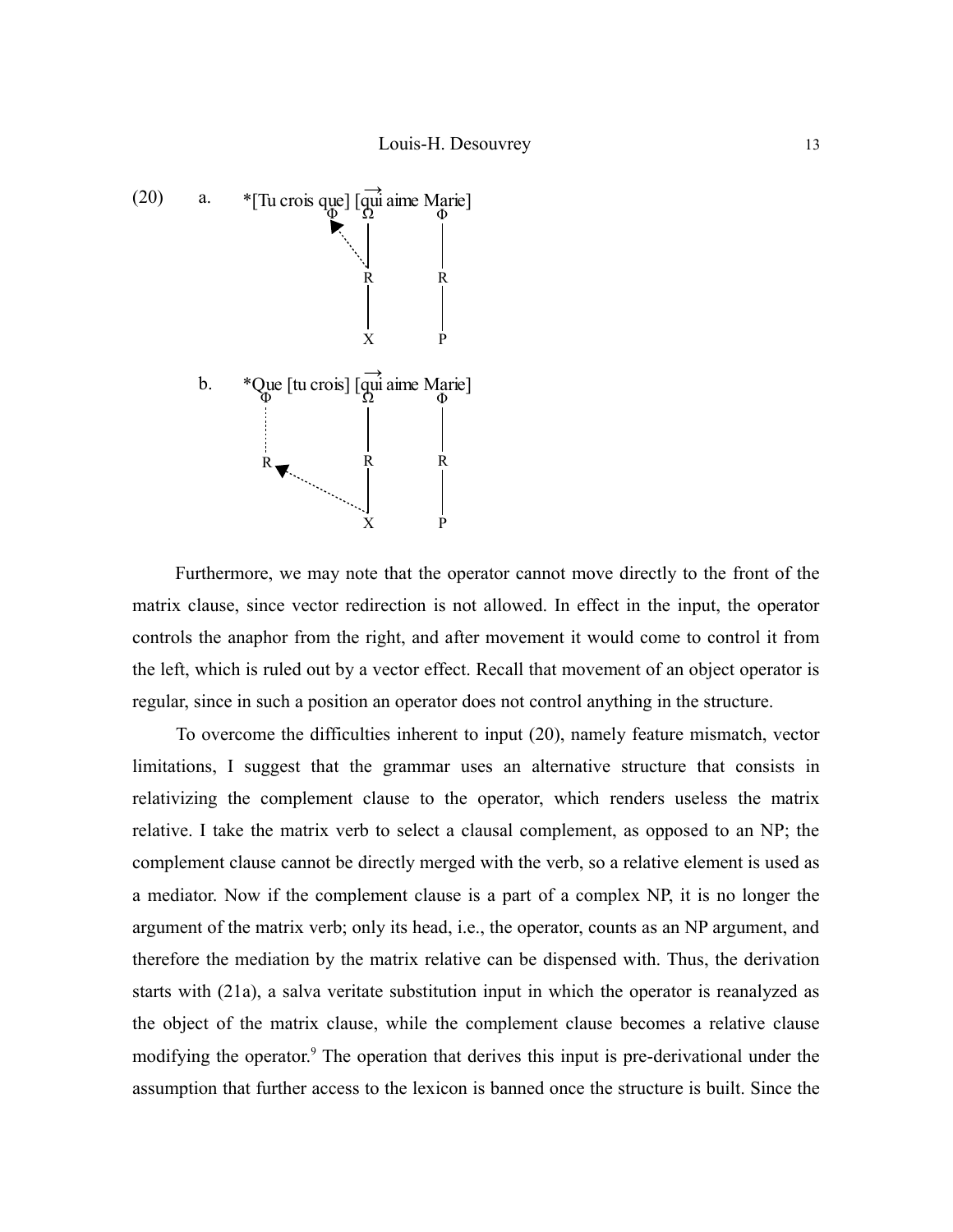operator is the object of the matrix verb, it appears under its accusative allomorph, and therefore induces an OCP violation in the matrix clause. Since the relative is the subject of the complement clause, it appears as the Caseless allomorph, as seen above. From (21a), the operator moves to the front of its clause, as seen in (21b), where it triggers leftward movement of the subject (under OCP'), yielding the correct result in (21c). We may note that in (21), the operator moves to the front of the matrix clause, but its R-feature is not redirected.



This process, namely extraction by relativization, if applied to the case of object extraction discussed above, would apparently yield the same result. Thus instead of input (18a), the derivation would proceed from the alternative input in (22a). The operator and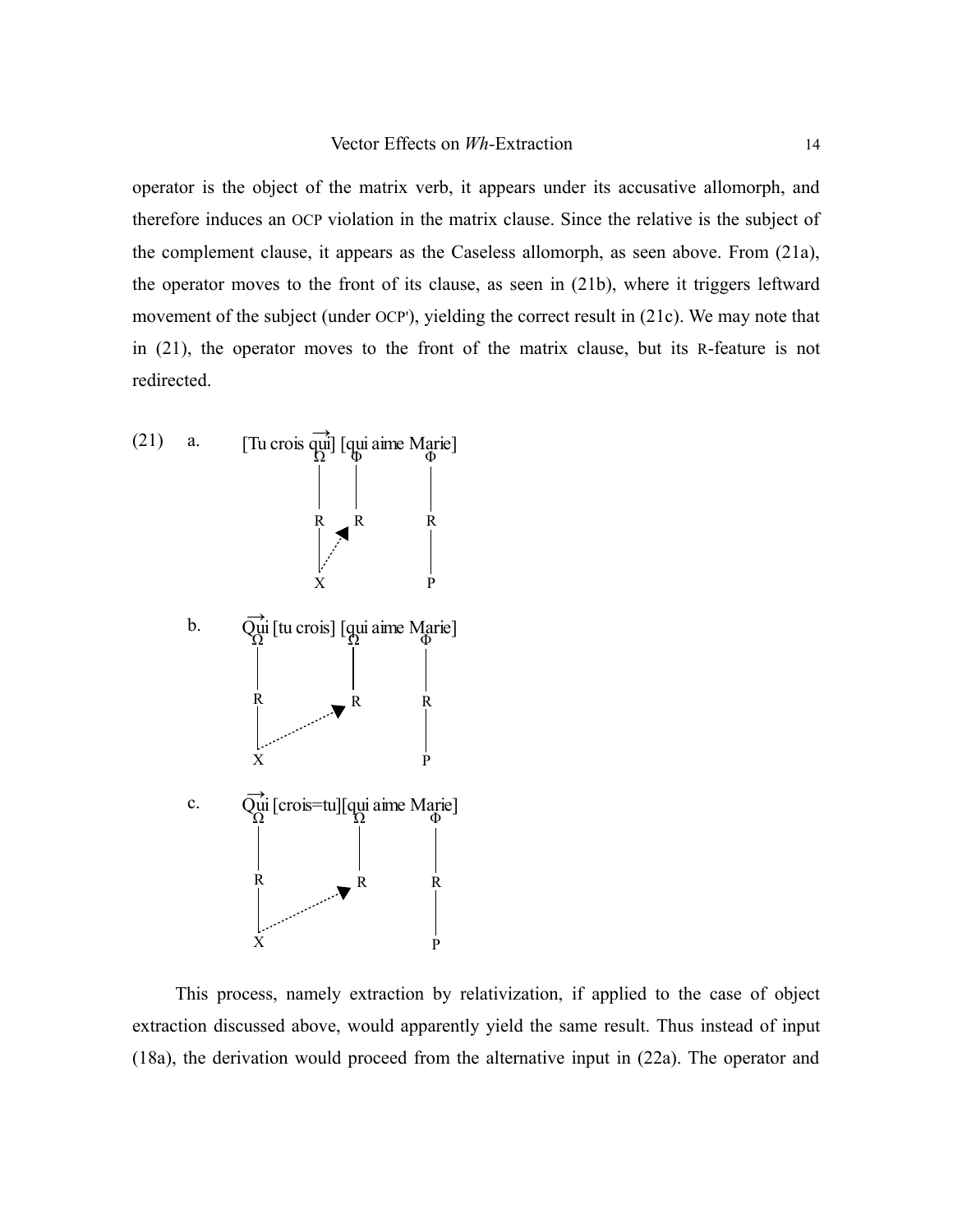the relative, which takes its accusative allomorph, moves to the front of their respective clause, and further the operator triggers subject inversion in the matrix clause, yielding (22c), the desired result. Notice that in (22), and more generally when the relative is in the complement clause, it enters the derivation as a pronoun in order to avoid a line-crossing effect.



In the present system, a harmonization process should normally favor derivation (22) over (18). By virtue of such a process, the grammar would symmetrically use the same strategy to extract subject and object, unless some other constraints are at stake.<sup>[10](#page-47-9)</sup> Indeed, the relativization strategy would not produce a well-formed sentence in every case of object extraction. Some French verbs take an indirect object complement, introduced by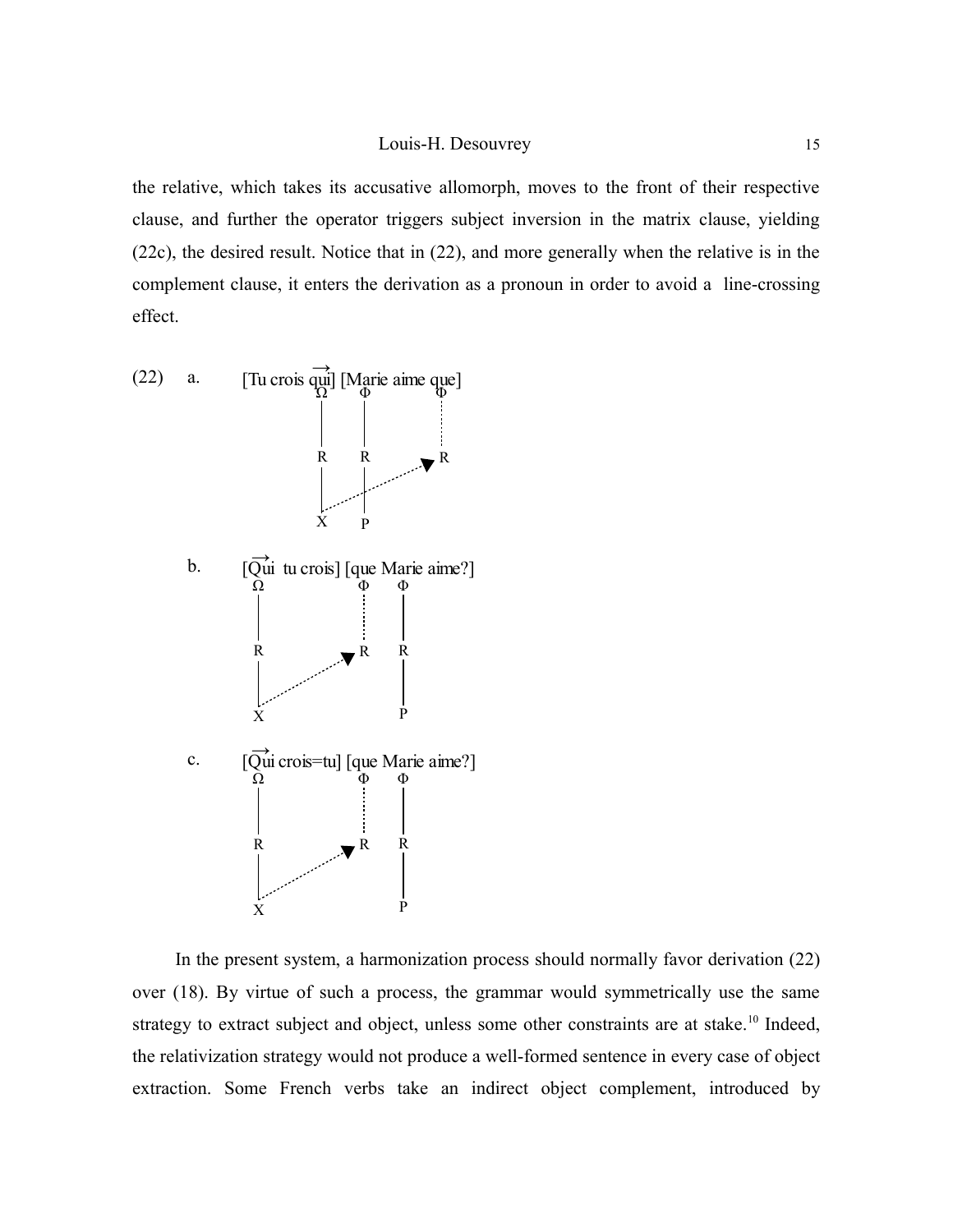preposition *à* 'to' in most cases. The preposition bears an oblique Case, allowing the argument to agree with the verb, and therefore it cannot be stranded by the argument. Under the relativization strategy, the  $\dot{a}$ -phrase would clash with the accusative-specified matrix verb. With a long movement, however, one obtains the desired result, as seen in (23). Under the assumption that the grammar does not use implicational constraint, the relativization strategy must be ruled out for all case of object extraction. Otherwise, an OCP-triggered movement would have to consider whether the operator is a direct object or an indirect object.

(23) a.  $\overrightarrow{A}$  qui [crois-tu que] [Marie nuit?] b.  $*$ Tu crois à  $\overrightarrow{qui}$  [Marie nuit à qui?] (failed input)

Now suppose that the complex structure discussed above is itself a relative clause to a scalar head noun, as illustrated in (24). Each structure contains two relative elements: the matrix anaphor and a relative pronoun (*que* in (24a) and *qui* in (24b)), both standing for the scalar head *la femme*. In the case of (24a), the object relative in the complement clause moves directly to the front of the matrix clause, as seen in (25a). As for (24b), the subject of the complement clause is relative pronoun *qui,* which is the antecedent of the matrix relative. Therefore the complement relative clause has to be relativized to the relative pronoun, just as in the case with an operator. Under relativization, the matrix relative comes to refer to the extracted relative pronoun, no longer to the relative clause, and therefore disappears. The extracted subject relative pronoun becomes the object of the matrix clause, and takes its accusative shape, *que,* then moves to the front of the matrix clause. Ultimately, the whole complex relative clause must adjoin to the head noun *la femme*, a step conveniently omitted. In this example, where the complement clause is a relative clause, the relativization process applies vacuously, since the result of the process is no different from the natural input. It might well be possible that the grammar uses a shortcut; since matrix *que* refers to *qui,* which refers to *la femme*, it follows that matrix *que* refers also to the same head noun. Therefore, the matrix relative enters the derivation as a pronoun, getting its R-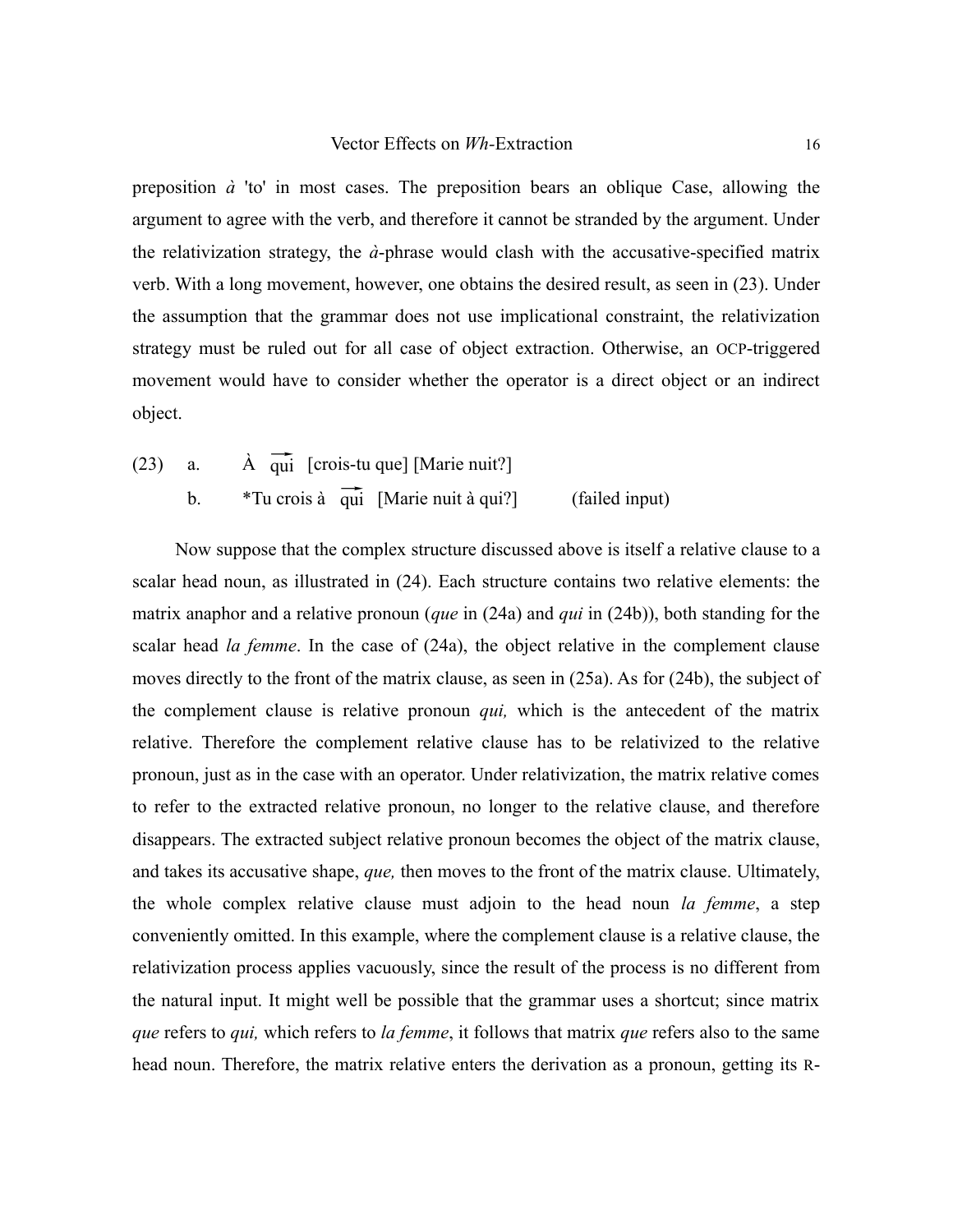feature directly from the head noun, as seen in (25b), the result of either analysis.

- (24) a. La femme [que [tu crois que][Paul aime]]... The woman that you think that Paul likes...
	- b. La femme [[que tu crois][qui aime Paul]]... The woman that you think that likes Paul...



To conclude, an object argument can move directly from the embedded clause to the front of the matrix clause, while a subject argument has to be extracted by relativization, given the vector effect that occurs with operators. Similar phenomena in English will confirm this analysis.

## **3.2 English**

While in French only *wh*-operators are vectors, in English tensed verbs, including auxiliaries and modals, are vectors as well (cf. Desouvrey 2003, 2007). Therefore, *wh*operators and verbs are expected to interact in the sense of the set of phenomena referred to above as vector effects.

Central to the analysis I am proposing is the assumption that English, unlike French,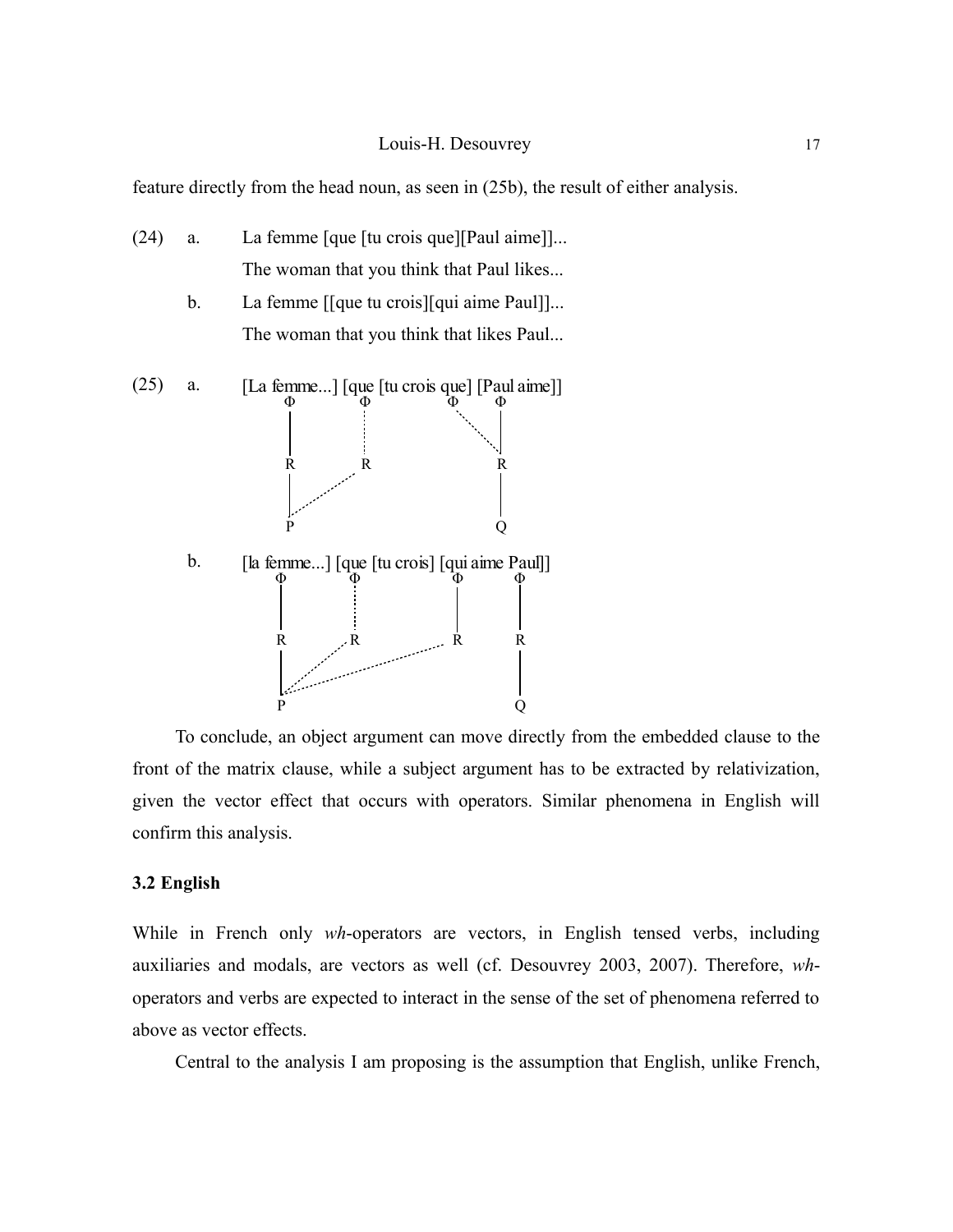has one Caseless matrix relative, namely *that*, and therefore it can be used either as subject or object, given the feature structure in (26). In addition, the English relative can be null in object position. Deletion of subject *that* is presumably ruled out by the constraint against ambiguity (cf. Desouvrey 2002). In effect, the distinction between the main verb and the subordinate verbs would be lost, as clause boundaries fade away.<sup>[11](#page-47-10)</sup>



Thus, it appears that in English the matrix relative can be freely deleted, unlike French. Therefore, both (27a) and (27b), with a deleted relative, are equally good.<sup>[12](#page-48-0)</sup> I assume that the deletion operation consists in delinking the segments from the skeletal slot, leaving intact the feature tree of the morpheme. As a result, simple deletion cannot solve a structure with a feature mismatch, rather it signals its existence, just as the pitch movement observed elsewhere (cf. Desouvrey 2000). As shown later on, adjunction (or incorporation) of the relative to another element, mostly its antecedent, makes it possible to resolve the issue.

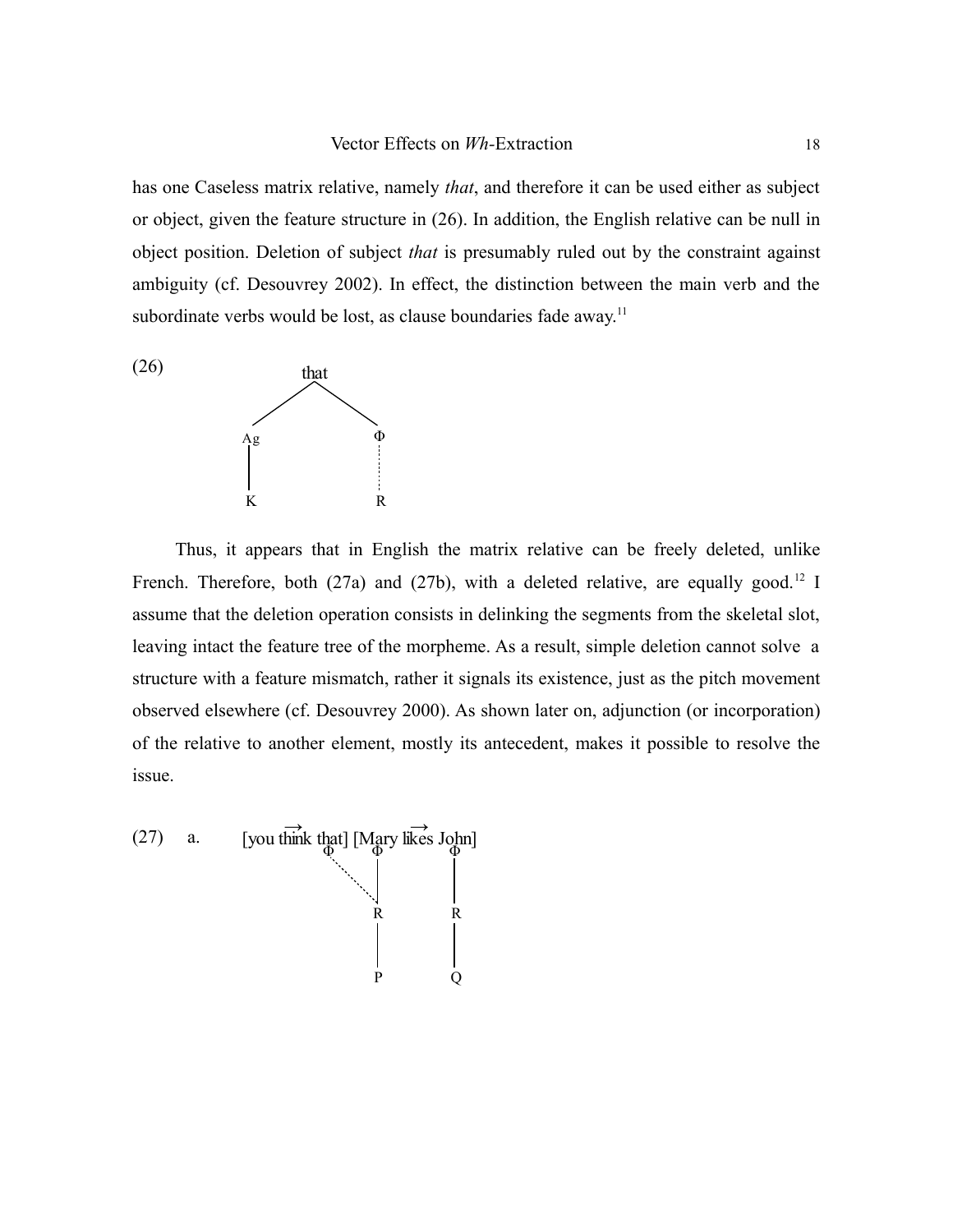

Let's now replace the object of the complement clause by an appropriate *wh*interrogative, *who,* as seen in (28). In this structure, OCP is violated in the complement clause (the verb is A-specified, so is the operator), and therefore the operator should move to resolve the OCP problem. Just as in French, the operator can't end up to the left edge of its clause, since this move would alter the coreference between the subject and the matrix relative (NCL). We may note that his problem exists whether or not a *do-*support is used in the complement clause.



However, the operator can move directly to the front of the matrix clause, without the mediation of *do* in the complement clause, since superiority effect holds only in the clausal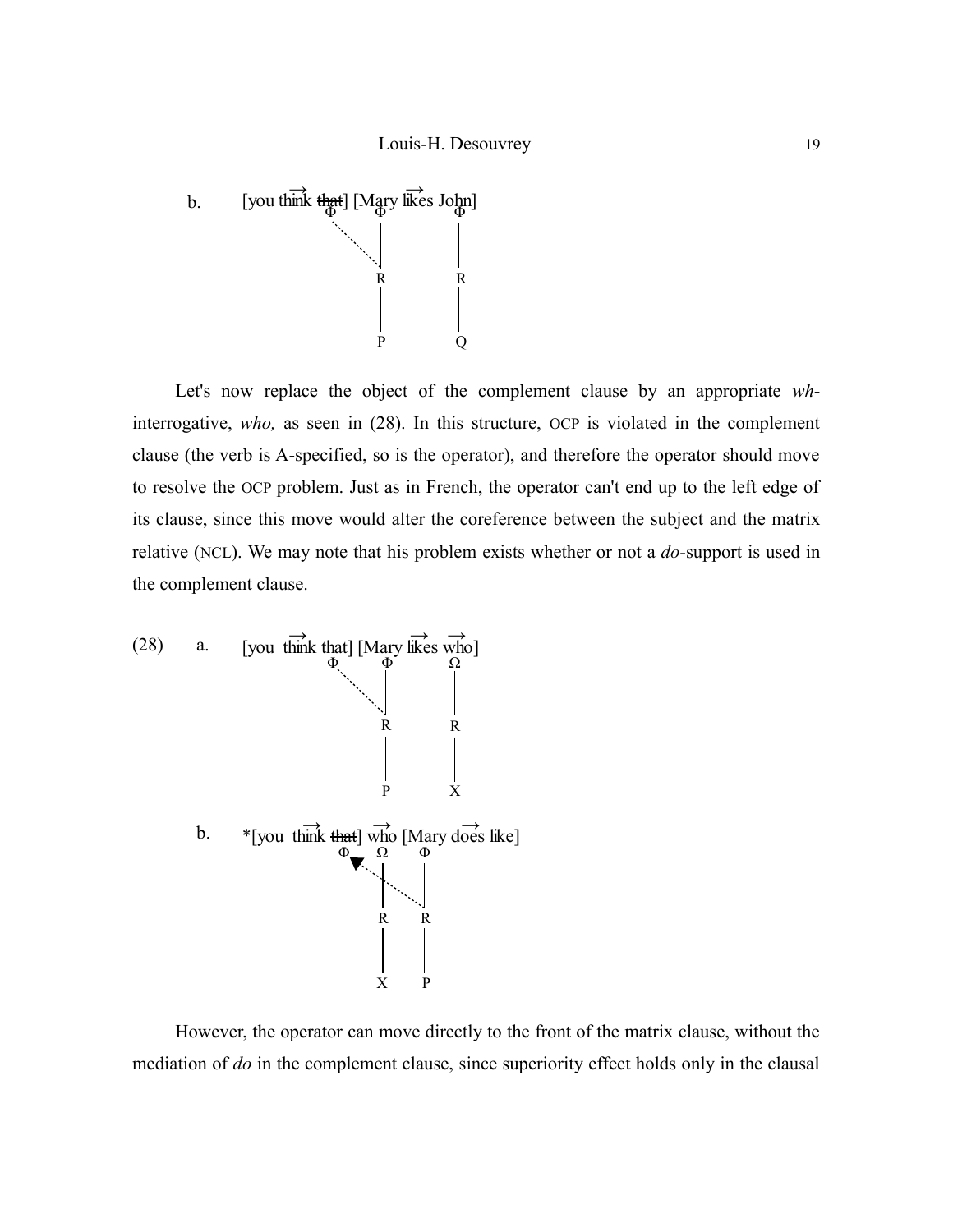domain (cf. Desouvrey 2000). That is, operators are strictly ordered in this particular domain, and a lower operator can move (non-vacuously) past a higher one, as far as it does not end up in the same domain. In the matrix clause, the verb is a vector, and therefore it may not allow the lower operator to cross it over in its domain. Thus, just as in root clauses, *do* must appear in the matrix clause in order to allow fronting of the lower operator, as seen in (29). Auxiliary *do* is then incorporated to the operator by adjunction, canceling the superiority effect in the matrix clause, as seen in (29c), the desired output.



Now consider the case where the *wh*-operator is the subject of the complement clause, as seen in (30a). The omega-specified operator cannot assign its R-node to the phi-specified anaphor. This problem cannot be solved by deletion, since the feature tree remains intact,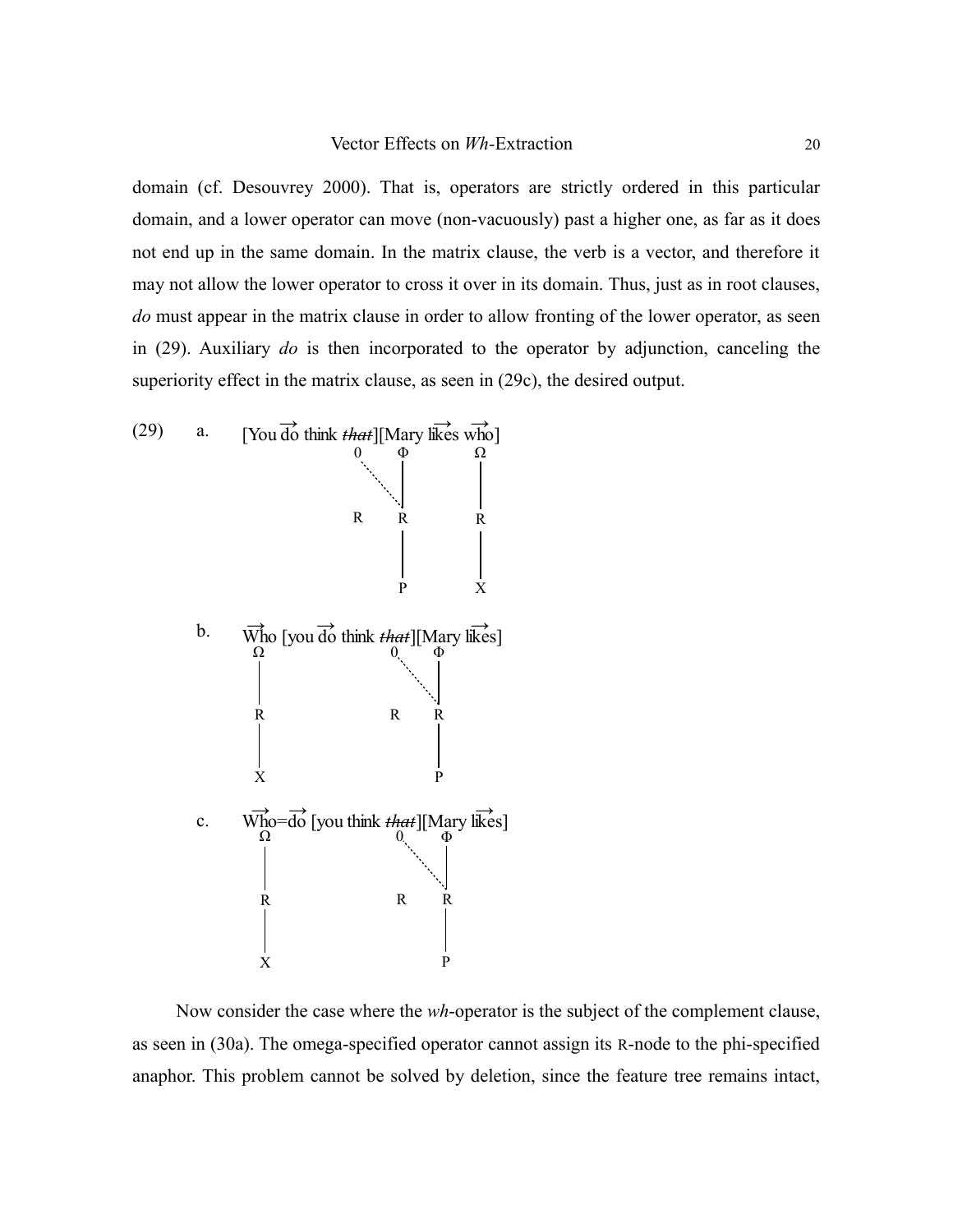only the phonetic segments being delinked from the skeleton. Moreover, the *wh*-vector comes to assign an R-node within the scope of another vector, namely the matrix verb. A long movement of the operator to the front of the matrix clause is also excluded, since it would come to antecede the relative to the left, a redirection that is banned. Therefore, extraction via relativization appears to be the only solution, as seen in (30b). From this alternative input, the operator and the anaphor clash, just as in the case above, which triggers the deletion of the relative. However, since anyway the operator must be fronted under OCP, and will have to target the R-node of the relative, the feature clash is avoided in the output, (30d). This is the most plausible account of the unfelicitousness of overt *that* in an embedded subject position (for certain speakers), a phenomenon known as the *that*-trace effect in the literature. However, since the feature mismatch in (30b) is only transitory, not permanent, other speakers ignore it altogether, hence does not even signal its existence by deletion.<sup>[13](#page-48-1)</sup>

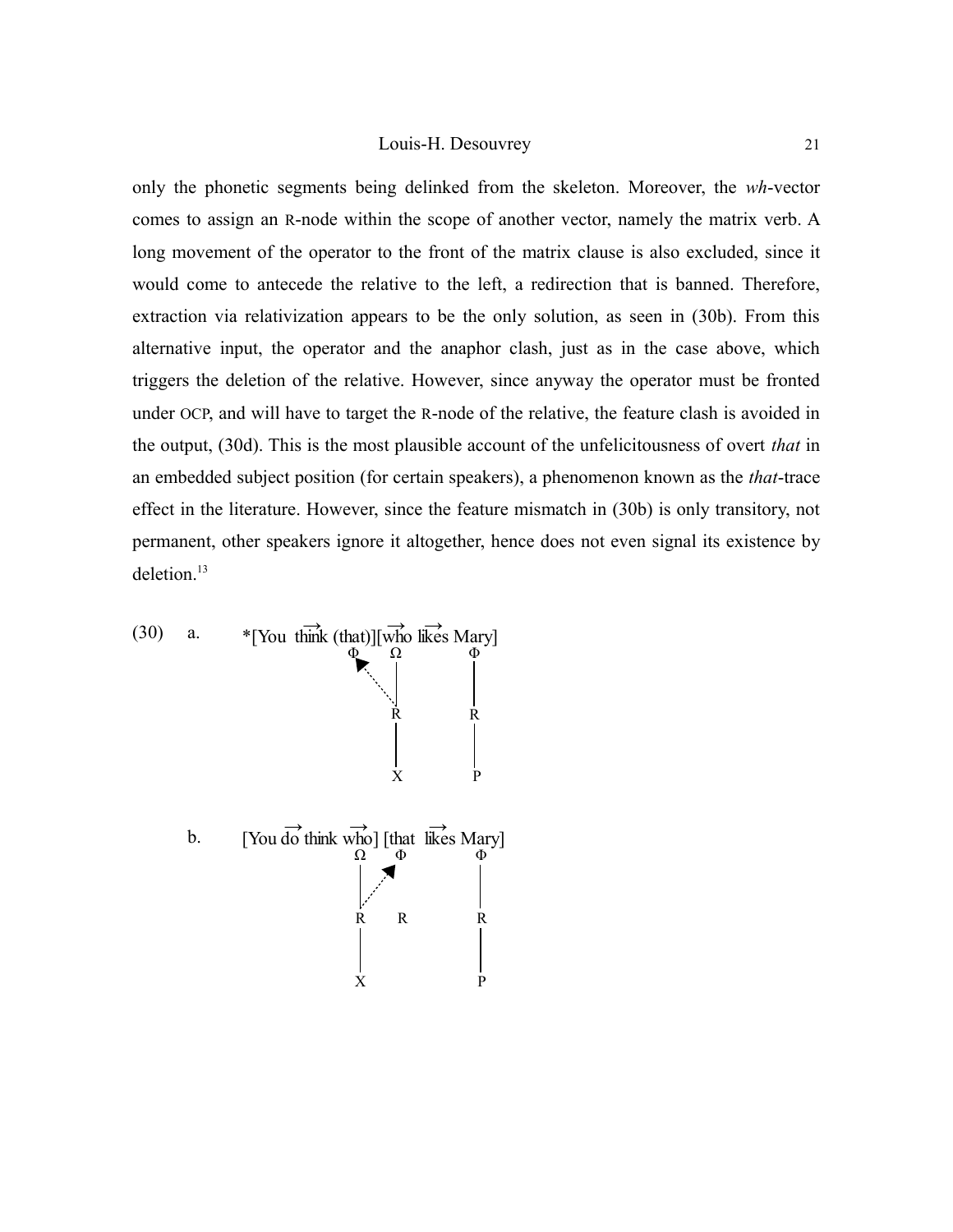

Notice, however, that the relative is mandatory, presumably not submitted to deletion, in contexts where an adverbial is present in the structure (cf. Culicover 1993, Browning 1996, Grimshaw 1997, etc). In my view, something forces both groups of speakers to agree. This thing is an instance of the constraint against ambiguity (cf. Desouvrey 2002). In effect, if the relative is not overt, it may not be clear whether the adverbial element is a member of the complement clause or instead a modifier of the matrix clause. This is illustrated in (31) (adapted from Grimshaw 1997, ex. (50)).

(31) Who did she swear *that* most of the time accepted this solution?

Before moving on, it should be noted that this analysis sheds a new light on the set of phenomena known as island effects. Traditionally accepted relative clauses, as opposed to matrix clauses (relative clauses in the present system), are islands, since they do not allow *wh*-movement. For instance, in (32a) the object in the relative clause, *Mary,* cannot be *wh*extracted, as seen in (32b).

(32) a. The man [that likes Mary] came.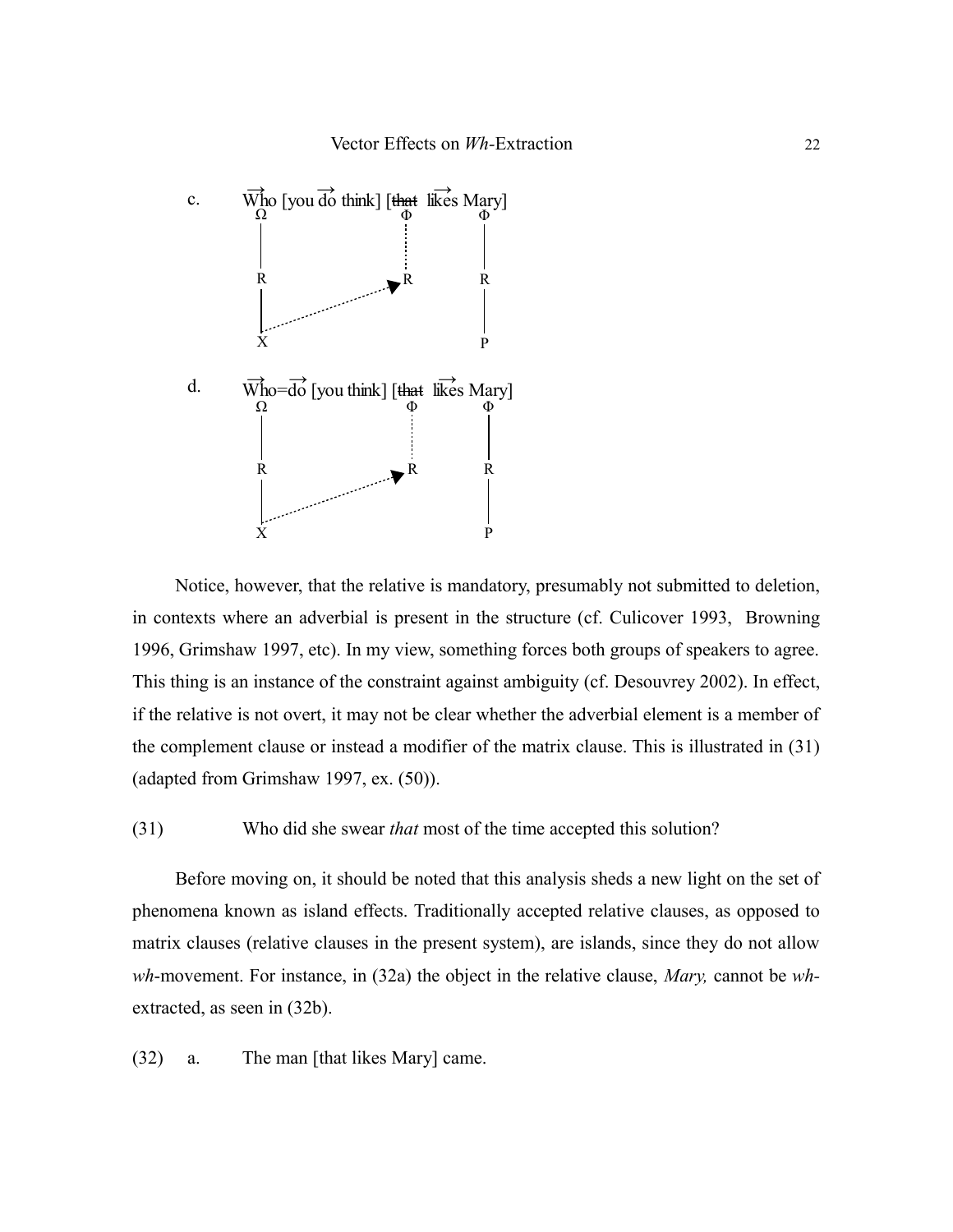## b. \*Who=does the man [that likes *t*] come?

It turns out that (32b) is doomed, because there is nothing that the grammar can do to rescue it. If the *wh-*object of (32b) can't move out of the *that-*clause, one would expect the relativization strategy to circumvent this problem. However, since in the main clause there is no relative anaphor that would yield its argument slot to the operator, extraction by relativization is impossible; and, if applied, the argument structure of the main verb would be violated, creating a fatal flaw. Let's take a closer look to the derivation of (32b). From the corrected input (33a), all the usual operations take place, but the last one, namely adjunction of the relative clause to its head (33d), falls beyond the scope of  $\varepsilon$ , and therefore the structure is ruled out.

| (33) | a.           | [the man <sub>i</sub> does come][that <sub>i</sub> likes who] | $(\epsilon=1)$ |
|------|--------------|---------------------------------------------------------------|----------------|
|      | $b_{-}$      | Who [the man <sub>i</sub> does come][that <sub>i</sub> likes] | $(\epsilon=2)$ |
|      | $c_{\cdot}$  | Who=does [the man <sub>i</sub> come][that <sub>i</sub> likes] | $(\epsilon=3)$ |
|      | <sub>d</sub> | *Who=does the man=that likes] come?                           | $(5=4)$        |

 As it happens, (33c) can't be an acceptable output either. Why is this the case? The fact is that adjunction (or incorporation) of the relative pronoun to its antecedent is the key operation in (restrictive) relative clauses. This has to be the case in order to be consistent with their semantic function, otherwise the interpretation would be compromised. (Recall that relative elements have a bare phi-node and therefore can refer to any element with phifeatures.) In fact the fate of this structure would be the same if incorporation were to occur earlier in the derivation. Adjoining the relative clause to the head noun directly from the input, one would obtain a structure where the head noun and the relative clause are attached with an association line so that the last segment of the head is linked to the first segment of the relative pronoun, as seen in (34a). As a result, each clause comes to be in its own timing tier. Such a nonlinear structure is then conflated by a linearization convention, which cannot process a zigzag (cf. Desouvrey 2000, 2005).[14](#page-48-2) Now, if the operator were to move, it could only end up to the left edge of its own tier, as seen in (34b). Obviously, such a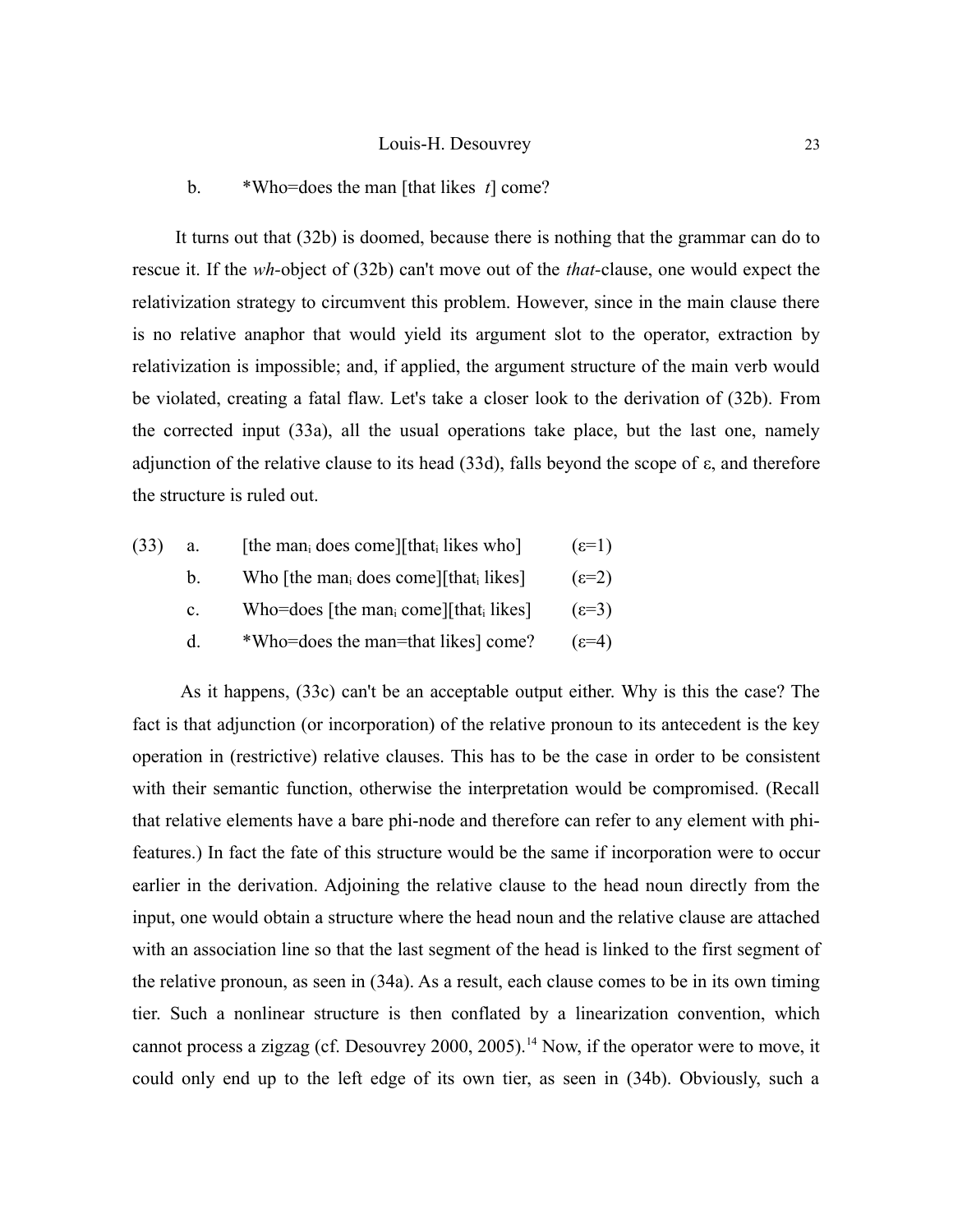structure is not conform to the linearization convention, and therefore is ruled out. Although derivation (33) correctly predicts the ill-formedness of the structure, it does not crucially rule it out. In effect, this derivation is extended in order to avoid the superiority effect induced by English verbs. French verbs are not vectors, but the result is still the same. Therefore, one can conclude that in languages with relative pronouns, the island effect is due to the adjunction of the relative to its head.



Furthermore, an important fact that can be tackled under this analysis is the difference between embedded clauses and root clauses with respect to *wh-*extraction. In root clauses, an alternative input with *do* is used in order to settle the conflict between OCP and SUPC. For instance, the derivation of *Who does Mary like?* must proceed from the alternative input (35a), not the natural input (35c), where for reason of scope the *wh*-vector cannot move past the vector lexical verb. From (35a), the *wh*-vector moves to the left edge of its clause and then the auxiliary incorporates it by adjunction, which cancels the scope effect, as seen in (35b) (see Desouvrey 2007).

- $(35)$  a. Mary does like who ?
	- b.  $\overline{\text{Who}} = \overline{\text{does}}$  Mary like ?
	- c.  $*$  Mary likes who?

Applied to root clauses, the relativization strategy would yield a structure like (36a). The relative pronoun would move to the operator, but the resulting structure would not be any different from that of a derivation which would proceed from the natural input (35c),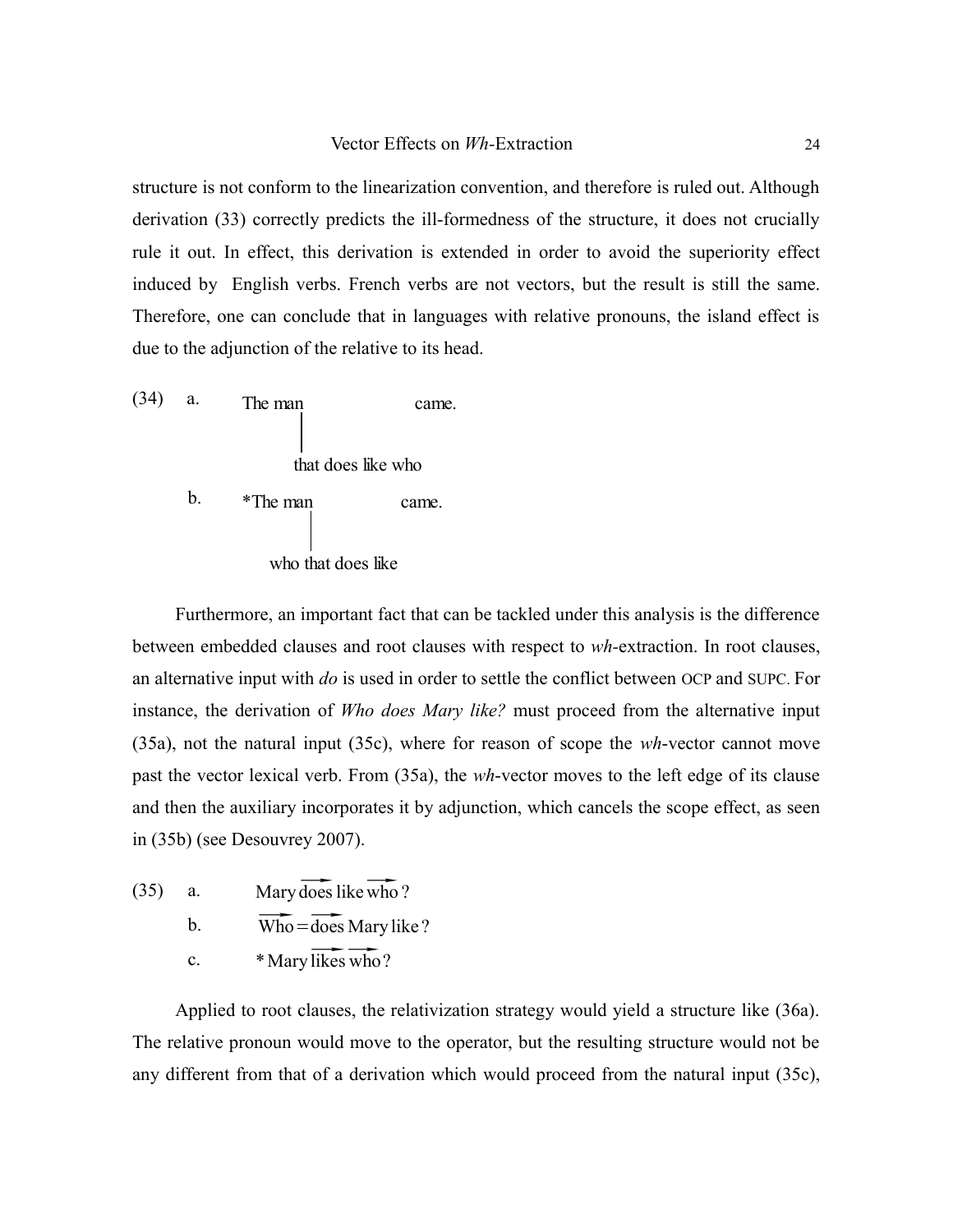since the phi-specified relative pronoun has to be deleted in order to signal a feature clash with the omega-specified operator. In other terms, if such a derivation were used, infants would have hard time to learn that lexical verbs are vectors, and this would have considerable consequences elsewhere in the grammar of English. Actually, derivation (36) yields a string vacuous operation, which is barred for the purpose of language acquisition. In other terms, the grammar must provide learners with clues to identify constraints and features (see Desouvrey 2000).<sup>[15](#page-48-3)</sup>



## **4. Subordinate interrogatives**

In subordinate interrogatives (SI), *wh*-operators must stay under the scope of the matrix verb, that is, they can never be fronted, which is arguably due to the semantic properties of this construction.

SI constructions are not significantly different from the structures with matrix verbs discussed above. I assume that syntactically SI verbs select an interrogative clause as complement, which has to be mediated by a relative pronoun, just like non-interrogative matrix verbs. The difference between both types of verbs is likely to be found in their LCS. Suppose that the interrogative property of SI verbs is rooted in their LCS, unlike non SI verbs which may only have an omega feature in their tree structure, as seen above in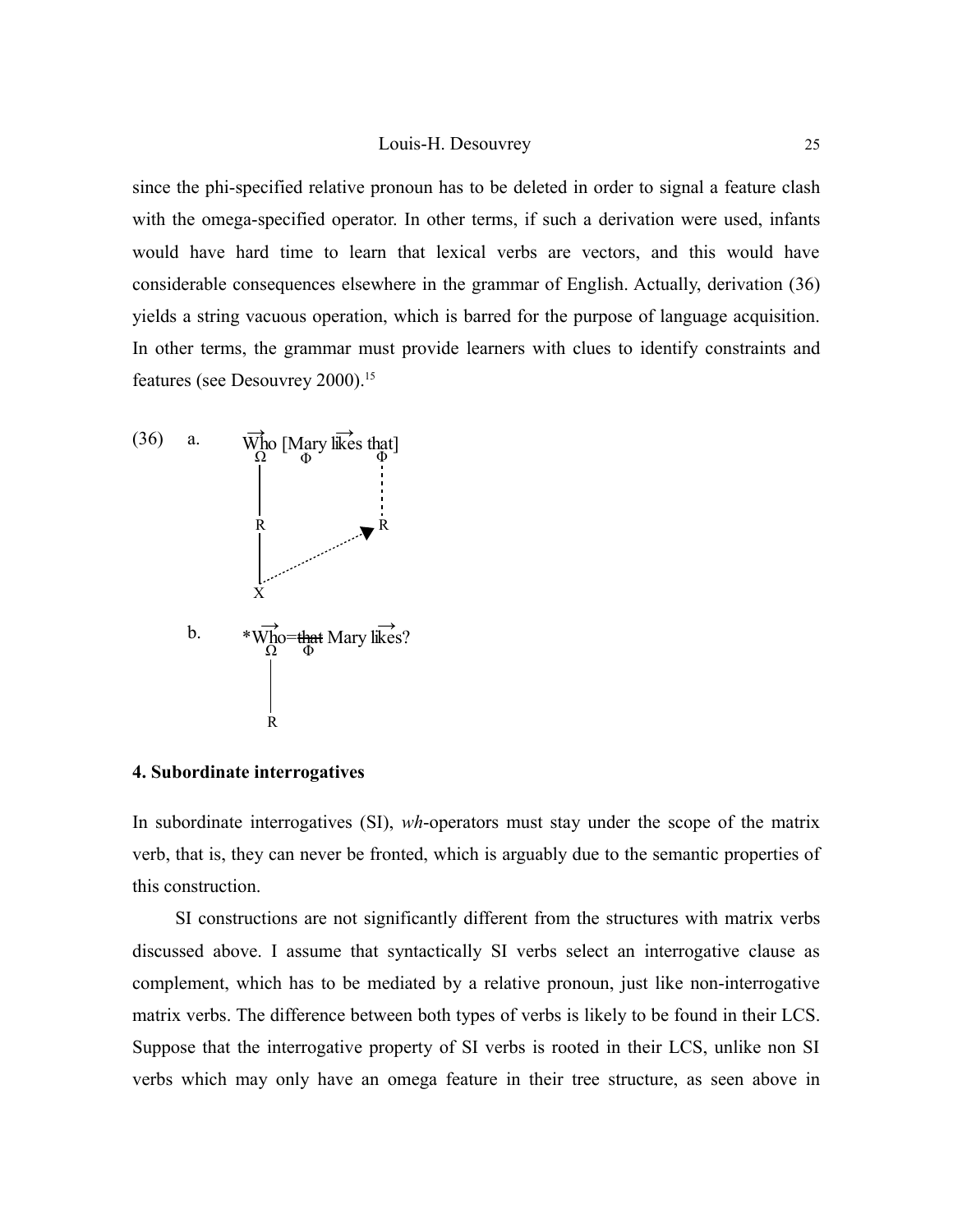English. As a result, the interrogative feature of SI verbs cannot be bypassed by a morphosyntactic operation like *do* plus a non-tensed form of a lexical verb. To put it differently, whatever the morphological shape of the SI verbs (infinitive or tensed), the interrogative property is always present, since the LCS of such verbs has a built-in omega feature. Therefore, an interrogative complement will always stay under the scope of the SI verb, consistent with the vector effect.

On this view, the natural input for a sentence like *Jane asks who likes Mary,* must be as shown in (37a), which is ruled out because of a feature mismatch and a vector effect, as discussed earlier. From the alternative input (37b), which is derived by the relativization strategy seen above, the relative is incorporated to the operator, and then deleted, as seen in (37c). Incorporation defuses the feature mismatch under the natural assumption that an element cannot spread a feature to itself.

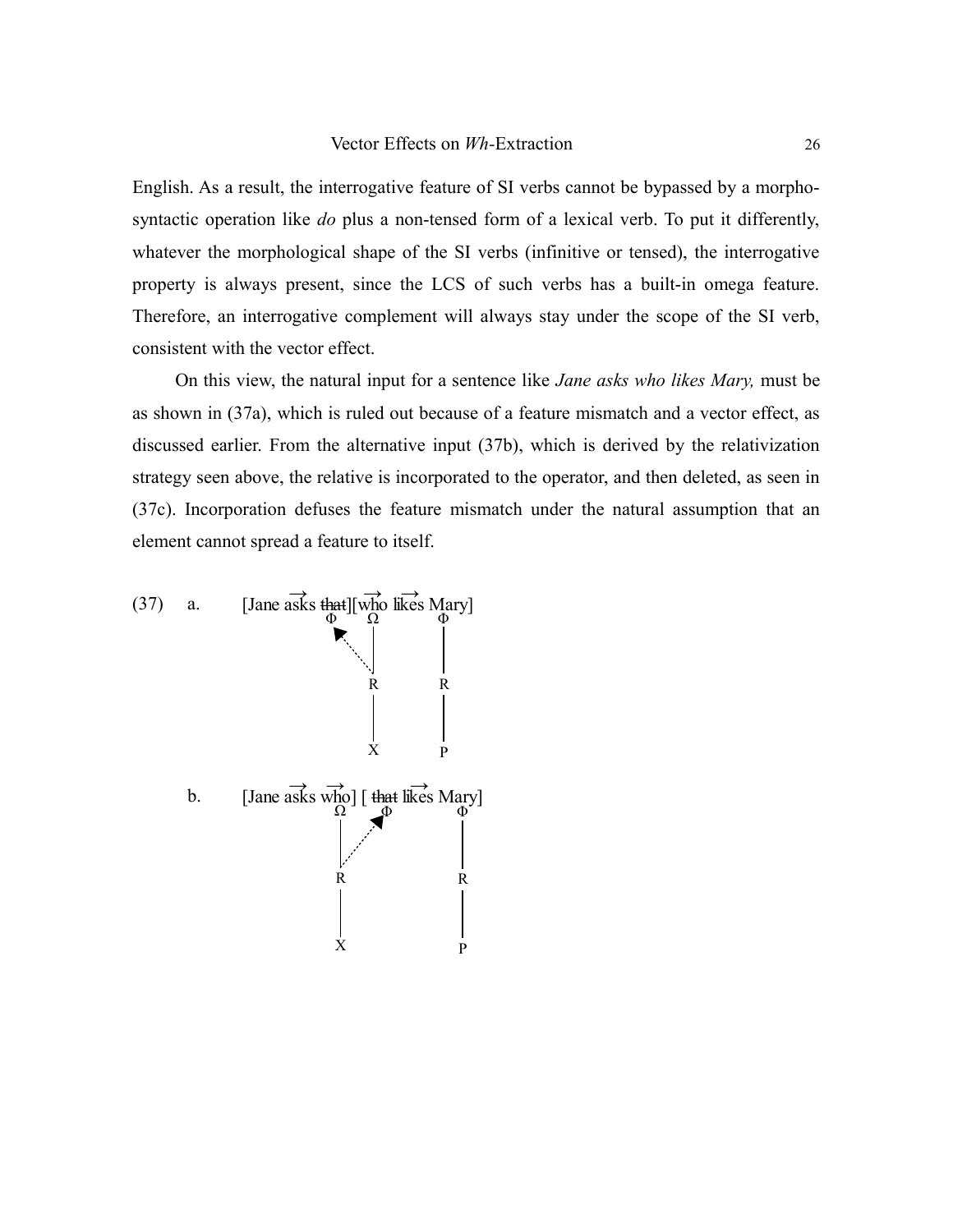

The object-extracted pendent of (37) is the stronger evidence in English grammar for the relativization strategy. If the natural input were correct in either of the structures discussed above, one would expect local movement of the operator in (38a) to be mediated by auxiliary *do.* The operator would move to the left edge of its clause, as seen in (38b), which is incorrect for the reasons discussed above, namely reference alternation (i.e., demotion of the subject as the antecedent of the relative), and rightward spreading in the domain of a higher vector (vector effect).



However, under the relativization strategy, the derivation proceeds from input (39a), where the relative pronoun moves to the operator, and then deleted to resolve the feature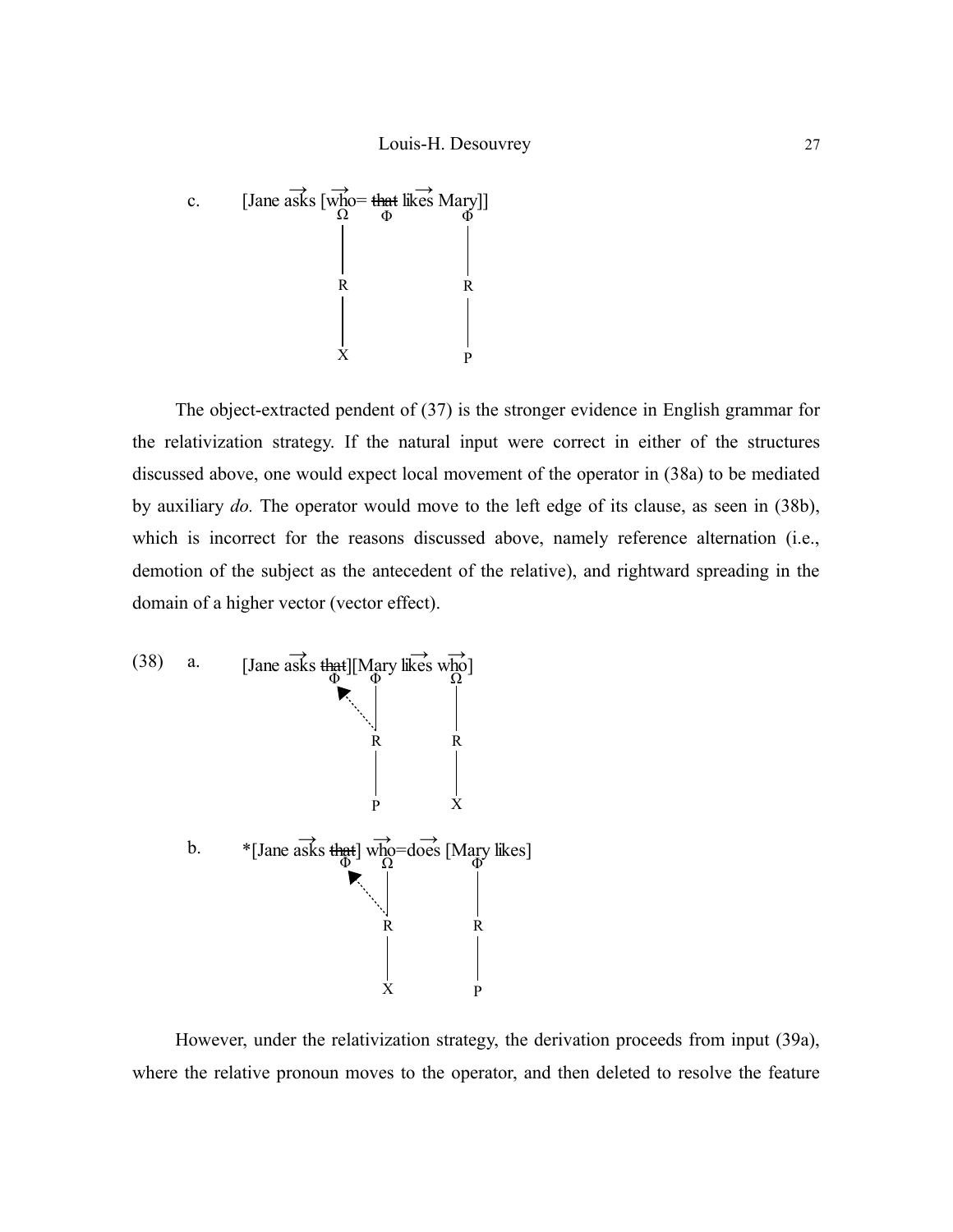mismatch, as seen in (39b), which is the desired output. It is clear that *do* may not appear in subordinate interrogatives, since there is no *wh-*movement in such structures and the relative pronoun is not a vector.<sup>[16](#page-48-4)</sup>



SI constructions are universal, and therefore the same analysis is expected in languages with relative elements. In (standard) French, just as in English, the relative is systematically deleted in order to avoid a feature mismatch. From the alternative input, (40a), the relative pronoun is adjoined to the operator, and is then deleted, as seen in (40b).

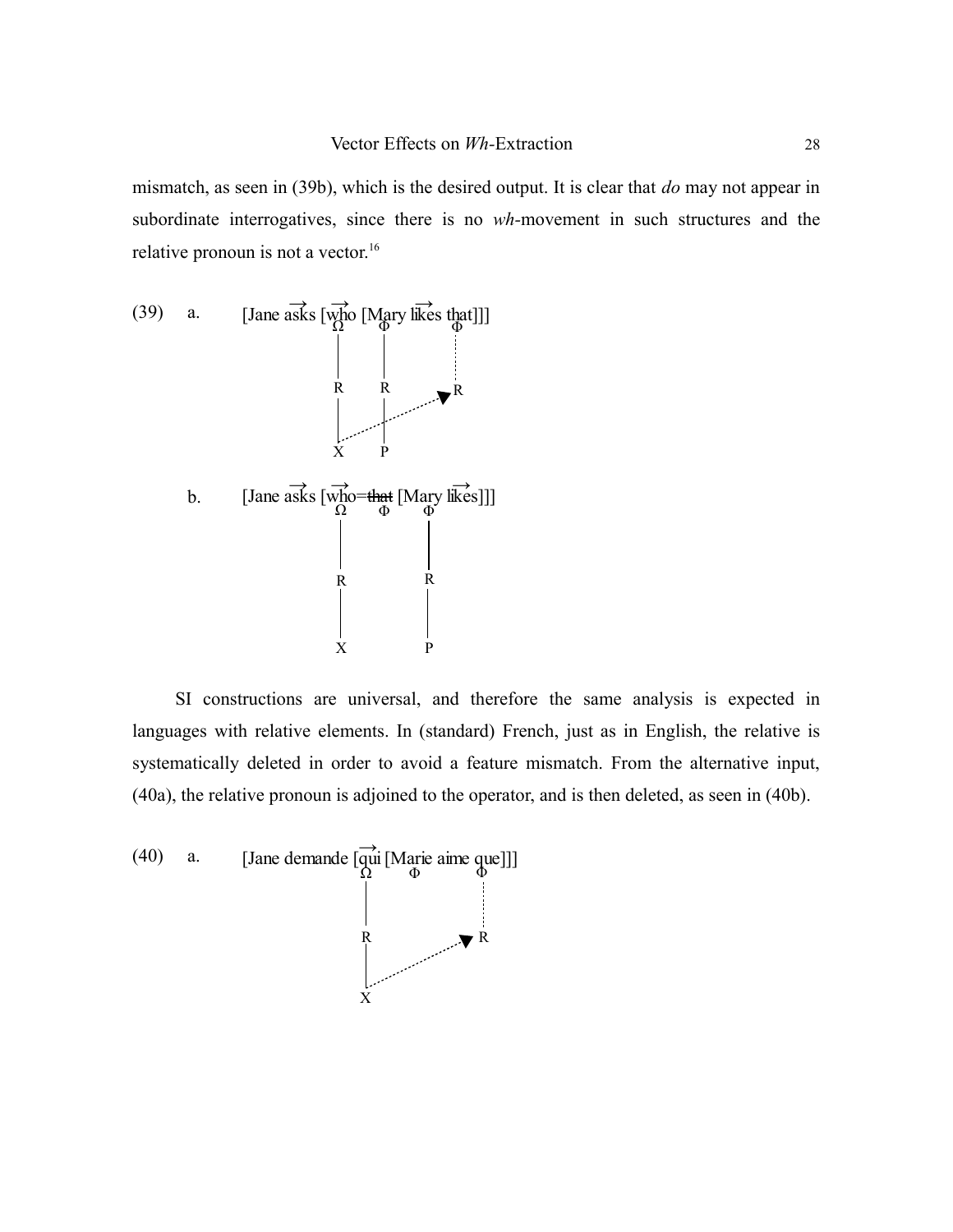

If the relative is the subject of its clause, incorporation still takes place, even though there is no feature mismatch with a pronoun, as seen in derivation (41). This is presumably due to the process that harmonizes the subject with the object extraction case.<sup>[17](#page-48-5)</sup>



To complete this analysis, it remains to account for indirect interrogatives introduced with *whether* and *if* in English, and their French counterpart, *si*, as illustrated in (42). It is obvious that these interrogative elements introduce sentential complements, which correspond to a yes-no question in root clauses, as illustrated in (43). The relativization strategy cannot take place, since there is nothing to extract; such elements like *if* and *whether* that introduce this construction are obviously neither referential nor argumental.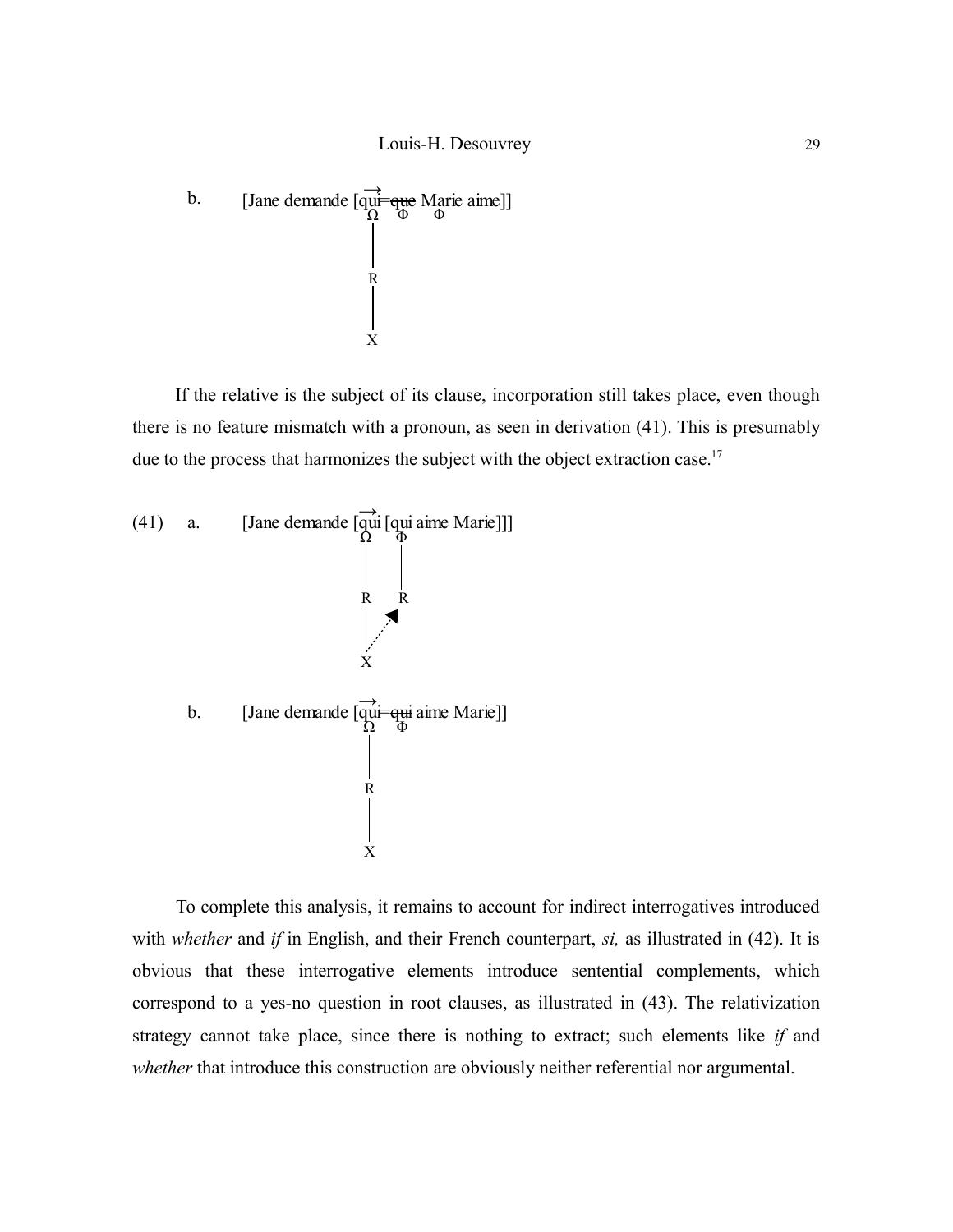- (42) a. He asks whether Paul came.
	- b. Il demande si Paul est venu.
- (43) a. Did Paul came?
	- b. Paul est-il venu? (formal French)

I take those elements, namely *whether* and *if,* to be interrogative adverbs modifying a clause. On this view, a sentential complement of a SI verb must be normally introduced by a matrix relative. Thus the input for (42a) is (44a). As discussed above, the relative is intended to refer to the complement clause, but its actual antecedent is the closest NP, namely the subject. From this input, the matrix relative adjoins to the adverb in order to be closer to its antecedent, as seen in (44b), which is the correct output. Once adjoined, the relative has to be deleted in order to signal a mismatch with the interrogative adverb, which is presumably omega-specified.

- (44) a. [He asks that] [whether [Paul came]]
	- b. [He asks [whether=that [Paul came]]]

Similarly, in French the derivation of (42b) proceeds from input (45a), where the matrix relative adjoins to the interrogative adverb and then deleted, as usual, since there is a feature mismatch.

(45) a. [Il demande que] [si [Paul est venu]] b. [Il demande [si=que [Paul est venu]]]

In colloquial French, a structure with a complex operator is used instead of (42b) and (43b), as seen in (46). Such structures, which distinguish the standard dialect from the colloquial ones, are discussed in the next section.

(46) a. Il demande est-ce que Paul est venu. (Colloquial French)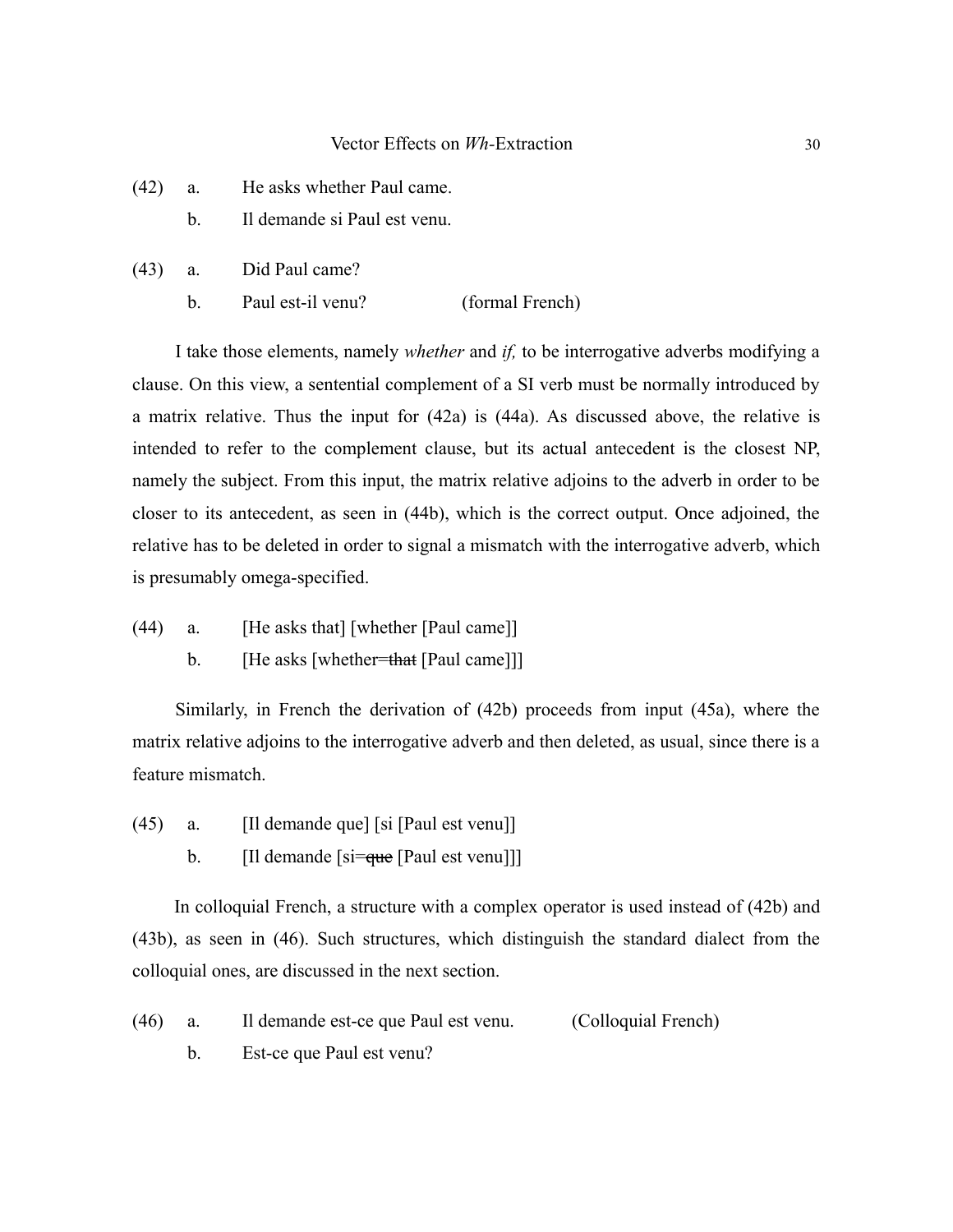## **5. The nature of complex** *wh***-operators**

In the tree structure in (14a), which represents French non-animate *wh*-operators, there is no phi-node at all. Therefore, the Caseless non-animate operator can never the used as subject, which must agree in phi-features with the selecting verb in French. In root clauses, a compound operator, *qu'est-ce qui*, or a variant *c'est quoi*, must be used in all dialects of French (see below), as seen in (47a,b). Notice, however, that operator *que* can be used as the subject of an embedded clause (47c). (I will return to this shortly.) On the other hand, in subordinate interrogatives standard French uses rather the compound *ce qui* 'what', as seen in (48a), unlike colloquial French which still uses the former, as seen in (48b).

- $(47)$  a. Qu<sub>i</sub>'est-ce qui<sub>i</sub> intéresse Marie? What is this that interests Marie?
	- b. \*Quoi/\*que intéresse Marie?
	- c. Que crois-tu qui intéresse Marie? What do you believe interests Marie?
- (48) a. Jane demande ce qui intéresse Marie. (standard French) Jane asks this that interests Marie.
	- b. Jane demande qu'est-ce qui intéresse Marie. (colloquial French)

With respect to (48a), it is important to find out the features of *ce* (or *c'* by phonology). This element is used as a neutral demonstrative pronoun to identify something or someone. Its use is much restricted than *cela/ça,* which have similar meaning. In fact, in modern French *ce* is apparently compatible only with copula *être* 'to be', as seen in (49). Under the present set of assumptions, if *ce* cannot be the subject of any verb but *être*, it must be the case that it is specified for (or lacks) some feature that only *être* possesses (or lacks).[18](#page-49-0) Fortunately, such a feature can be tracked down.

(49) a. Ce/\*ça n'est pas important. This not is not important.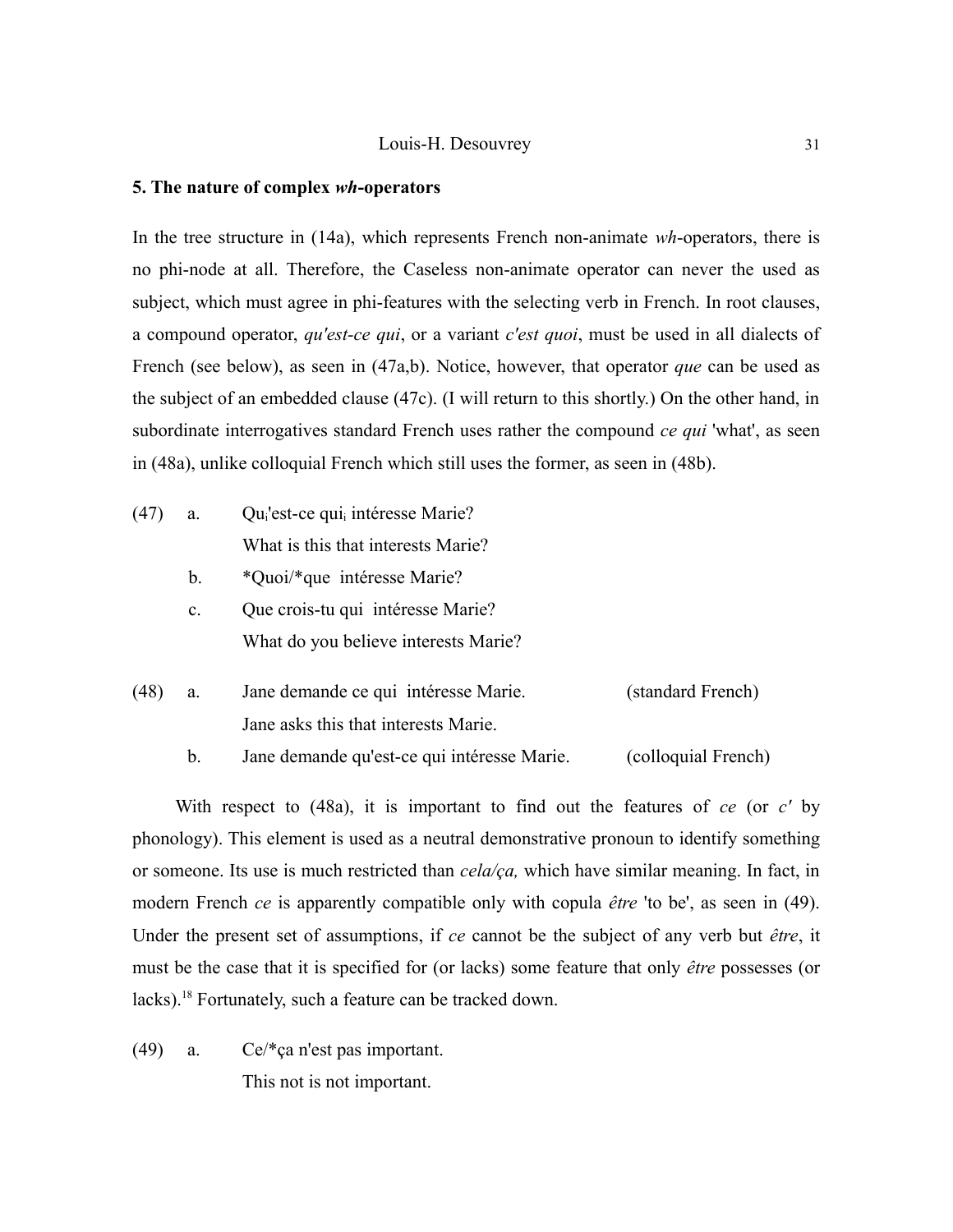- b. Ça/\*ce n'a pas d'importance. This not has not importance.
- c. Ça/\*c' intéresse Marie. This interests Marie.
- d. Oui est-ce? Who is it?

It is clear that (49a-c) are not interrogative sentences, unlike (49d). Now a property of the copula verb in French is that it requires agreement between its subject and its adjective complement, as illustrated in (50). More generally, two elements in a copular relationship must agree in phi-features or in omega features. Thus, if *ce* was a scalar, it could not be used when the copula introduces a vector, (49d), and it would not be ruled out as subject of a lexical verb, (49b,c); if it were a vector, it could not appear with a predicative scalar, (49a). Both cases are possible, however. Therefore, I am led to propose that this element is neither a vector nor a scalar. In other terms, it is neutral with respect to both interrogative and non-interrogative elements. Furthermore, I take *ce* to be a fully referential element, that is, an element with an R-node expanding to a R-feature, which I appropriately refer to as N (from neutral). $19$ 

- (50) a. Cette fille est heureuse. This girl.FEM. is happy.FEM.
	- b. \*Cette fille est heureux. This girl.FEM. is happy.MASC.

With this discussion in mind, one can posit for (48a) the structure in (51a), where the matrix relative disappears as usual, since it refers only to NP *ce* that heads the relative clause. It turns out that the relative pronoun is used as a buffer between the verb and the intended subject, *ce*. [20](#page-49-2) This structure yields (51b) after incorporation of the relative to its head. Interestingly, deletion of the relative need not take place, since there is no feature mismatch with the head.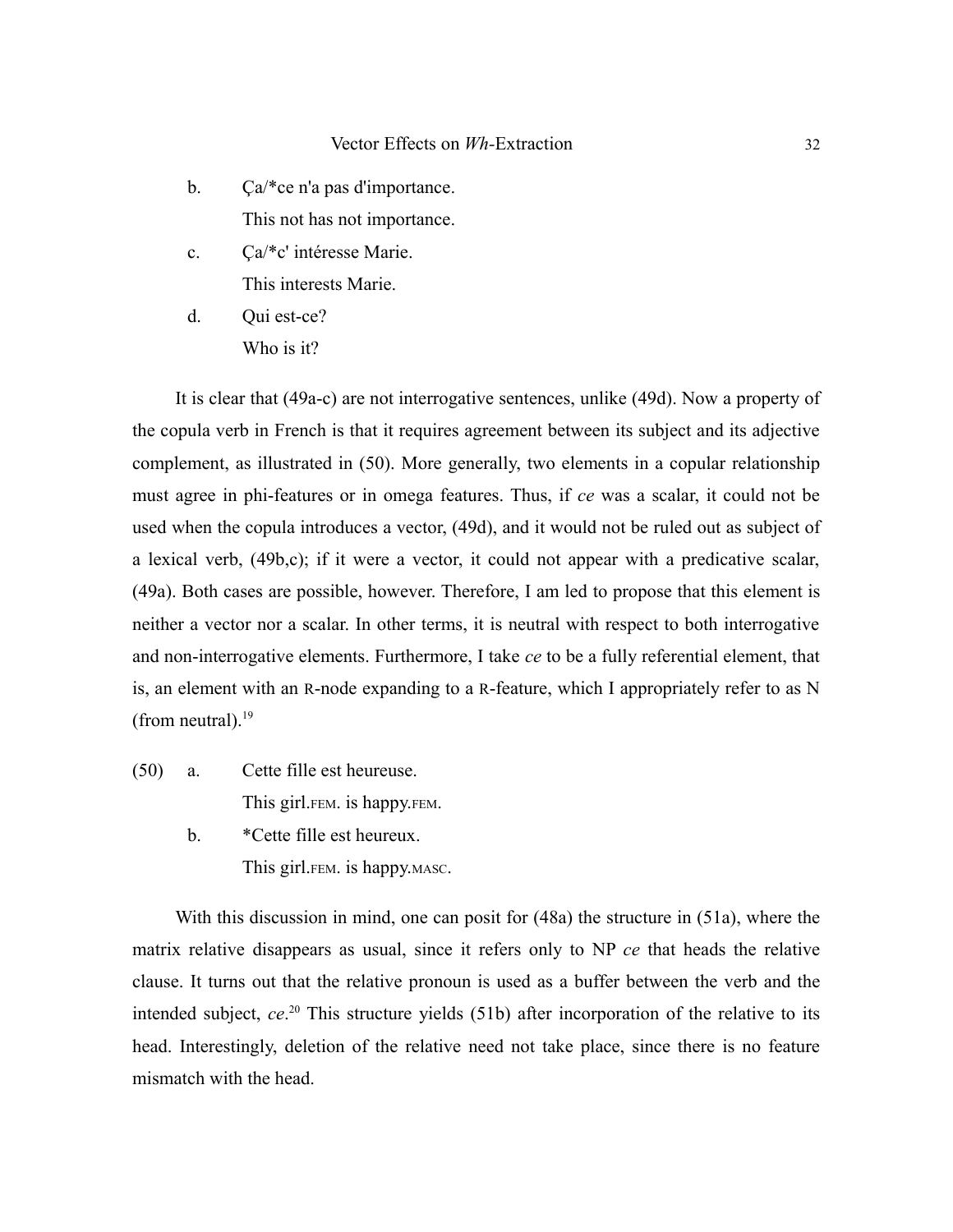

When the object is questioned, this construction must still be used, as seen in (52). Notice (52) is possible despite the fact that there is an appropriate *wh*-element, *que,* which is used in root clauses (cf. *Que veut Marie?*). This is due to the harmonization effect that takes place in the paradigm (see Desouvrey 2000).

(52) [Jane demande [ce=que Marie veut *t*]]  
\n
$$
\begin{array}{c|c}\n & & \\
 R & & \\
 & & \\
 R & & \\
 & & \\
 N\n \end{array}
$$

## **5.1 Deriving complex operators**

As seen above, French has no *wh-*element that can refer to a non-animate in subject position. However, I argue that the grammar uses a trick to overcome this lexical gap. First of all, recall that a *wh-*element referring to human cannot stay in the embedded subject position of complement clauses, a condition due to the feature clash between the operator and the matrix relative. The relativization strategy is used to extract the operator while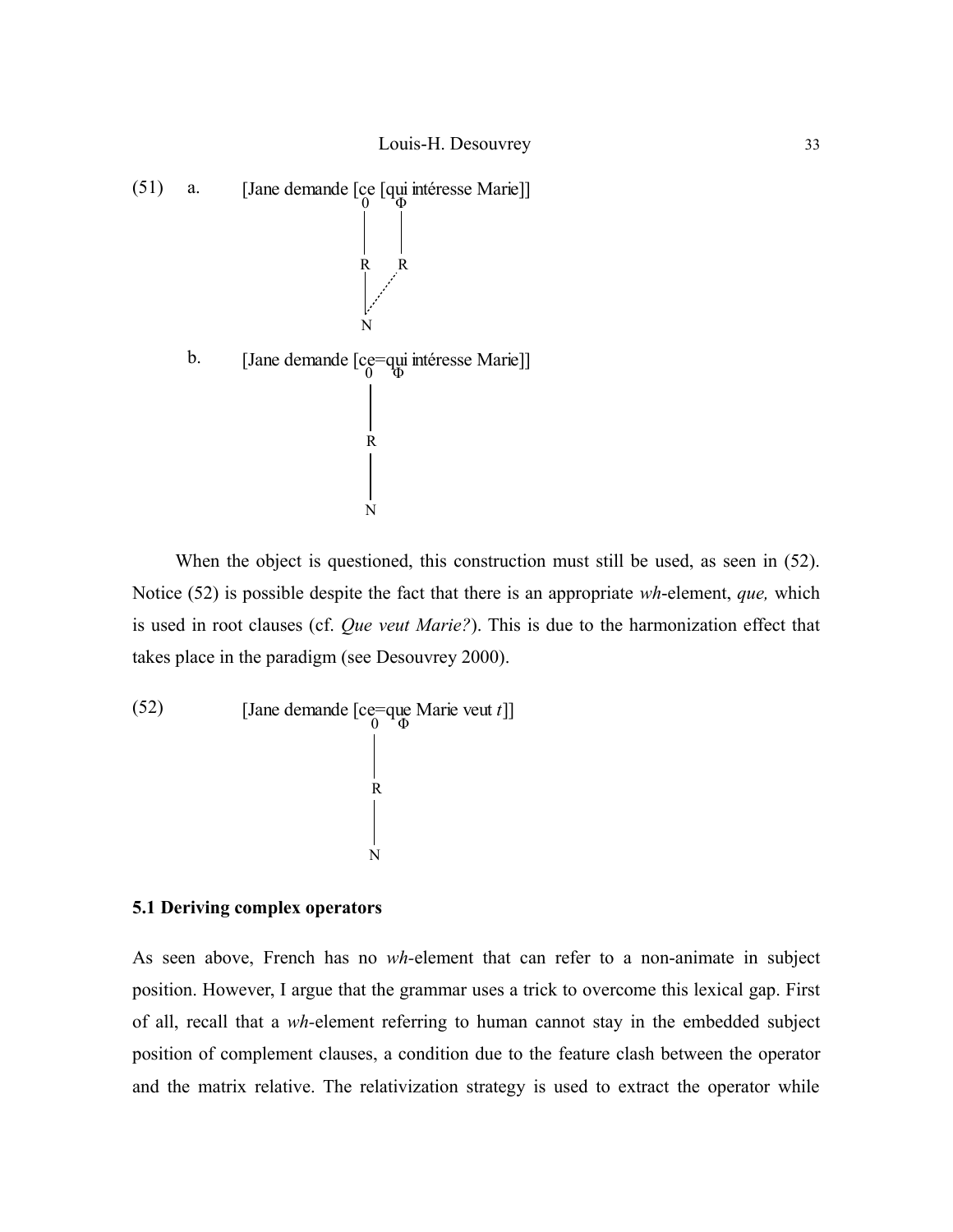avoiding a vector effect with the matrix relative, which is then deleted. Now this strategy is so efficient that it even applies to compute the faulty accusative operator as the subject of the complement clause, compare (47b) and (47c) above. Clearly, an operator is missing in the paradigm, and it turns out that the accusative operator can fill that gap in embedded clauses (47c), but not in root clauses (47b). Therefore, to correct the latter, what is needed is a matrix clause, a meaningless one that will not introduce further information in the structure. Such a dummy matrix clause is *c'est que* 'it/this is that'.

Indeed, I show that the structure of complex operators of the type seen in (47a) consists of dummy matrix clause *c'est que* and a relativized complement clause. Since operator *que* (or *quoi*) can't be used as subject, a relative pronoun headed by these operators appear in subject position, as a buffer. Since the matrix relative comes to refer only to the operator, not to the clause headed by the operator, it disappears, just as in the cases seen earlier. Thus, the derivation of  $(47)$  has to proceed, after reanalysis, from input  $(53a)$ .<sup>[21](#page-49-3)</sup> The OCP cycle takes place in the matrix clause, fronting the operator, (53b), then moving the subject to the right side of the copula verb, as seen in (53c), which is the desired output. The relative clause is not affected by these processes, since the subject relative pronoun is not specified for Case.

(53) a. 
$$
N N
$$
  
\n[ $c'$  est que] [qui intéresse M.]  
\nA A  
\nb.  $N N$   
\n[ $\overrightarrow{que} c'$  est] [qui intéresse M.]  
\nA A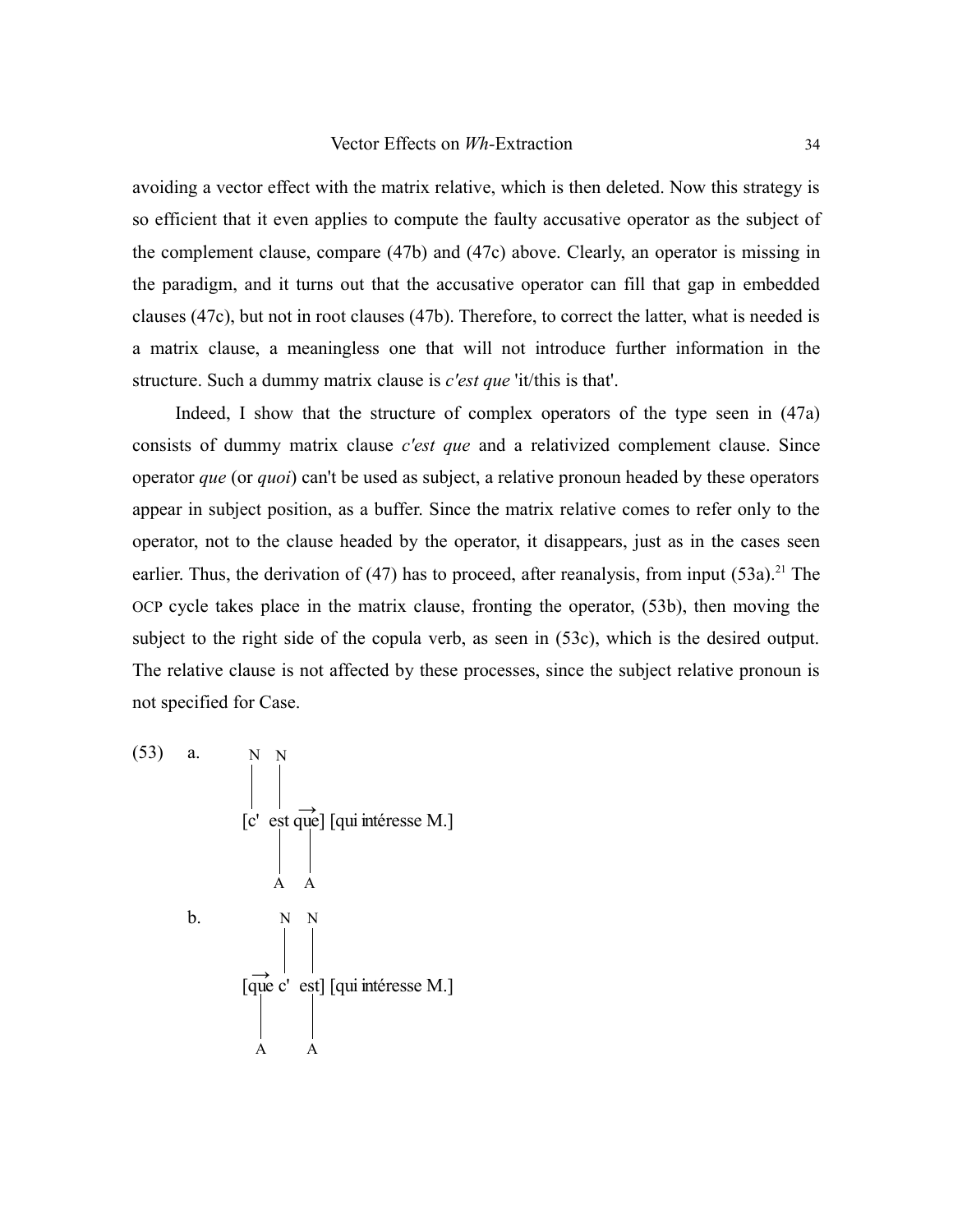c.  
\n
$$
\overrightarrow{Qu} \text{ est}=ce [qui intéresse M.?]
$$
\nA A

From the referential plane, there is no clash between *qui*, which is always a pronoun, and the operator, since only the R-projection matters with pronouns, as seen in (54). We may note that the relative clause is prevented from adjoining to its *wh-*head, for at the end of the OCP cycle, the derivation reaches its maximal extension, and is spelled out.



This construction should normally be used only to fill in the gap in the paradigm. However, by virtue of the harmonization process, it comes to plague the whole paradigm of *wh-*operators in French, supplanting simple operators in ordinary speeches, so that in colloquial French interrogative sentences are preferably embedded under the dummy matrix clause.

Thus, to question a non-animate object, operator *que* can normally be used, as discussed in Desouvrey (2007). However, in colloquial French a complex operator is preferred. Structure (55a) is an input where a complex operator is the object of the embedded clause. The relativization process may not take place with object operators; so under OCP the operator moves directly to the front of the dummy matrix clause, where it triggers movement of the subject (OCP'), yielding the desired result, (55b).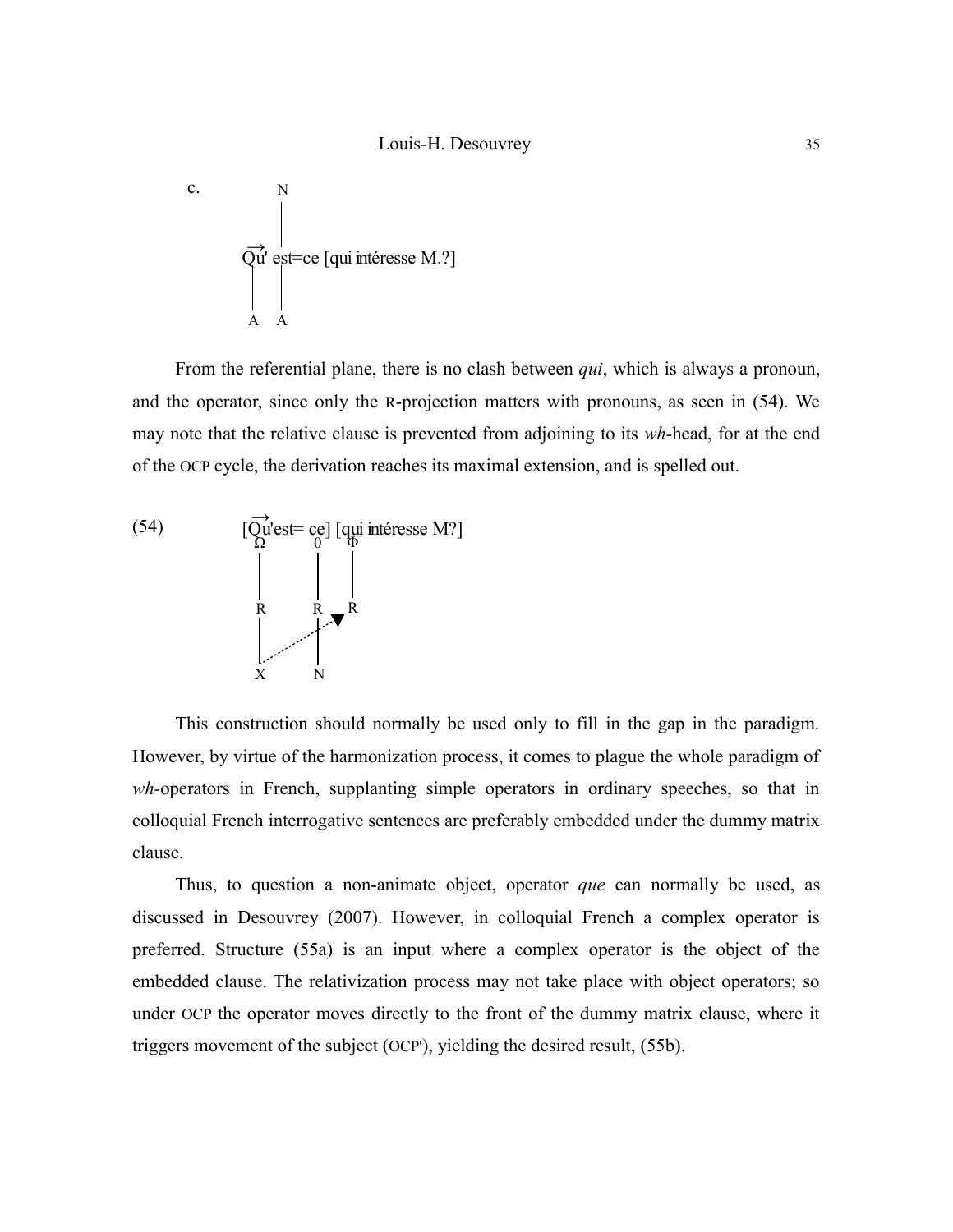

What is this that Paul wants?

With an animate operator, use of the relativization strategy is an effect of the harmonization process, since there is no mismatch with the verb and the operator (cf. *Qui est venu?*). Thus, from input (56), which is derived by the relativization strategy, the operator is reanalyzed as the object of the matrix verb, while relative *qui,* which is compatible with both animate and non-animate, appears as the subject of the embedded clause. In (57), however, the object operator moves directly to the front of the dummy matrix clause, since it has no reference in the matrix clause.<sup>[22](#page-49-4)</sup>

(56) a. 
$$
\begin{array}{c|c}\nN & N \\
\downarrow & \downarrow \\
\hline\n[c' & \text{est } \overrightarrow{qu_i}][qu_i \text{ est venu}]\n\end{array}
$$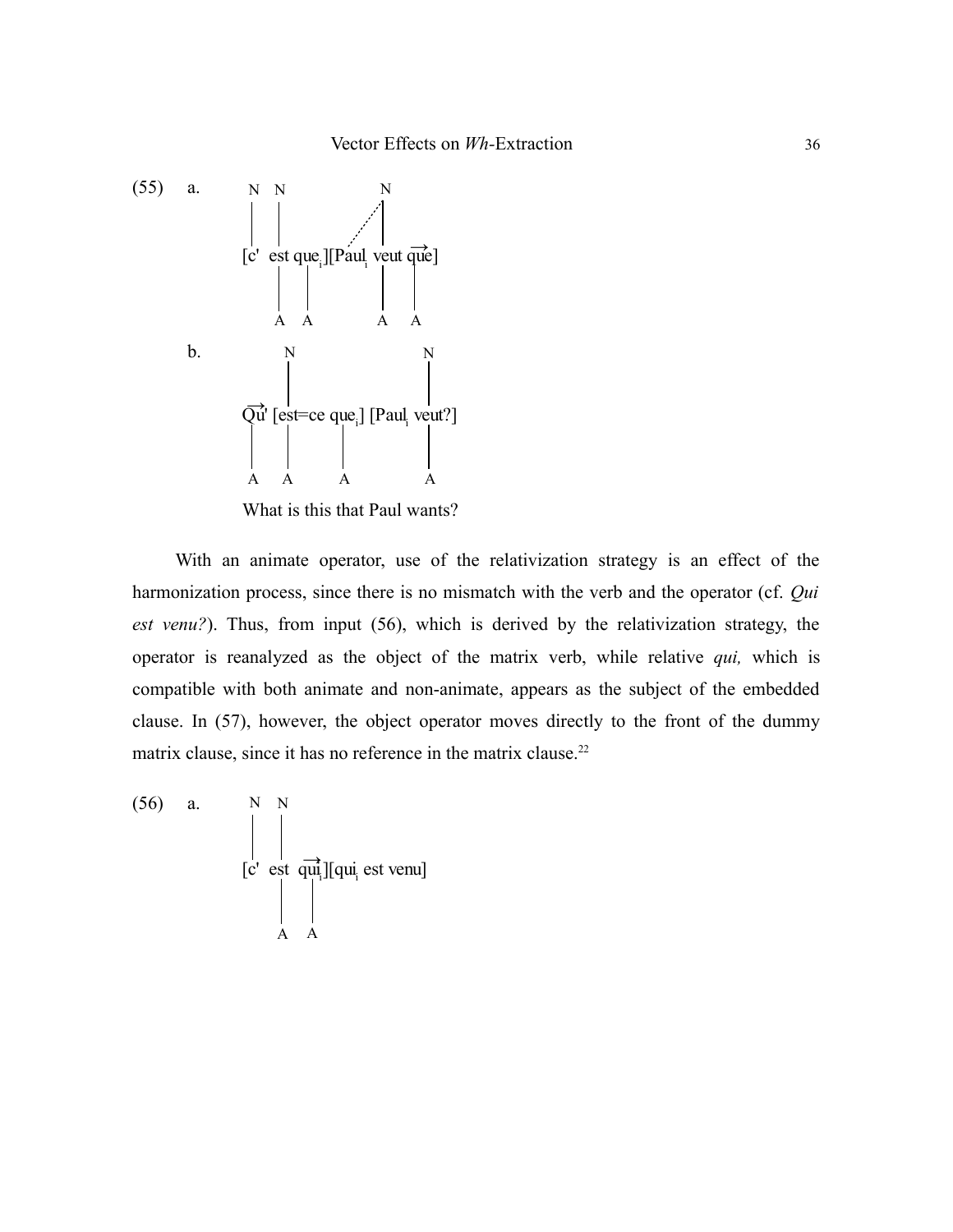

Who is this that Marie looks for?

This type of construction is even used in yes-no questions, as is (58a). In such a construction, the matrix relative is not dismissed, since nothing is extracted. The only operator in the structure is the null adverbial operator (see Desouvrey 2007), which triggers movement of the neutral subject to the right-edge of the copula verb, as shown in (58b).

(58) a. 
$$
[\emptyset \text{ [c' est que_i]}]
$$
 [Marie<sub>i</sub> aime Paul?] \nb.  $[\emptyset \text{ [est=ce que_i]}]$  [Marie<sub>i</sub> aime Paul?] \nIs this that Marie likes Paul?

Complex *wh*-operators are even used in structures with matrix clauses. Consider the derivation of the sentences in (59). The input for (59a) is (60a), where the complex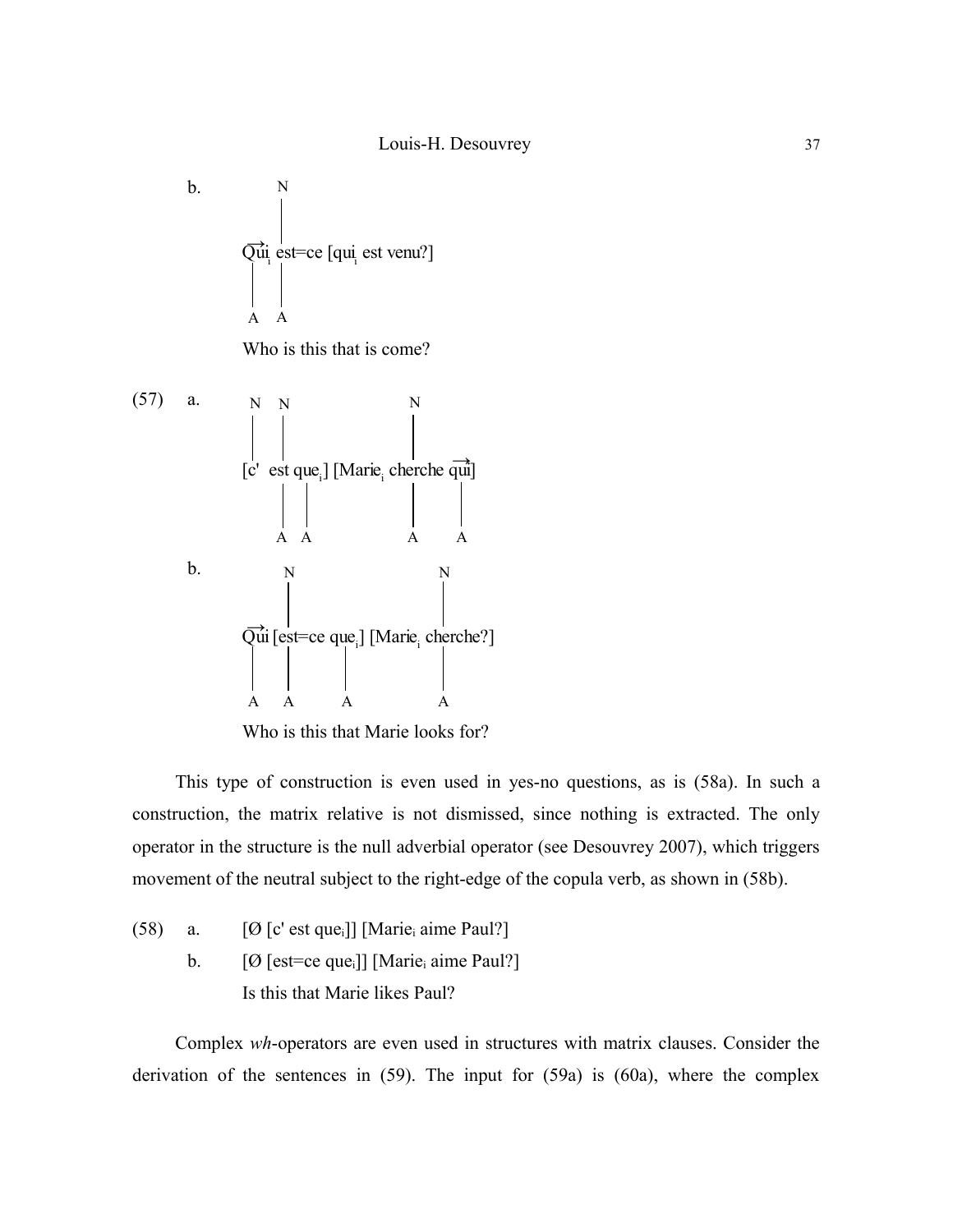structure is embedded under a dummy matrix clause. The object operator moves to the front of the dummy matrix clause, triggering subject inversion, as seen in (60b). Coreference between the matrix relatives and their antecedents remain intact.

- (59) a. *Qui est-ce* que tu crois que Marie aime? Who is this that you think that Marie likes?
	- b. *Qui est-ce* que tu crois qui aime Marie? Who is this that you think that likes Marie?



As for (59b), its natural input is (61a). Being in subject position, the operator cannot move, as seen above. By the relativization strategy, it comes to head a *qui-*relative clause, and at the same time, the matrix relative, which no longer refers to a clause, disappears, yielding the alternative input (61b). Now, the operator takes the argument slot of the matrix relative, i.e., it becomes the object of the matrix clause, and then moves to the front of the dummy matrix clause, yielding the desired result, as seen in (61c).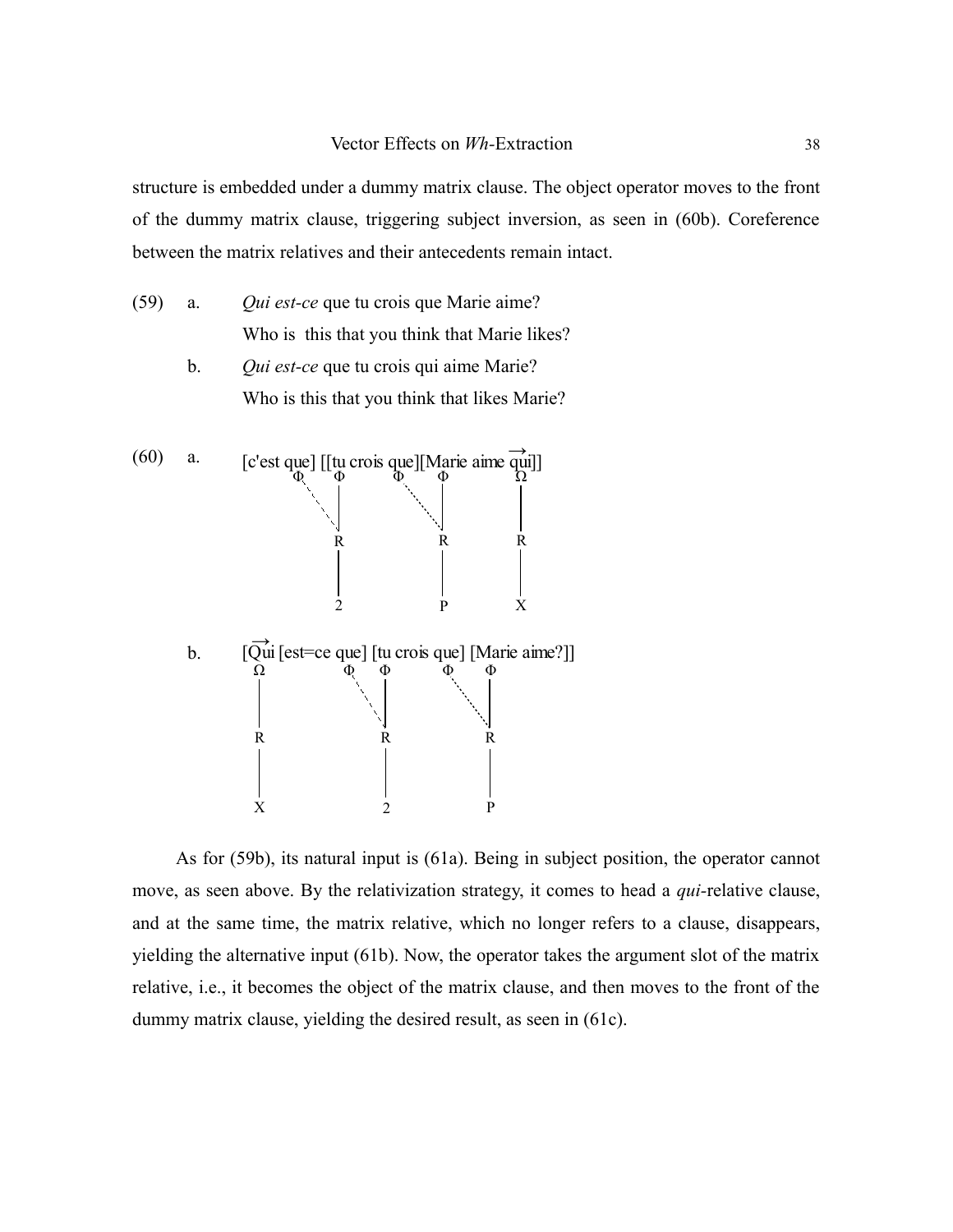

In SI constructions, colloquial French embeds a structure with a dummy matrix clause, as seen in (62a). In this input, the actual antecedent of the higher matrix relative is the neutral element *ce,* which is the subject of a dummy matrix clause. The matrix relative adjoins to the null omega adverb in order to get closer to its antecedent, and is then deleted to avoid the mismatch (the null adverb is omega-specified), while at the same time the neutral pronoun adjoins to the verb under OCP', yielding (62b), the desired result.

(62) a. [Il demande que]  $[Ø [c'est que] [Paul est venu]]$ b. [Il demande [Ø=*que* [est=ce que][Paul est venu]]]

Embedded *wh-*questions proceed the same way. Consider the case where a subject *wh*-question, like (54), is embedded under an SI verb. The relativization strategy must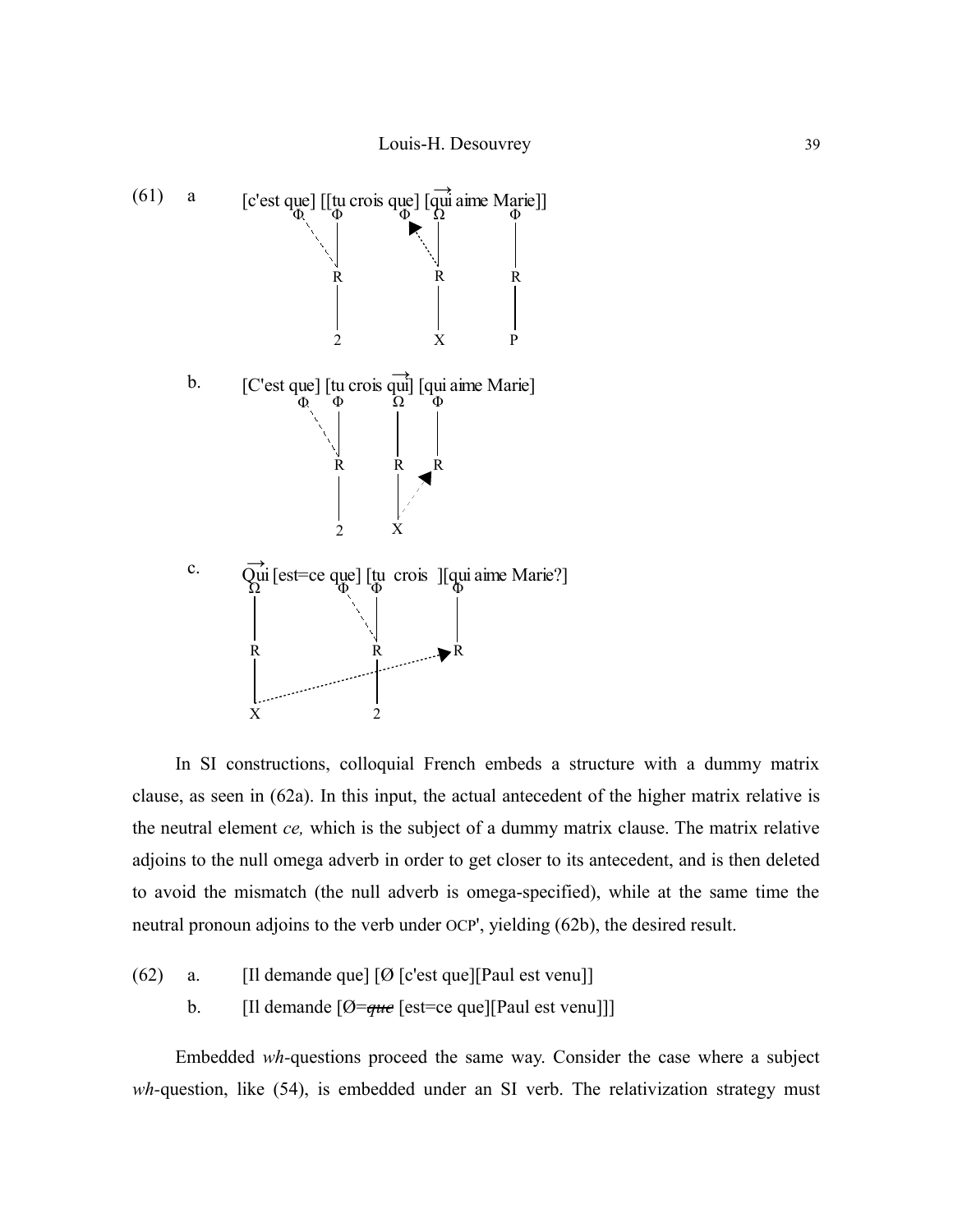apply twice, first as a buffer to the operator, as seen in (63), and then as extractor of the operator, since OCP is violated in the dummy matrix clause and direct movement would change the antecedent of the matrix relative. As a result the matrix relative disappears at its turn. This is shown in (64a). The relative in the dummy clause adjoins to the operator and is then deleted, (64b), and further it triggers subject inversion, as seen in (64c), the desired result. A similar analysis would take place with an embedded object *wh-*question.

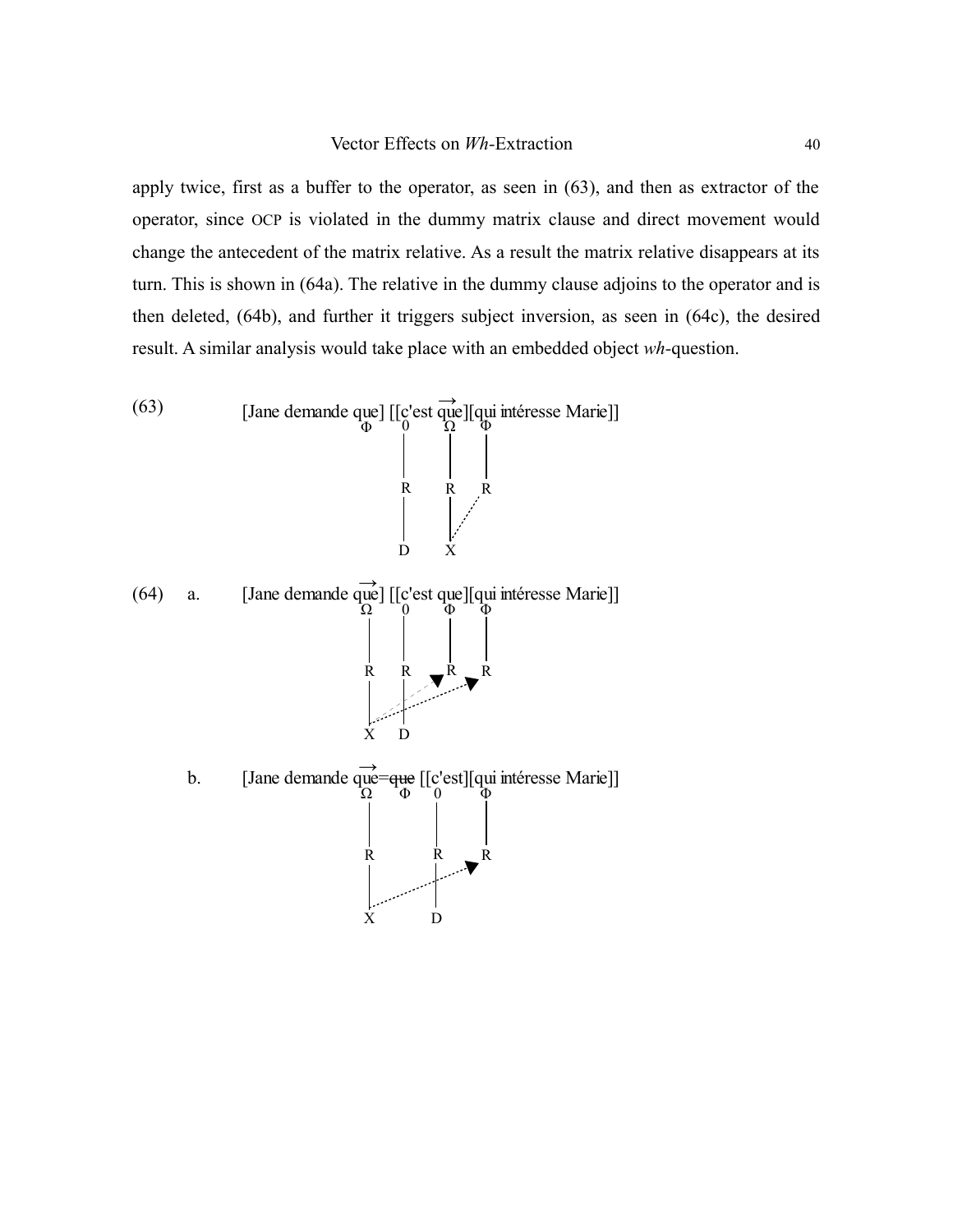

Let us turn now to another type of interrogative in French that crucially uses a dummy matrix clause. A copular NP can only be questioned with a 'complex' operator in standard French, as illustrated in (65).

(65) a. Qu'est-ce que l'amour? What is it that the love? b. \*Qu'est l'amour? What is the love?

One can posit that this NP is construed as originating from an equative copula construction, such as *l'amour est x*, where x stands for some NP. However, x cannot be replaced by the relevant operator, *que*, since the latter has no phi-features. Indeed, such inputs like (66a) or (66b) are incorrect, since the scalar NP, *l'amour*, can agree neither with operator *que* nor with operator *quoi*. The grammar can avoid the mismatch by embedding the structure under a dummy matrix clause, just as seen in (66b), while a relative pronoun is buffering for the *wh*-operator. As a result, the matrix relative disappears and therefore the derivation proceeds from (67a). Both the operator and the relative move around their clauses under OCP, (67b). Furthermore, an OCP' effect triggers subject inversion in the dummy matrix clause, while the copula is deleted in the complement clause, presumably because it becomes useless after being stranded by the relative pronoun, as seen in (67c).<sup>[23](#page-49-5)</sup><br>(66) a. \*L'amour est  $\overline{que}/\overline{quoi}$ .

a.  $*L'$  amour est  $\overline{q}\overline{u}\overline{e}/q\overline{u}\overline{0}$ .<br>b.  $*[C'est que][1'$  amour est  $\overline{q}\overline{u}\overline{e}/\overline{q}\overline{u}\overline{0}$ .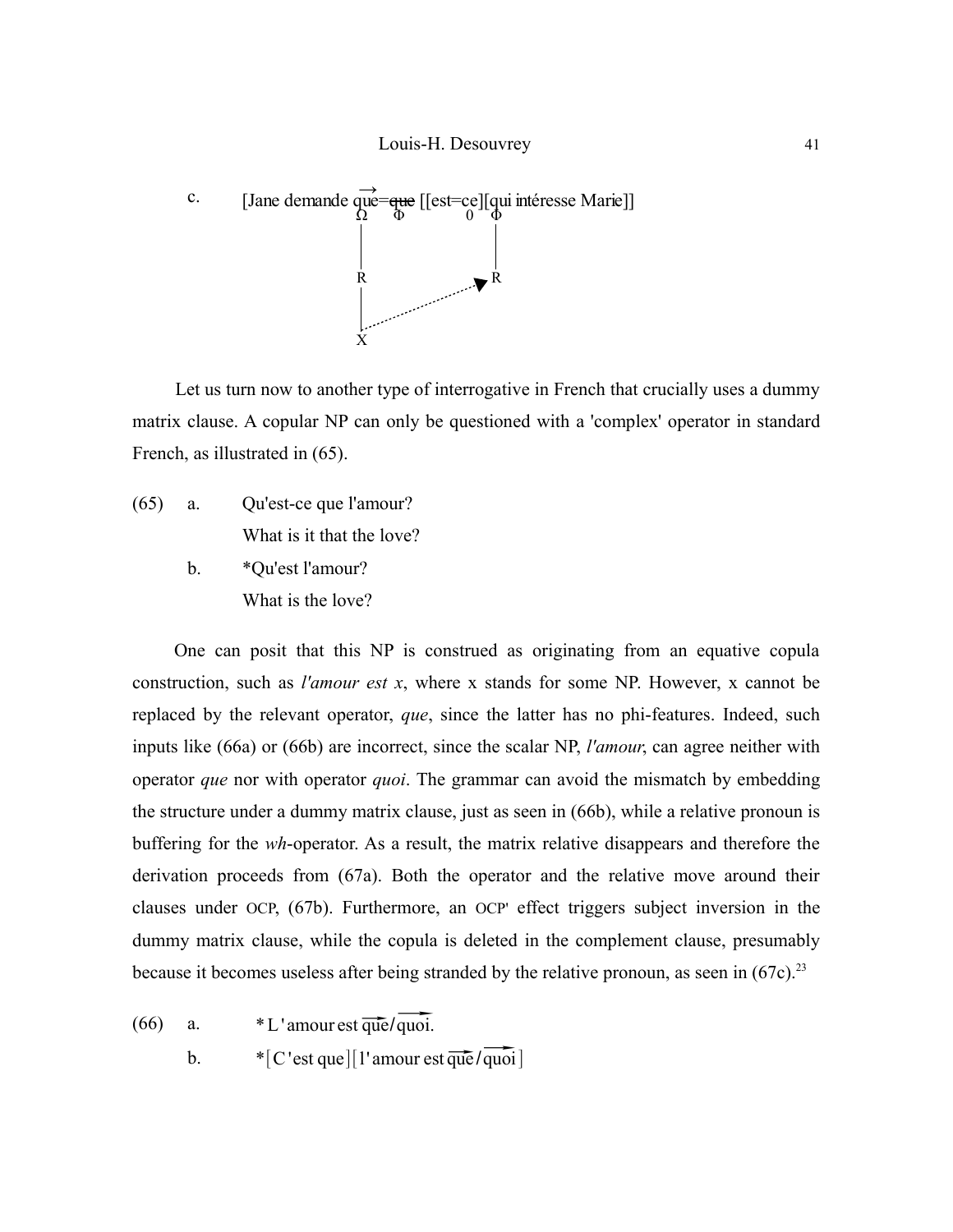

In the previous example, the dummy clause is used in correlation with the relativization of the embedded operator in order to avoid a feature mismatch in the complement clause. Now, seemingly, (67c) could be obtained from direct movement of operator *que* in (66b) to the front of the matrix clause. Such a movement would be triggered by OCP. If this derivation were correct, and was simply a matter of resolving an OCP violation in the complement clause, the Caseless operator, which does not violate OCP, would produce a well-formed sentence in situ. This is not true however, cf. *\*L'amour est quoi?* Moreover, if the relativization strategy is mandatory to derive (67c), it is expected to be used with the Caseless operator as well, given that in most contexts in French Caseless operators are used symmetrically to the Case-specified allomorph. This appears to be correct. Indeed, operator *quoi* must be relativized, so that the derivation proceeds from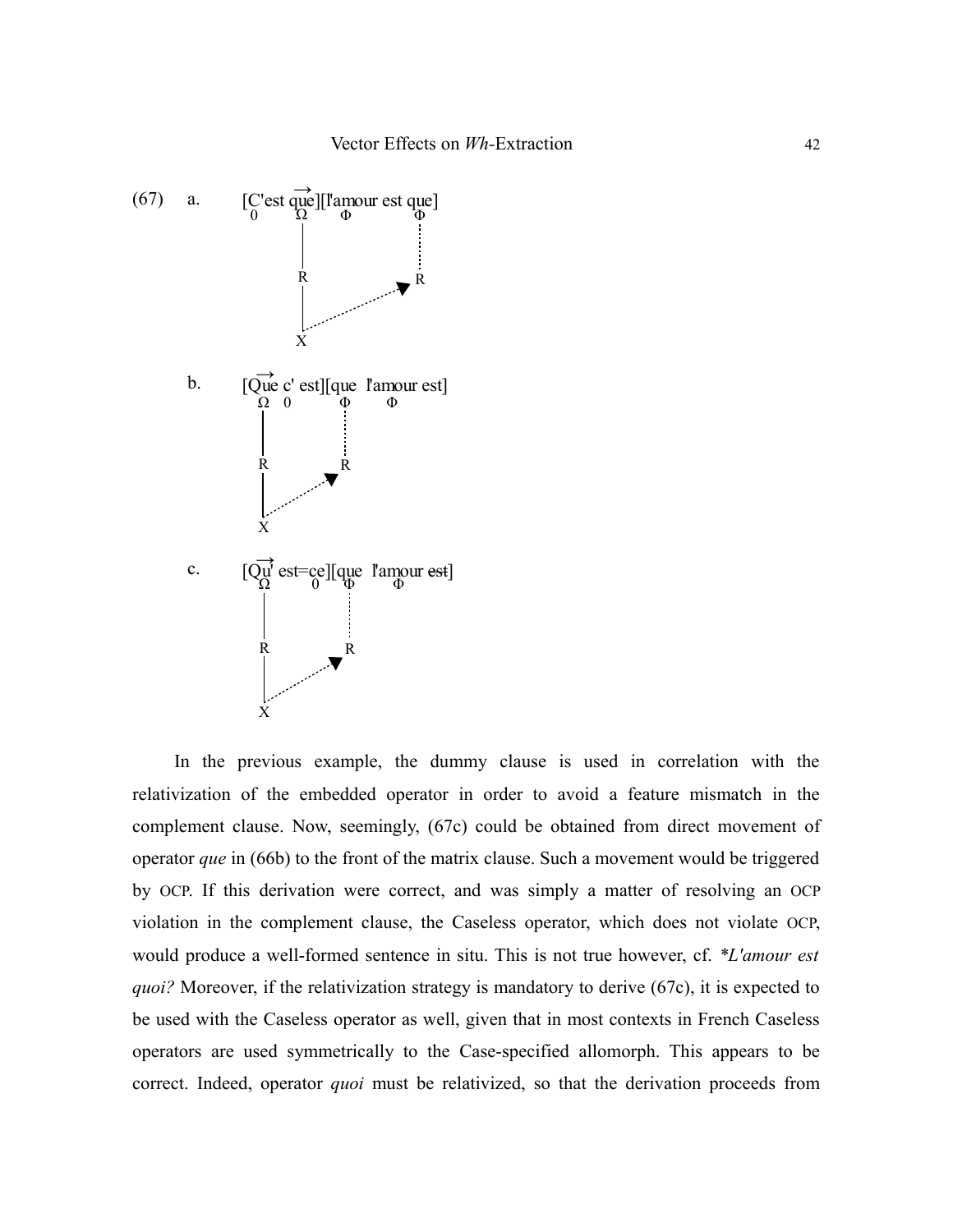input (68a). Since *quoi* is unspecified for accusative Case, there is no OCP cycle in the matrix clause. As a result, the relative can reach it, adjoining to the in situ operator, as seen in (68b), which yields a feature mismatch. Therefore, the relative is deleted, as is the copula, yielding a well-formed sentence.



It appears that the dummy matrix clause and the relativization strategy are used in copula constructions in order to avoid a feature mismatch (vector vs. scalar), just as they are used to supply the lack of a non-animate *wh-*subject in the paradigm. In any event, the operator is the head of a relative pronoun, and the matrix relative disappears, yielding an apparent substitution at the input, as seen above. The OCP cycle only occurs in the matrix clause if the operator is Case-specified. Thus in (69a) the Caseless operator stays in situ, in the place of the matrix relative it supersedes. We may recall that in this example, the subject relative is a pronoun, and therefore it need not be incorporated to the string-adjacent operator, as is usually the case. When the relative is the object of the clause, as in (69b), it harmonizes with the subject case, which means it does not incorporate to the operator, thus avoiding deletion. It is important to notice that (69b) must harmonize with (69a), not the other way. That is, one cannot derive (69b) with the relative adjoined and deleted, and then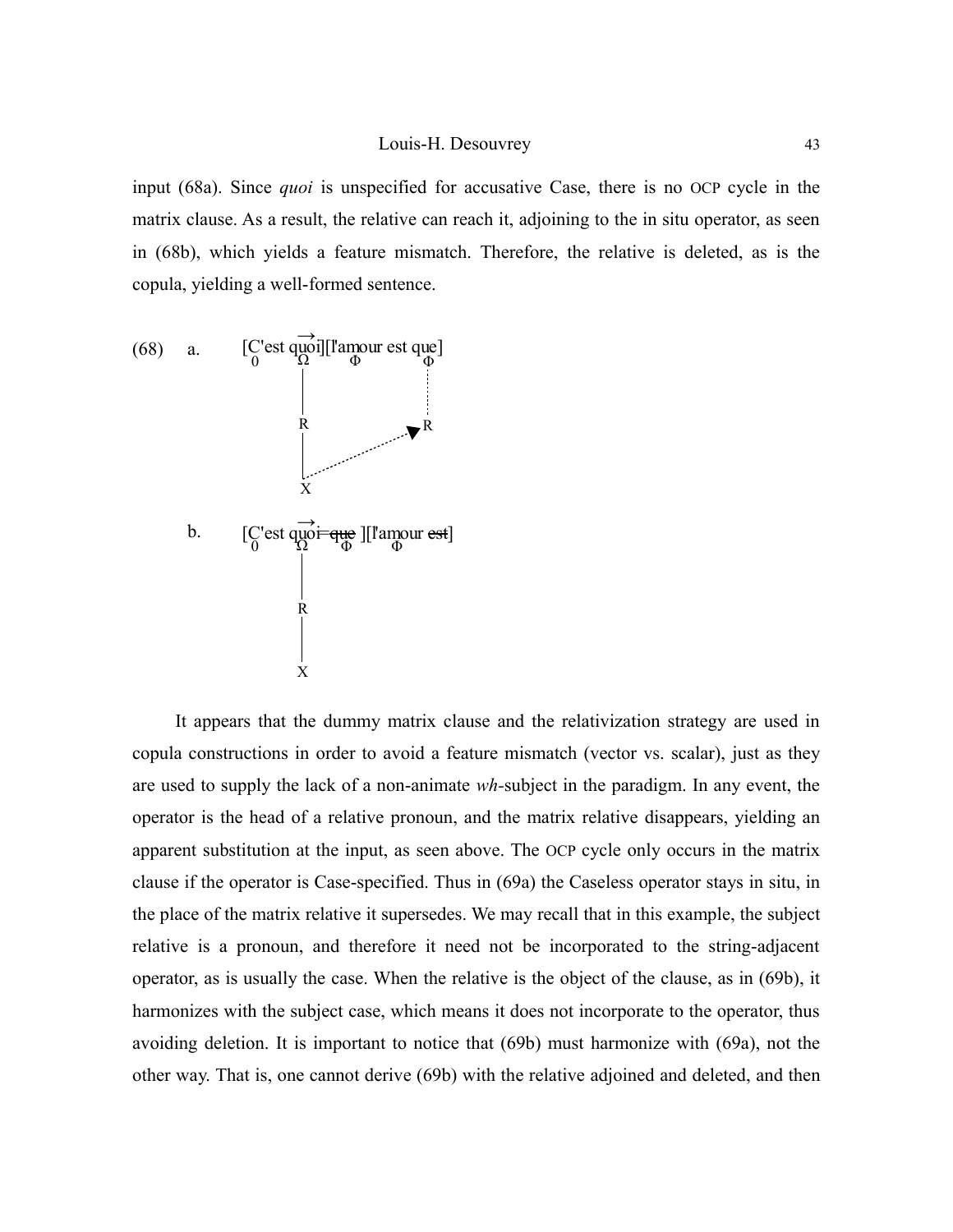harmonize (69a) with (69b), so that the relative is deleted in both structures. In effect, the whole process of embedding and relativization is used in the first place to accommodate (69a), since as we know, there is no subject non-animate operator in French. Moreover, there is an alternative structure for (69b), *tu veux quoi?*, not for (69a), *\*quoi tu veux?* In other words, construction (69b) exists because of the need to derive (69a), and therefore the harmonization goes in the sense of (69a). The harmonization process makes it possible to maintain an opposition between subject and overt object relative in French; if it does not exist, the object relative would have to be deleted for the same reason as in (68b), which does not have a subject pendent.



To wrap up, consider the interrogative sentence in (70), categorized as familiar or popular by normative grammarians. Its peculiarity comes from the reduplication of the dummy clause. Recall that originally the dummy clause appears concomitantly with the relativization strategy to compute the faulty *que* as subject. Then the harmonization process overgeneralizes the use of the dummy matrix clause in colloquial French, so that every interrogative sentences come to be embedded. As a result, the original purpose of the dummy clause is completely masked, and nothing prevents speakers from seeing two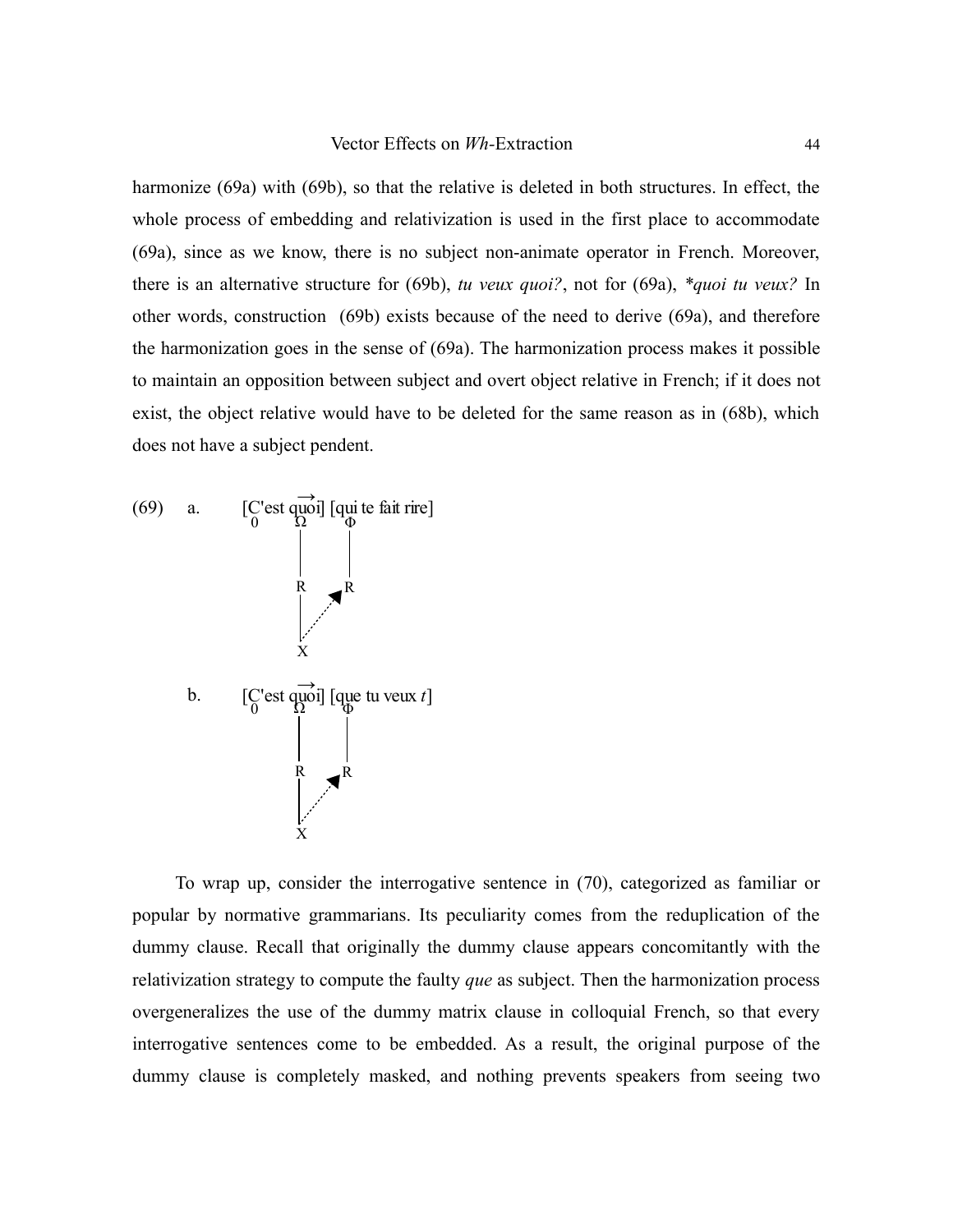distinct processes: (a) every interrogatives must be embedded, and (b) relativization under embedding must be used to avoid any feature mismatch. Thus, the derivation of (70) starts with two occurrences of the dummy matrix clause; one is for the general embedding pattern, and the second one is for especially addressing the mismatch between scalar *ça* and operator *que.* Then the matrix relative in the second dummy clause is dismissed by the operator heading the relative pronoun, as usual. The operator moves to the front of the structure, while the relative pronoun it is the antecedent of moves to the front of the lower clause, triggering deletion of the now useless copula, as seen in (71b), the desired result.

- (70) Qu'est-ce que c'est que ça? What is it that it is that that? 'What's that?'
- (71) a.  $[c'est que_i] [c_i'est \overline{que}_j] [ca est que_j]$ a. [c est que<sub>i</sub>] [c<sub>i</sub> est que<sub>i</sub>] [ça est que<sub>i</sub>]<br>b.  $\overline{Qu}$ <sup>'</sup><sub>j</sub> [est=ce que<sub>i</sub>] [c<sub>i</sub>'est] [que<sub>i</sub> ça est]

This structure is similar to (67c), where a single dummy matrix clause is doing the same job. Indeed, use of two distinct matrix clauses in (67c) is correct, but it belongs to the same register as (70). Thus:

(72) a.  $[c'est que_i] [c_i'est \overline{que}_j] [l'amour est que_j]$ a. [c est que<sub>i</sub>] [c<sub>i</sub> est que<sub>j</sub>] [1 amour est que<sub>j</sub>]<br>b.  $\overline{Qu}'_j$  [est=ce que<sub>i</sub>] [c<sub>i</sub>'est] [que<sub>j</sub> l'amour est]

Why is this reduplication limited to sentences with copula verbs? The copula verb is unique, perhaps belonging to a different paradigm from lexical verbs, in that it is the only case where the relativization strategy is required for a complement, hence the relativization by *que.* With lexical verbs, however, a complement never undergoes relativization; they move directly to the front of the matrix clause.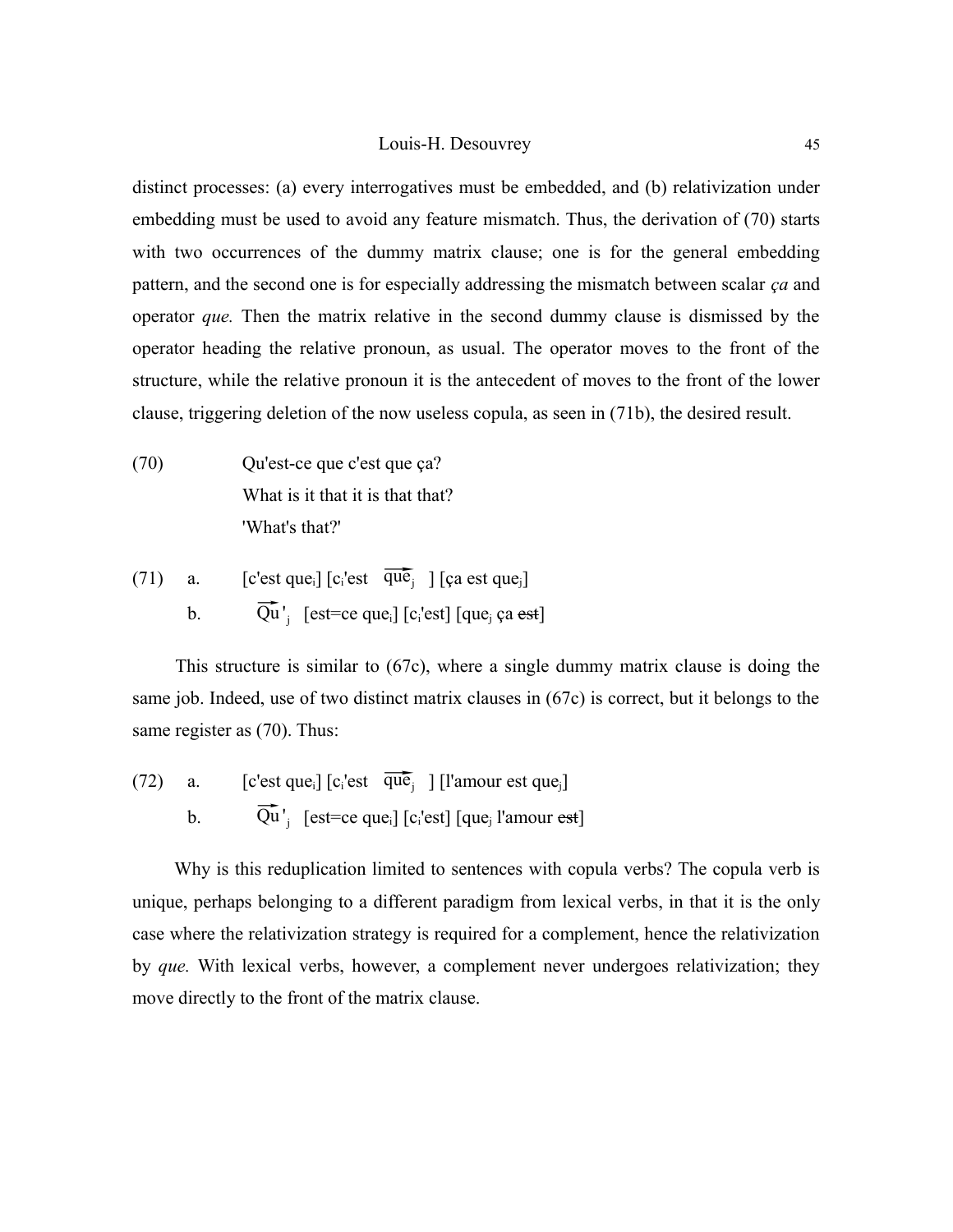## **6. Conclusion**

It is suggested that matrix verbs select as complement a relative pronoun/anaphor whose antecedent is intended to be the complement clause, but is actually the subject of the latter. Constraint violation triggered by embedded *wh*-elements, namely vector effects and feature mismatch, are resolved, in French and English, through an alternative input in which the *wh-*operator becomes the head of its clause by relativization. Under this condition, only the *wh-*operator is the complement of the matrix verb, which renders useless the matrix relative (complementizer). The consequence is that the derivation proceeds from an input in which the operator and the matrix relative are seemingly swapped; the embedded *wh-*operator becomes a member of the matrix clause where it is fronted, just as in root clauses via the mediation of *do.* In subordinate interrogatives the matrix verb being intrinsically interrogative its scope cannot be bypassed by a *do-*support and therefore *wh-*elements cannot be fronted.

Under the present analysis the difference between French and English with respect to subordinate interrogatives is reduced to a difference in morpheme features. English has one relative morpheme for complementation, Caseless *that*, while French has two different morphemes, *qui* and *que*, one being the Case allomorph of the other, just like *he* and *him* in English. Accusative-specified *que* is normally used in complementation, and *qui* is used elsewhere. In both languages, the matrix relative can be used either as a pronoun or an anaphor. In the latter case, their antecedent has to be a scalar. If the antecedent is a vector, incorporation and/or deletion occur to avoid a feature clash.

Although the analysis presented above may shock many linguists due to decades of analyzing *that,* and *que* and *qui* as complementizers and constituents of the embedded clause, it is grounded in that it better describes and accounts for the facts than any variant of the complementizer-based analysis. Moreover, this analysis can be improved or challenged only by using the same tools, namely features and constraints acting upon them. After all, features are the smallest grammatical unit.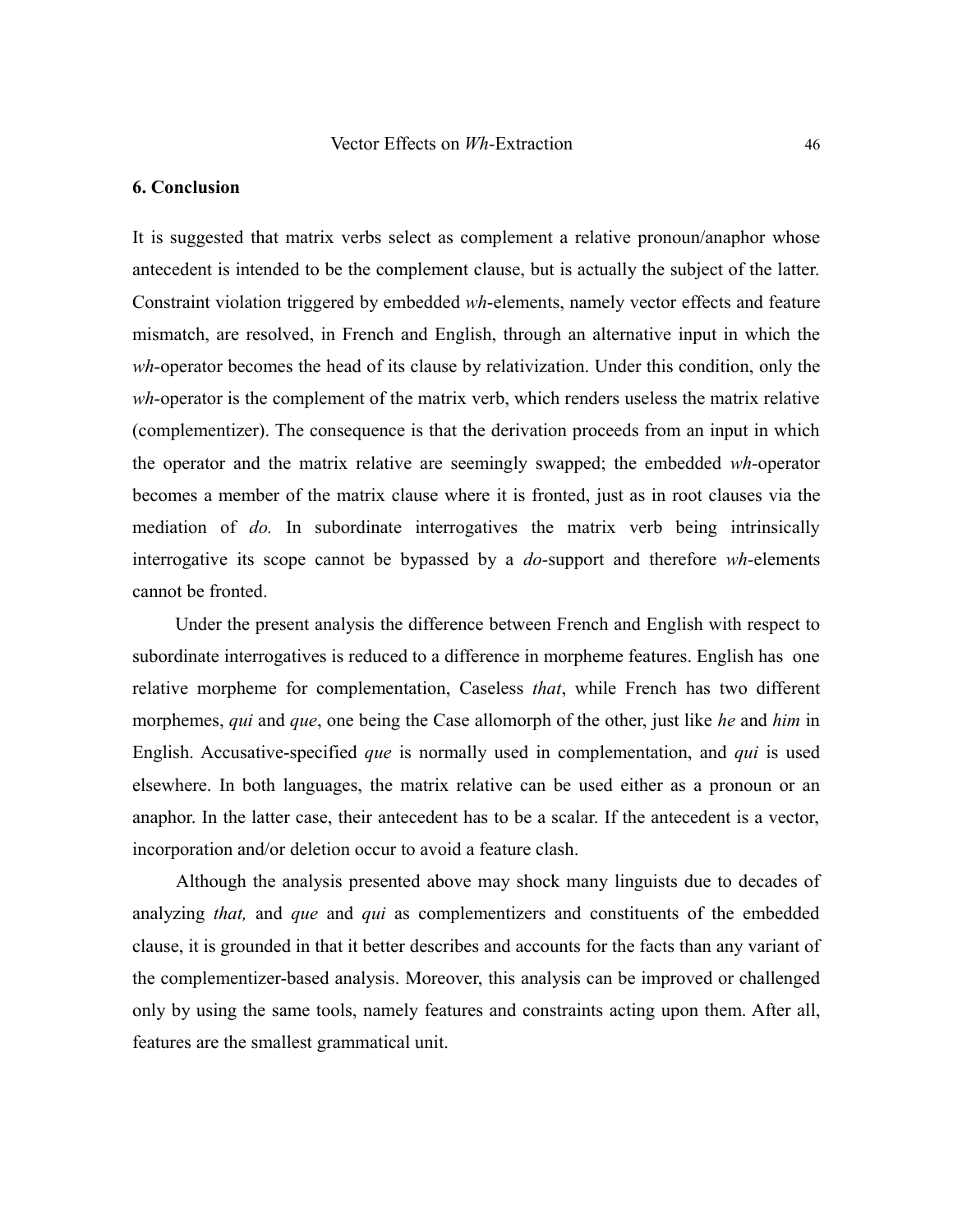# **References**

Aronoff, M. (1976). *Word Formation in Generative Grammar*. Cambridge: MIT Press.

Bošković, Ž., and H. Lasnik (2003). On the Distribution of Null Complementizers. *Linguistic Inquiry* 34, 527-546.

Browning, M.A. (1996). CP Recursion and *That*-t Effects. *Linguistic Inquiry* 27, 237-255.

Chomsky, N. (1995). *The Minimalist Program*. Cambridge MA: MIT Press.

Cole, P., and G. Hermon (2000). Partial Wh-Movement: Evidence from Malay. In Lutz, U., et al. (eds), *Wh-Scope Marking*. Amsterdam: John Benjamins.

Culicover, P. (1993). Evidence Against ECP Account of the *That*-Trace Effect. *Linguistic Inquiry* 24, 557-561.

Desouvrey, L.-H. (1996). Case Tier, Clause Structure and the Nature of the Complementizer Trace Effect. Ms.

Desouvrey, L.-H. (1997). Relativization in French without Complementizer. Proceedings of CLA 1996. Calgary Working Papers in Linguistics.

Desouvrey, L.-H. (2000). Romance Clitics and Feature Asymmetry: An Autosegmental Based-Approach. Doctoral dissertation, UQAM.

Desouvrey, L.-H. (2002). Adverbs, Negation and OCP Effects. www.semanticsarchive.net

Desouvrey, L.-H. (2003). The Proper Treatment of Coreference Relations. www.semanticsarchive.net.

Desouvrey, L.-H. (2005). Romance Clitic Clusters: The Case Connection. In Heggie, L. and F. Ordóñez (eds), *Clitic and Affix Combinations*. Amsterdam: John Benjamins.

Desouvrey, L.-H. (2006). Underspecification and Long-Distance Antecedent: The Case of Chinese Ziji. www.semanticsarchive.net

Desouvrey, L.-H. (2007). Wh-Interrogatives: The OCP Cycle.

Grimshaw, J. (1997). Projection, Head and Optimality, *Linguistic Inquiry* 28, 373-422.

Grimshaw, J. (2006). Location Specific Constraints in Matrix and Subordinate Clauses. Rutgers Optimality Archive.

Prince, A. and P. Smolensky (1993). Optimality Theory: Constraint Interaction in Generative Grammar. ROA. Rutgers University.

Rubach, J. (2000). Positional Neutralization and the Expression of Contrast: A DOT Analysis. *Linguistic Inquiry* 31, 271-317.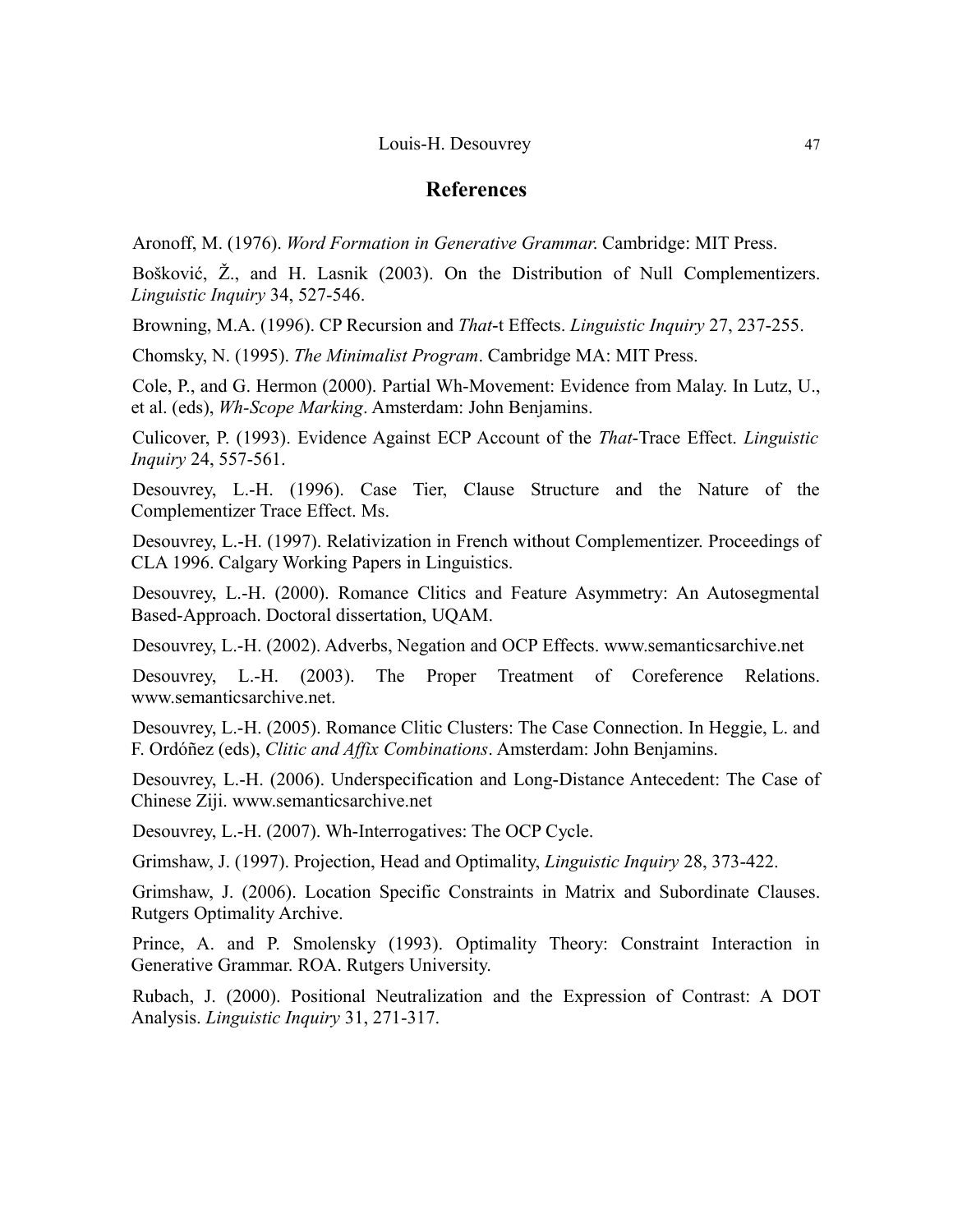## **Endnotes**

<span id="page-47-0"></span><sup>1</sup> This paper builds on Desouvrey (2007), and therefore the latter should be read first. As well, the reader may need to take a look at Desouvrey (2003).

<span id="page-47-1"></span><sup>2</sup> The difference between *que* and *qui* resides in their Case specification. It appears that *qui* is underspecified for Case, while *que* is accusative specified, hence its limited use as direct object (see Desouvrey 1997 and below).

<span id="page-47-2"></span> $3$  From this perspective, the statement expressed by the independent clause is restricted (or weakened) by the matrix clause.

<span id="page-47-3"></span><sup>4</sup> First and second persons pronouns are always known to the speaker, and therefore I assume that they have an Rfeature, conveniently represented by a digit for the relevant person.

<span id="page-47-4"></span> $5$  The trees in (14) are simplified and it must be seen as incomplete, pending further research on feature dependency. Nevertheless, our results are grounded on real terminal features, descriptively adequate, and therefore are less likely to be ruled out by subsequent knowledge of tree organization. The proposed features for verbs and operators are consistent with the constraints on merge (cf. Desouvrey 2000, 2007). Basically in the building process of a syntactic structure, two elements A and B must have the same feature, or at least the argument element must be underspecified for the feature of the selecting head.

<span id="page-47-5"></span><sup>6</sup> This may slightly vary from language to language, just as feature inventory and feature dependency (Desouvrey 2006).

<span id="page-47-6"></span>7 In Desouvrey (2007), it is suggested that the key element in French *wh*-paradigm is *que* [A] and its Caseless allomorph *quoi,* both being used as non-animates arguments. The impossibility of *quoi* as a non-animate subject is assumed to follow from its specification for the grammatical relation of object, which the K-node depends on. This view must be slightly revised, however. It turns out that Caseless *quoi,* just like its allomorph *que,* lacks a phi-feature node, and therefore cannot agree with the tensed verb. The tree structure for *que*/*quoi* is (14a). Supporting facts and the strategy to circumvent these limitations are discussed below in the text. As for the animate counterpart of *quoi,* Caseless *qui,* it has a phi-node, (14b), and it can merge with the verb as a subject. In English (see below), the master key, so to speak, is *whom* [A] and *who,* which is Caseless. In colloquial English, *whom* is eroded into *who,* which yields an opposition between *who* [A] and *who* [ ] (no Case), a pair that rules the whole paradigm. Thus, non-animate operators follow this pattern, so that *what* [A] comes with a Caseless allomorph that is used as subject. English wh can all be represented with a single tree, (14b).

<span id="page-47-8"></span><span id="page-47-7"></span><sup>8</sup> A structure like (20b) is possible in certain languages, including German and Malay (see endnote 13).

<sup>9</sup> To clarify further the alternative input, let V be a matrix verb, N a NP, and S a sentence. By some constraint C, structure (ia) is acceptable, while (ib) is not. However, C can be satisfied in a structure such as (ic), where A is a referring element whose antecedent is intendedly S, but actually is some N in S.

(i) a. [V N] b.  $*[\text{V} \text{S}]$ c.  $[V A_i] [S_i]$ 

Now, as it happens Ni can be extracted from S such as one obtains (iia), where S is now a subcomponent of N. Therefore, (iia) is equivalent to (ia), as seen in (iib). By reanalysis, (iib) is salva veritate (iic). This is the logic behind input (21a).

| (ii) | a. | $[V A_i] [N_{ij} [S_j]]$ |
|------|----|--------------------------|
|      | h. | $V[N_j[S_j]]$            |
|      | C. | $[V N_i] [S_i]$          |

<span id="page-47-9"></span> $10$  In other words, in a paradigm or any subpart of the grammar where at least two syntactic elements, say A and B, are symmetric, if an operation affects A, there will be a trend towards affecting B as well. Using this process, the grammar is dispensed with implicational constraints, as there is no reason to include contingencies like the nature of A (for instance a subject or not) in the constraint. A full study of the effects of this constraint will be tackled in future research.

<span id="page-47-10"></span><sup>11</sup> It seems that the contexts where *that* deletion is impossible can be explained as follows. Since there is no Case opposition as in French, *that* deletion may allow to avoid ambiguity in the course of processing the sentence. In effect, it gives rise to a clear opposition between subject morpheme and object morpheme, which would not exist otherwise. If this view is correct, deletion must be limited to the subset of contexts where there is such an opposition. That is, it may not take place in constructions which have no subject pendent, as is for instance the case where the relative is a complement to an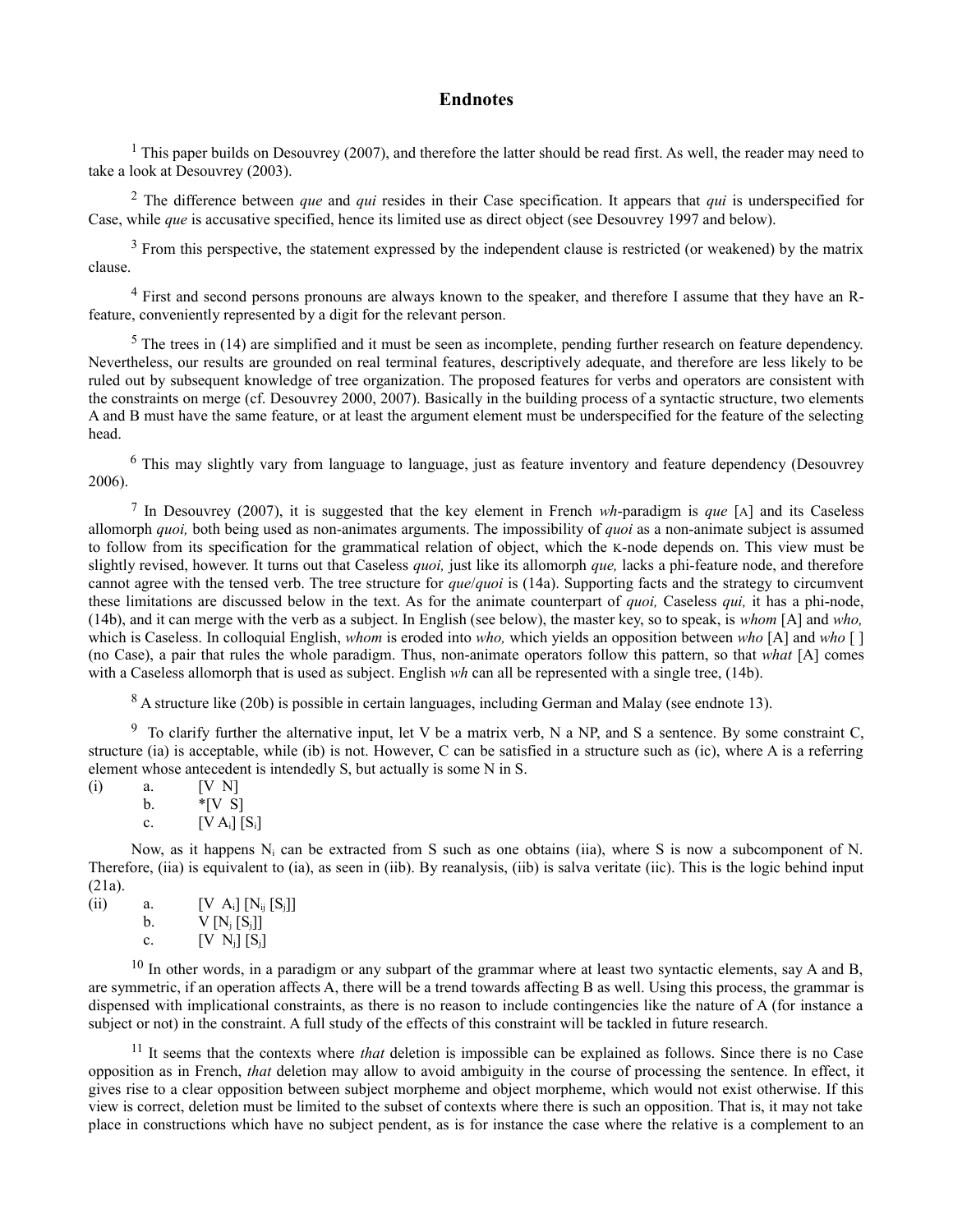## **Endnotes**

NP, as in *the fact that* (see endnote 12).

<span id="page-48-0"></span><sup>12</sup> The structure of relative clause, discussed above with French data, is universal and is presumably used in languages with relative pronouns. A possible objection for this analysis may be motivated by the sentences in (i) (Bošković and Lasnik, 2003), where apparently the complement clause is extraposed with the 'complementizer,' suggesting the latter is not a constituent of the matrix clause. This type of structures does not rule out the relative clause analysis. I claim that sentence (ib) rather derives from (ii), where the relative is a complement of an NP, *the fact.* In other words, the relative is used for the complementation of *he liked linguistics* to NP *the fact*. This view is supported by the fact that this construction is ungrammatical if a subject is present, like *it*.

- (i) a. It was widely believed that he liked linguistics.
- b. That he liked linguistics (\*it) was widely believed.
- (ii) [[The fact that] [he liked linguistics]] was widely believed.

<span id="page-48-1"></span><sup>13</sup> Notice that the relative element is an anaphor in the input, but a pronoun in the output. Unlike the case discussed in (20b), movement gives prominence to the operator (the spreader), not to the anaphor, the receiver. While the operator can move and then targets the R-node of the relative, the latter cannot move on its own in order to force the operator to treat it as a pronoun, given the assumption that the operator may not allow another element to have prominence at its expense.

Furthermore, in the present system if in a language the matrix relative is only a pronoun (unlike English and French), it can move under OCP, since a pronoun need not be adjacent to its antecedent. As a result, *wh-*operators would not move to the front of the matrix clause. As far as I can tell, German and Malay are suchlike languages (see Cole and Hermon, 2000, and references therein for some data). In fact, German has a relative element, *dass,* similar to English *that,* and a distinct pronoun, *was,* perhaps similar to French *ce* (see below) but specified for accusative, which are analyzed respectively as a complementizer and a scope marker in the literature. When *dass* is used, fronting is mandatory, presumably under an analysis similar to that discussed in the text. However, if *was* is the matrix relative, it moves to the front of the matrix clause under OCP, while the *wh-*operator moves to the left edge of the embedded clause, where at a distance it assigns an R-node to the fronted relative pronoun, just as in (20b).

<span id="page-48-2"></span> $14$  The linearization convention runs like this. From left to right and from the main tier, embed the secondary tier without zigzag, in a continuous flow up to the last morpheme. Notice that adjunction takes place at the skeletal level, the xslot hosting the segment 'th' is attached to the x-slot of 'n' (see Desouvrey 2000).

<span id="page-48-3"></span><sup>15</sup> Haitian Creole apparently uses the relativization strategy in root clauses to extract *wh*-operators. Interestingly, the subject relative pronoun is overt while the object one is abstract, and therefore the string-vacuous structure is avoided, as seen in (i). Certain French dialects display this type of constructions as well (see endnote 22).

(i) a. Kies [ki reme Marie?] who that love Marie? b. Kies [Ø Marie reme?] Who -- Marie love?

<span id="page-48-4"></span><sup>16</sup> Grimshaw (2006) attempts a new account of the absence of *do* in indirect interrogatives by proposing that constraints are differently ranked in matrix and subordinate clauses.

Moreover, relying on work by McCloskey, Grimshaw cites some dialects of English where inversion is allowed in SI. From the present perspective, it is difficult to discuss isolated examples, without a thorough knowledge of feature and morpheme distribution in the paradigm. However, at first glance, it seems that, all other things being equal, this dialect deletes the relative prior to movement. For instance, sentence *I wonder what is he like at all* (Grimshaw's (30c), referring to McCloskey (2006)) would be derived as follows. From the derived input (ia), the auxiliary is attracted to the operator by OCP', while the relative is perhaps simply deleted in situ to prevent a feature clash (ib). Speakers of this dialect may see the process of movement and then always deletion of the relative as a string vacuous and ignore it altogether, which leaves room for the the auxiliary to be incorporated to the operator. process of movement and then always deletion of the<br>room for the the auxiliary to be incorporated to the opera<br>(i) a. I wonder  $[\overline{\text{what}}]$  he is like that at all]]

|                 | Toom for the the auxiliary to be incorporated to the operat                                                                                                                                                 |
|-----------------|-------------------------------------------------------------------------------------------------------------------------------------------------------------------------------------------------------------|
| (i)<br>a.<br>h. | I wonder $\lceil \overline{\text{what}} \rceil$ he is like that at all $\lceil \overline{\text{h}} \rceil$<br>I wonder $\overrightarrow{\text{what}} = \overrightarrow{\text{is}}$ he like $-\text{at all}$ |

<span id="page-48-5"></span><sup>17</sup> The harmonization process follows from the assumption that the grammar does not include complex constraints of the implicational type. So in a closed paradigm, a structural change A that affects one element is likely to affect other elements unless another existing constraint is at stake and prevents A from occurring. It makes it possible to avoid a movement rule like the following: "Incorporate the relative if it is the object of its clause." The harmonization process may